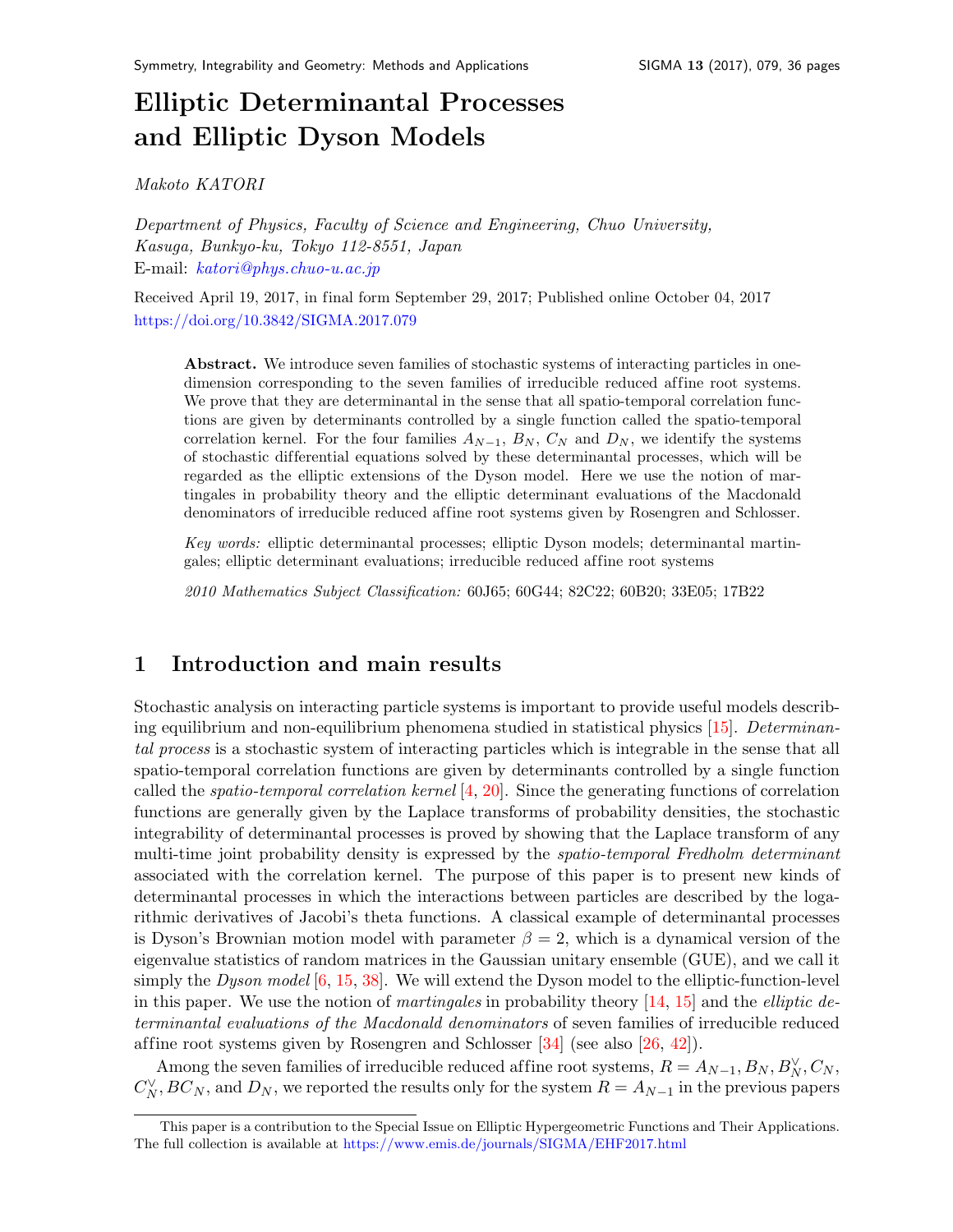[\[16,](#page-34-5) [17\]](#page-34-6) as follows. Assume  $0 < t_* < \infty$ ,  $0 < r < \infty$ ,  $0 < \mathcal{N} < \infty$ , and let

<span id="page-1-1"></span>
$$
A_{\mathcal{N}}^{2\pi r}(t_{*}-t,x)=\left[\frac{1}{2\pi r}\frac{\partial}{\partial v}\log\vartheta_{1}(v;\tau)\right]_{v=x/2\pi r,\,\tau=i\mathcal{N}(t_{*}-t)/2\pi r^{2}},\qquad t\in[0,t_{*}),\tag{1.1}
$$

where  $\theta_1(v;\tau)$  denotes one of the Jacobi theta functions. See [A](#page-30-0)ppendix A for the Jacobi theta functions and related functions. For  $N \in \{2, 3, \dots\}$ , we define the Weyl chamber

$$
\mathbb{W}_N = \{ \mathbf{x} = (x_1, x_2, \dots, x_N) \in \mathbb{R}^N : x_1 < x_2 < \dots < x_N \}.
$$

We introduced a one-parameter ( $\beta > 0$ ) family of systems of stochastic differential equations (SDEs) for  $t \in [0, t_*)$  [\[17\]](#page-34-6)

$$
(A_{N-1}) \t X_j^{A_{N-1}}(t) = u_j + W_j(t) + \frac{\beta}{2} \int_0^t A_N^{2\pi r} \left( t_* - s, \sum_{\ell=1}^N X_\ell^{A_{N-1}}(s) - \kappa_N \right) ds
$$
  
+  $\frac{\beta}{2} \sum_{\substack{1 \le k \le N, \\ k \ne j}} \int_0^t A_N^{2\pi r} (t_* - s, X_j^{A_{N-1}}(s) - X_k^{A_{N-1}}(s)) ds,$   
 $j = 1, ..., N, \text{ in } \mathbb{R},$  (1.2)

for  $\mathbf{u} = (u_1, \dots, u_N) \in \mathbb{W}_N$ , where  $W_j(t)$ ,  $t \geq 0$ ,  $j = 1, \dots, N$  are independent one-dimensional standard Brownian motions, and

<span id="page-1-0"></span>
$$
\kappa_N = \begin{cases} \pi r(N-1), & \text{if } N \text{ is even,} \\ \pi r(N-2), & \text{if } N \text{ is odd.} \end{cases}
$$

We called this family of N-particle systems on  $\mathbb{R}$ ,  $\mathbf{X}^{A_{N-1}}(t) = (X_1^{A_{N-1}})$  $X_1^{A_{N-1}}(t),...,X_N^{A_{N-1}}(t)\big),$  $t \in [0, t_*)$ , the elliptic Dyson model of type A with parameter  $\beta$ . By [\(A.9\)](#page-32-0) in Appendix [A.2,](#page-31-0)  $(1.2)$  gives

$$
dX_j^{A_{N-1}}(t) \sim dW_j(t) + \frac{\beta}{2} \frac{v_j^{A_{N-1}} - X_j^{A_{N-1}}(t)}{t_* - t} dt, \qquad j = 1, 2, \dots, N, \quad \text{in } t \uparrow t_*,
$$

with

$$
v_j^{A_{N-1}} = \begin{cases} \frac{\pi r}{N} (2j-1), & \text{if } N \text{ is even,} \\ \frac{2\pi r}{N} (j-1), & \text{if } N \text{ is odd,} \end{cases} \qquad j = 1, 2, \dots, N,
$$

which give equidistant-spacing configurations  $\mathbf{v}^{A_{N-1}} = (v_1^{A_{N-1}})$  $\frac{A_{N-1}}{1},\ldots,v_N^{A_{N-1}}$  $\binom{A_{N-1}}{N}$ . This implies that the elliptic Dyson model of type A is realized as a system of interacting Brownian bridges (see, for instance, [\[5,](#page-33-2) Part I, Section IV.4.22]) pinned at the configuration  $\mathbf{v}^{A_{N-1}}$  at time  $t_*$  [\[17\]](#page-34-6). When the system of SDEs is temporally homogeneous, it is well known that the corresponding Kolmogorov (Fokker–Planck) equation for transition probability density can be transformed into a Calogero– *Moser–Sutherland quantum system* (see, for instance,  $[8, Chapter 11]$  $[8, Chapter 11]$ ). The present system of interacting Brownian bridges is temporally inhomogeneous, however, and the Kolmogorov equation is mapped into a Schrödinger-type equation with *time-dependent* Hamiltonian and the *time-dependent* ground energy  $[17]$ . The obtained quantum system is elliptic, but different from the *elliptic Calogero–Moser–Sutherland model* extensively studied as a quantum integrable system [\[7,](#page-33-4) [25,](#page-34-7) [31,](#page-34-8) [39,](#page-35-2) [40\]](#page-35-3). We found at the same time that the interaction among particles vanishes when the parameter is chosen to be a special value ( $\beta = 2$  in our case) as found in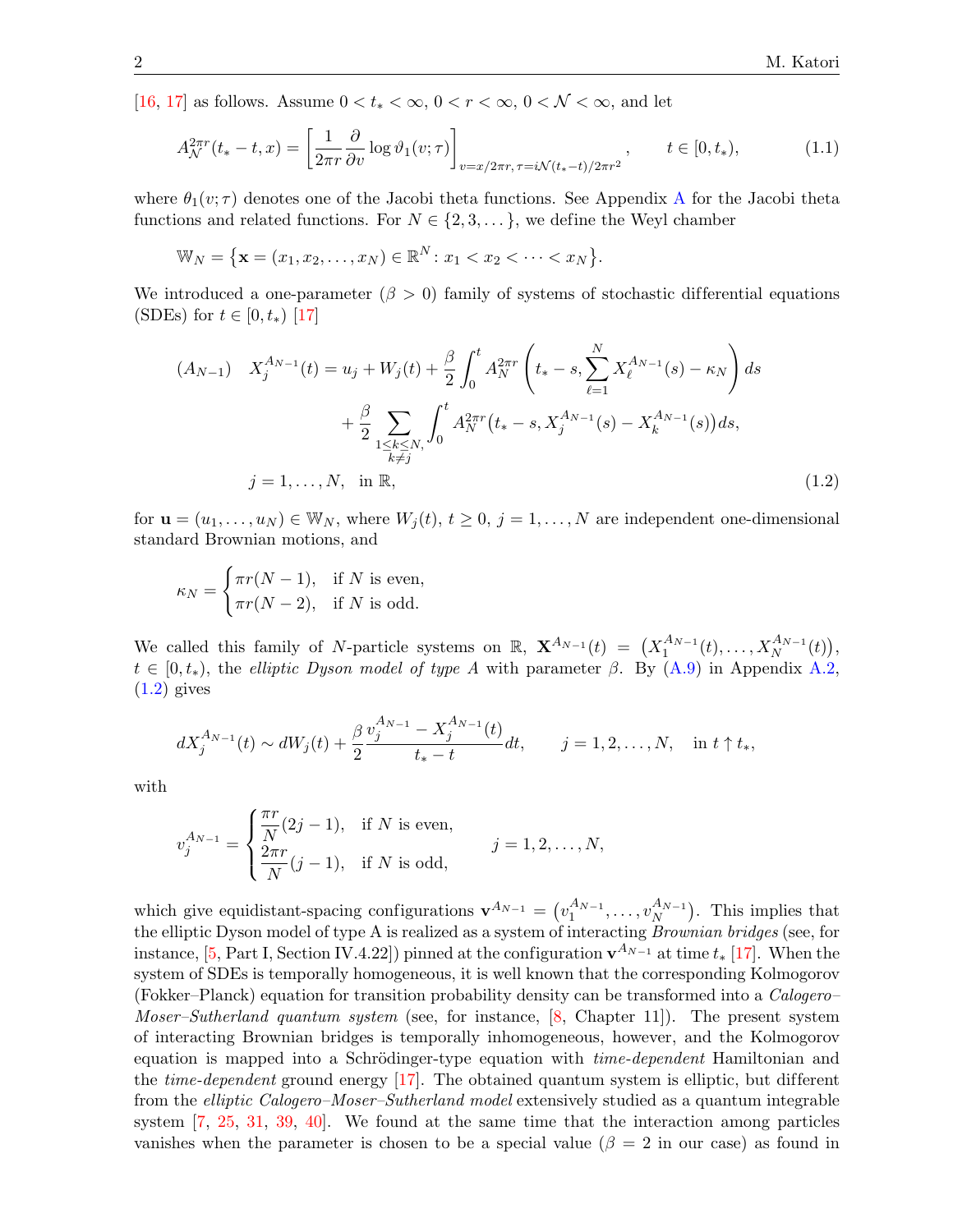the usual Calogero–Moser–Sutherland models. We applied the determinantal-martingale-me-thod [\[14\]](#page-34-2) and proved that the elliptic Dyson model of type A with  $\beta = 2$  is an *integrable* stochastic process in a sense that it is determinantal for a set of observables [\[16,](#page-34-5) [17\]](#page-34-6).

In the present paper, we report the results for other six systems,  $R = B_N, B_N^{\vee}, C_N, C_N^{\vee},$  $BC_N, D_N$ . Here we first construct the six families of determinantal processes (Theorem [1.1\)](#page-4-0). Then for the three families  $B_N$ ,  $C_N$  and  $D_N$ , we clarify the systems of SDEs (with parameter  $\beta = 2$ ) which are solved by our new determinantal processes (Theorem [1.2\)](#page-4-1).

For  $N \in \{2, 3, \dots\}$ ,  $0 < r < \infty$ , define

$$
\mathbb{W}_{N}^{(0,\pi r)} = \{ \mathbf{x} = (x_1, x_2, \dots, x_N) \in \mathbb{R}^{N} : 0 < x_1 < x_2 < \dots < x_N < \pi r \}.
$$

Let  $\mathbf{u} = (u_1, u_2, \dots, u_N) \in \mathbb{W}_N^{(0, \pi r)}$  $_N^{(0,\pi r)}$ , and

<span id="page-2-2"></span>
$$
\tau^{R}(t) = \frac{i\mathcal{N}^{R}(t_{*}-t)}{2\pi r^{2}},
$$
\n(1.3)

where the numbers  $\mathcal{N}^R$  are given by

<span id="page-2-3"></span>
$$
\mathcal{N}^{R} = \begin{cases} N, & R = A_{N-1}, \\ 2N-1, & R = B_N, \\ 2N, & R = B_N^{\vee}, C_N^{\vee}, \\ 2(N+1), & R = C_N, \\ 2N+1, & R = BC_N, \\ 2(N-1), & R = D_N. \end{cases} \tag{1.4}
$$

For  $t \in [0, t_*)$  put

<span id="page-2-0"></span>
$$
D_{\mathbf{u}}^{R}(t,\mathbf{x}) = \frac{c_{0}^{R}(\tau^{R}(t))}{c_{0}^{R}(\tau^{R}(0))} \prod_{\ell=1}^{N} \frac{\vartheta_{1}(c_{1}^{R}x_{\ell}/2\pi r; c_{2}^{R} \tau^{R}(t))}{\vartheta_{1}(c_{1}^{R}u_{\ell}/2\pi r; c_{2}^{R} \tau^{R}(0))} \times \prod_{1 \leq j < k \leq N} \frac{\vartheta_{1}((x_{k} - x_{j})/2\pi r; \tau^{R}(t))}{\vartheta_{1}((u_{k} - u_{j})/2\pi r; \tau^{R}(0))} \frac{\vartheta_{1}((x_{k} + x_{j})/2\pi r; \tau^{R}(t))}{\vartheta_{1}((u_{k} + u_{j})/2\pi r; \tau^{R}(0))} \times \text{for } R = B_{N}, B_{N}^{\vee}, C_{N}, C_{N}^{\vee},
$$
\n
$$
D_{\mathbf{u}}^{BC_{N}}(t,\mathbf{x}) = \frac{c_{0}^{BC_{N}}(\tau^{BC_{N}}(t))}{c_{0}^{BC_{N}}(\tau^{BC_{N}}(0))} \prod_{\ell=1}^{N} \frac{\vartheta_{1}(x_{\ell}/2\pi r; \tau^{BC_{N}}(t))}{\vartheta_{1}(u_{\ell}/2\pi r; \tau^{BC_{N}}(0))} \frac{\vartheta_{0}(x_{\ell}/\pi r; 2\tau^{BC_{N}}(t))}{\vartheta_{0}(u_{\ell}/\pi r; 2\tau^{BC_{N}}(0))} \times \prod_{1 \leq j < k \leq N} \frac{\vartheta_{1}((x_{k} - x_{j})/2\pi r; \tau^{BC_{N}}(t))}{\vartheta_{1}((u_{k} - u_{j})/2\pi r; \tau^{BC_{N}}(0))} \frac{\vartheta_{1}((x_{k} + x_{j})/2\pi r; \tau^{BC_{N}}(t))}{\vartheta_{1}((u_{k} + u_{j})/2\pi r; \tau^{BC_{N}}(0))}, \quad (1.6)
$$
\n
$$
D_{\mathbf{u}}^{D_{N}}(t,\mathbf{x}) = \frac{c_{0}^{D_{N}}(\tau^{D_{N}}(t))}{c_{0}^{D_{N}}(\tau^{D_{N}}(0))} \times \prod_{1 \
$$

where

<span id="page-2-1"></span>
$$
c_0^R(\tau) = \eta(\tau)^{-N(N-1)} \quad \text{for } R = B_N, C_N,
$$
  
\n
$$
c_0^{B_N^\vee}(\tau) = \eta(\tau)^{-(N-1)^2} \eta(2\tau)^{-(N-1)},
$$
  
\n
$$
c_0^{C_N^\vee}(\tau) = \eta(\tau)^{-(N-1)^2} \eta(\tau/2)^{-(N-1)},
$$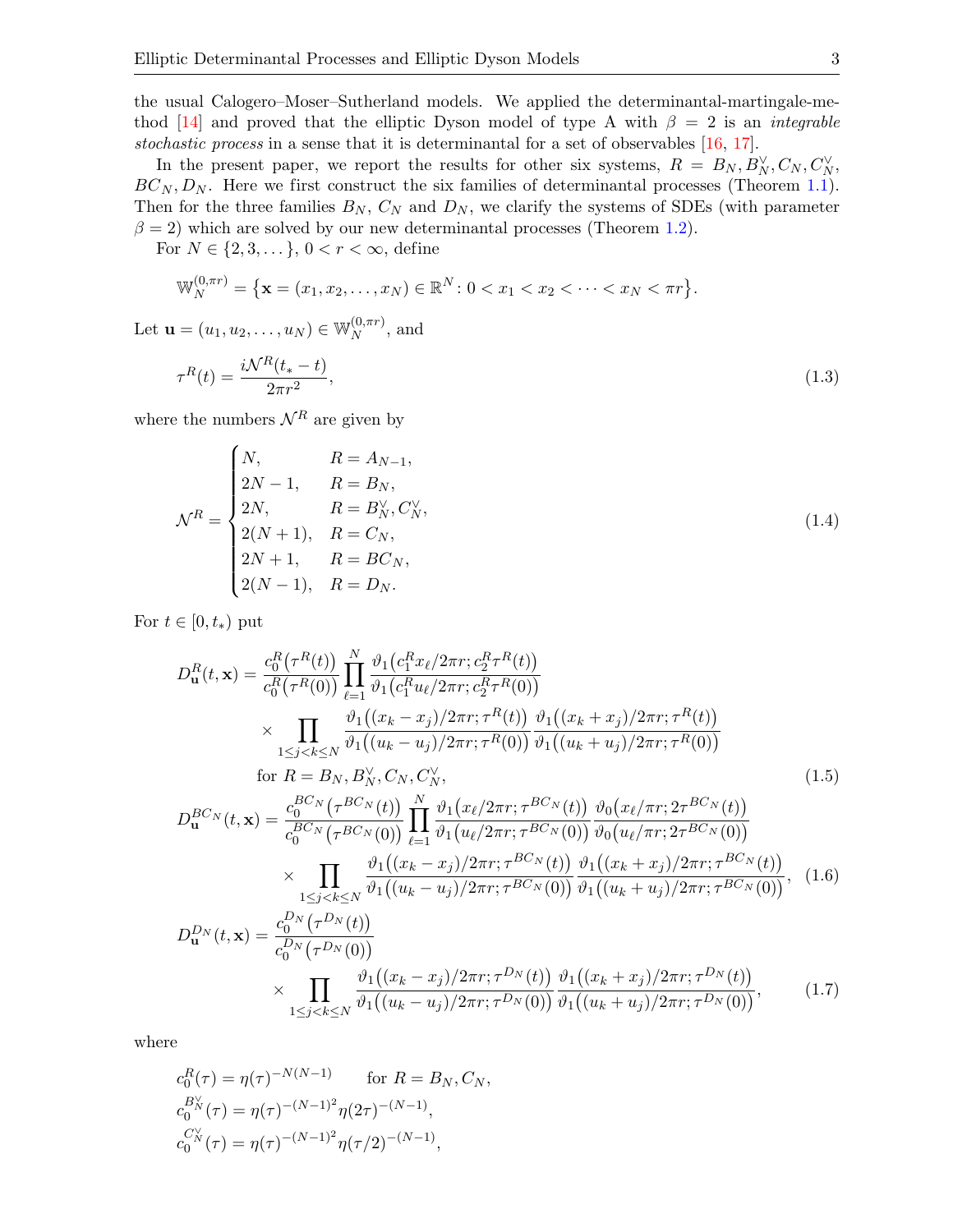<span id="page-3-3"></span>
$$
c_0^{BC_N}(\tau) = \eta(\tau)^{-N(N-1)} \eta(2\tau)^{-N},
$$
  
\n
$$
c_0^{D_N}(\tau) = \eta(\tau)^{-N(N-2)},
$$
\n(1.8)

and

<span id="page-3-1"></span>
$$
c_1^{B_N} = c_1^{C_N^{\vee}} = 1, \qquad c_1^{B_N^{\vee}} = c_1^{C_N} = 2, c_2^{B_N} = c_2^{C_N} = 1, \qquad c_2^{B_N^{\vee}} = 2, \qquad c_2^{C_N^{\vee}} = 1/2.
$$
 (1.9)

Here  $\eta(\tau)$  denotes the Dedekind modular function (see, for instance, [\[32,](#page-34-9) Section 23.15])

<span id="page-3-4"></span>
$$
\eta(\tau) = e^{\tau \pi i/12} \prod_{n=1}^{\infty} (1 - e^{2n\tau \pi i}), \qquad \Im \tau > 0.
$$
\n(1.10)

We call  $(1.5)$ – $(1.7)$  the *determinantal martingale-functions* [\[14\]](#page-34-2) (see Sections [2.2](#page-9-0) and [2.5\)](#page-15-0).

In the interval  $[0, \pi r]$ , we consider the N-particle system of one-dimensional standard Brownian motions  $\mathbf{B}(t) = (B_1(t), \ldots, B_N(t)), t \ge 0$  started at  $\mathbf{u} = (u_1, \ldots, u_N) \in \mathbb{W}_N^{(0, \pi r)}$  with either an absorbing or reflecting boundary condition at the endpoints of the interval, 0 and  $\pi r$ . The *transition probability density* of each particle is generally denoted by  $p^{[0,\pi r]}$ . The boundary conditions at 0 and  $\pi r$  are indicated by b and b', respectively, and the transition probability density with the specified boundary conditions b, b' is written as  $p_{b,b'}^{[0,\pi]}$ . In this paper the absorbing (resp. reflecting) boundary condition is abbreviated as 'a' (resp. 'r'). By the reflection principle of Brownian motion (see, for instance, [\[5,](#page-33-2) Appendixes 1.5 and 1.6]), if both boundaries are absorbing, the transition probability density is given by

<span id="page-3-5"></span>
$$
p_{aa}^{[0,\pi r]}(t,y|x) = \sum_{k=-\infty}^{\infty} \left\{ p_{BM}(t,y+2\pi rk|x) - p_{BM}(t,y+2\pi rk|-x) \right\},\tag{1.11}
$$

and if both are reflecting, it is given by

<span id="page-3-6"></span>
$$
p_{rr}^{[0,\pi r]}(t,y|x) = \sum_{k=-\infty}^{\infty} \{p_{\text{BM}}(t,y+2\pi rk|x) + p_{\text{BM}}(t,y+2\pi rk|-x)\},\tag{1.12}
$$

for  $x, y \in [0, \pi r], t \geq 0$ , where  $p_{BM}(t, y|x)$  denotes the transition probability density of the one-dimensional standard Brownian motion

<span id="page-3-2"></span>
$$
p_{BM}(t, y|x) = \begin{cases} \frac{e^{-(x-y)^2/2t}}{\sqrt{2\pi t}}, & t > 0, \\ \delta(x-y), & t = 0. \end{cases}
$$
(1.13)

We write the probability law of such a system of boundary-conditioned Brownian motions in  $[0, \pi r]$  as  $P_{\mathbf{u}}^{[0,\pi r]}$ . In  $P_{\mathbf{u}}^{[0,\pi r]}$ , put

$$
T_{\text{collision}} = \inf \left\{ t > 0 : B_j(t) = B_k(t) \text{ for any } j \neq k \right\},\tag{1.14}
$$

i.e., the first collision-time of the N-particle system of Brownian motions in the interval  $[0, \pi r]$ . Let  $\mathbf{1}(\omega)$  be the indicator function of a condition  $\omega$ ;  $\mathbf{1}(\omega) = 1$  if  $\omega$  is satisfied, and  $\mathbf{1}(\omega) = 0$ otherwise. Then we define

<span id="page-3-0"></span>
$$
\mathbb{P}_{\mathbf{u}}^R\big|_{\mathcal{F}_t} = \mathbf{1}(T_{\text{collision}} > t)D_{\mathbf{u}}^R(t, \mathbf{B}(t))\mathbb{P}_{\mathbf{u}}^{[0,\pi r]}\big|_{\mathcal{F}_t}, \qquad t \in [0, t_*),
$$
\n(1.15)

where  $D_{\mathbf{u}}^R$  are given by  $(1.5)-(1.7)$  $(1.5)-(1.7)$  $(1.5)-(1.7)$  and  $\mathcal{F}_t$  denotes the filtration associated with the Brownian motion (see Section [2.1\)](#page-8-0). That is, the Radon–Nikodym derivative of  $\mathbb{P}^R_{\mathbf{u}}$  with respect to the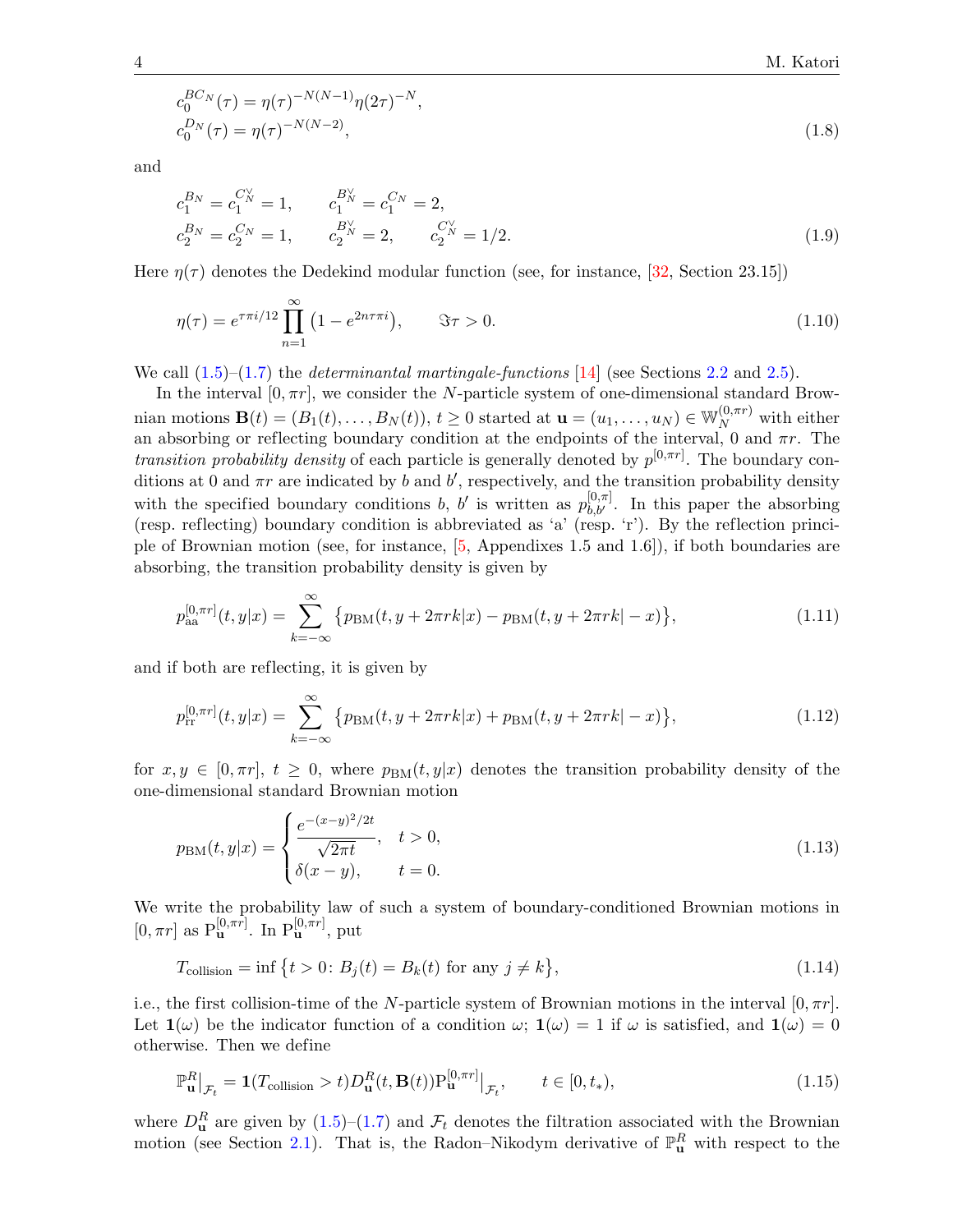Wiener measure  $P_{\bf{u}}^{[0,\pi r]}$  of Brownian motion is given by  $\mathbf{1}(T_{\text{collision}} > t)D_{\bf{u}}^{R}(t,\mathbf{B}(t))$  at each time  $t \in [0, t_*)$ . Therefore, a stochastic process with N particles governed by  $\mathbb{P}^R_{\mathbf{u}}$  is well-defined as a realization of non-intersecting paths which are absolutely continuous to the N-particle paths of independent Brownian motions in  $[0, \pi r]$ .

For  $y \in \mathbb{R}$ ,  $\delta_y(\cdot)$  denotes the delta measure such that  $\delta_y(\lbrace x \rbrace) = 1$  if  $x = y$  and  $\delta_y(\lbrace x \rbrace) = 0$ otherwise. The first theorem of this paper is the following.

<span id="page-4-0"></span>**Theorem 1.1.** Assume that  $0 < t_* < \infty$ ,  $0 < r < \infty$ . For each  $N \in \{2, 3, \dots\}$ ,  $R = B_N$ ,  $B_N^{\vee}, C_N, C_N^{\vee}, BC_N, D_N, \mathbf{u} = (u_1, \dots, u_N) \in \mathbb{W}_N^{(0, \pi r)}$  $_{N}^{\left( 0,\pi r\right) },\;\mathbb{P}_{\mathbf{u}}^{R}\; defined\; by\;\left( 1.15\right) \; gives\; a\,\; probability$ measure and defines a measure-valued stochastic process

<span id="page-4-6"></span>
$$
\Xi^{R}(t,\cdot) = \sum_{j=1}^{N} \delta_{X_{j}^{R}(t)}(\cdot), \qquad t \in [0, t_{*}).
$$
\n(1.16)

The process  $((\Xi^R(t))_{t\in[0,t_*)}, \mathbb{P}^R_{\mathbf{u}})$  is determinantal with the spatio-temporal correlation kernel

<span id="page-4-2"></span>
$$
\mathbb{K}_{\mathbf{u}}^{R}(s,x;t,y) = \sum_{j=1}^{N} p^{[0,\pi r]}(s,x|u_j) M_{\mathbf{u},u_j}^{R}(t,y) - \mathbf{1}(s>t) p^{[0,\pi r]}(s-t,x|y), \qquad (1.17)
$$

 $(s, x), (t, y) \in [0, t_*) \times [0, \pi r],$  where

<span id="page-4-5"></span>
$$
M_{\mathbf{u},u_j}^R(t,x) = \int_{-\infty}^{\infty} \Phi_{\mathbf{u},u_j}^R(x+i\tilde{x}) p_{\text{BM}}(t,\tilde{x}|0) d\tilde{x}
$$
\n(1.18)

with the sets of entire functions (the elliptic Lagrange interpolation functions)

<span id="page-4-3"></span>
$$
\Phi_{\mathbf{u},u_{j}}^{R}(z) = \frac{\vartheta_{1}(c_{1}^{R}z/2\pi r; c_{2}^{R} \tau^{R}(0))}{\vartheta_{1}(c_{1}^{R}u_{j}/2\pi r; c_{2}^{R} \tau^{R}(0))} \times \prod_{\substack{1 \leq \ell \leq N, \\ \ell \neq j}} \frac{\vartheta_{1}((z - u_{\ell})/2\pi r; \tau^{R}(0))}{\vartheta_{1}((u_{j} - u_{\ell})/2\pi r; \tau^{R}(0))} \frac{\vartheta_{1}((z + u_{\ell})/2\pi r; \tau^{R}(0))}{\vartheta_{1}((u_{j} + u_{\ell})/2\pi r; \tau^{R}(0))}
$$
\n
$$
\text{for } R = B_{N}, B_{N}^{\vee}, C_{N}, C_{N}^{\vee},
$$
\n
$$
\Phi_{\mathbf{u},u_{j}}^{BC_{N}}(z) = \frac{\vartheta_{1}(z/2\pi r; \tau^{BC_{N}}(0))}{\vartheta_{1}(u_{j}/2\pi r; \tau^{BC_{N}}(0))} \frac{\vartheta_{0}(z/\pi r; 2\tau^{BC_{N}}(0))}{\vartheta_{0}(u_{j}/\pi r; 2\tau^{BC_{N}}(0))}
$$
\n
$$
\times \prod_{\substack{1 \leq \ell \leq N, \\ \ell \neq j}} \frac{\vartheta_{1}((z - u_{\ell})/2\pi r; \tau^{BC_{N}}(0))}{\vartheta_{1}((u_{j} - u_{\ell})/2\pi r; \tau^{BC_{N}}(0))} \frac{\vartheta_{1}((z + u_{\ell})/2\pi r; \tau^{BC_{N}}(0))}{\vartheta_{1}((u_{j} + u_{\ell})/2\pi r; \tau^{BC_{N}}(0))}, \qquad (1.20)
$$

<span id="page-4-4"></span>
$$
\Phi_{\mathbf{u},u_j}^{D_N}(z) = \prod_{\substack{1 \le \ell \le N, \\ \ell \ne j}} \frac{\vartheta_1((z - u_\ell)/2\pi r; \tau^{D_N}(0))}{\vartheta_1((u_j - u_\ell)/2\pi r; \tau^{D_N}(0))} \frac{\vartheta_1((z + u_\ell)/2\pi r; \tau^{D_N}(0))}{\vartheta_1((u_j + u_\ell)/2\pi r; \tau^{D_N}(0))},
$$
\n(1.21)

 $j = 1, 2, \ldots, N$ . Here  $\tau^{R}(t)$  are given by [\(1.3\)](#page-2-2) with [\(1.4\)](#page-2-3), and  $c_1^R$ ,  $c_2^R$  for  $R = B_N, B_N^{\vee}, C_N, C_N^{\vee}$ are given by  $(1.9)$ .

The second theorem of this paper is the following.

<span id="page-4-1"></span>Theorem 1.2. Let  $N \in \{2, 3, ...\}$ ,  $0 < t_* < \infty$ ,  $0 < r < \infty$ . Assume  $u = (u_1, ..., u_N) \in$  $\mathbb{W}^{(0,\pi r)}_{N}$  $N^{(0,\pi r)}$ . In the interval  $[0,\pi r]$ , for  $((\Xi^{B_N}(t))_{t\in[0,t_*)},\mathbb{P}^{B_N}_{\mathbf{u}})$  we put an absorbing boundary condition at 0 and a reflecting boundary condition at  $\pi r$ , for  $((\Xi^{C_N}(t))_{t \in [0,t_*)}, \mathbb{P}^{C_N}_u)$  we put an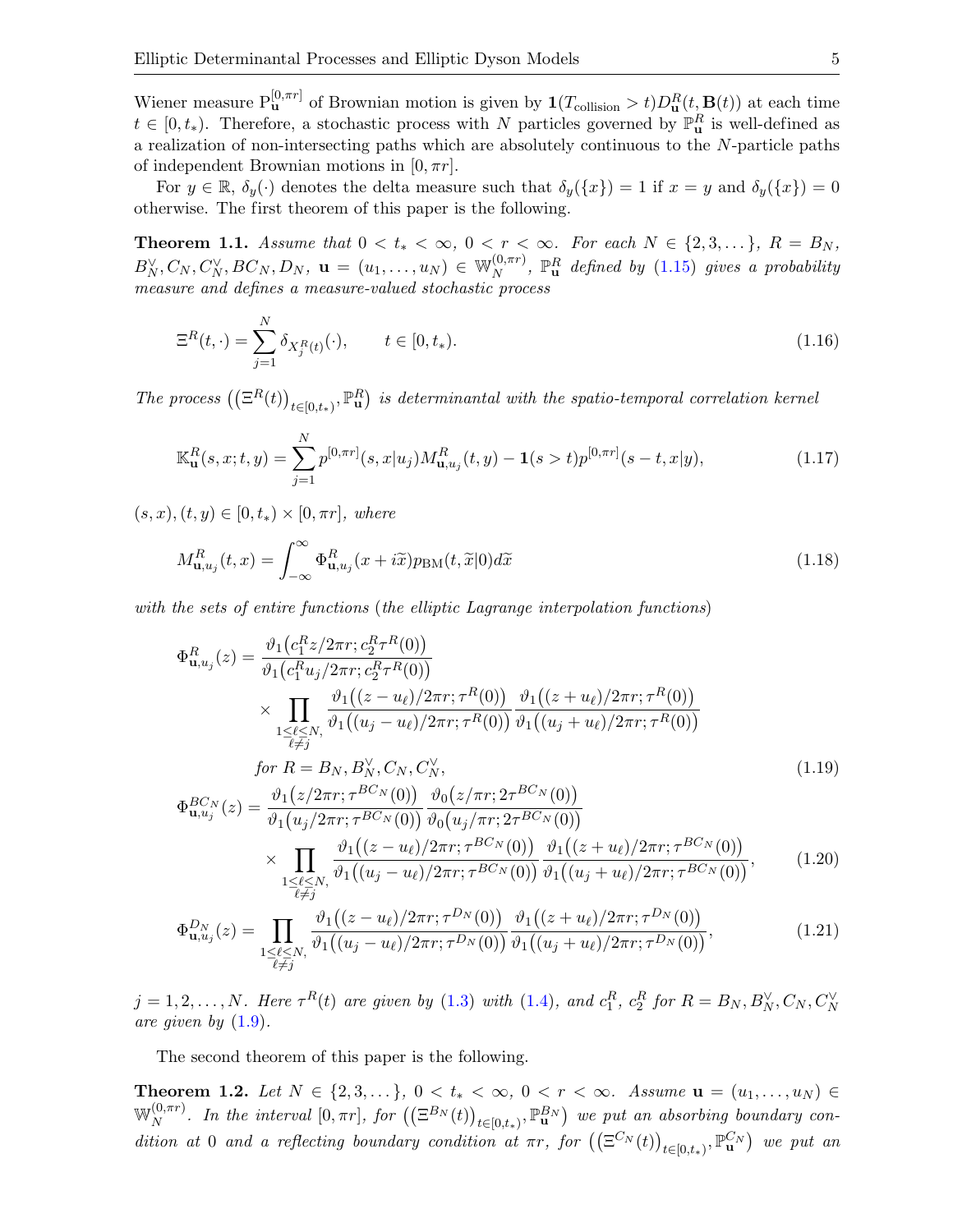absorbing boundary condition both at 0 and  $\pi r$ , and for  $((\Xi^{D_N}(t))_{t\in[0,t_*)}, \mathbb{P}^{D_N}_{\mathbf{u}})$  we put a reflecting boundary condition both at 0 and  $\pi r$ , respectively. If we set  $\Xi^R(t) = \sum^N$  $\sum_{j=1} \delta_{X_j^R(t)},$  then  $\mathbf{X}^{R}(t)=\left(X_{1}^{R}(t),\ldots,X_{N}^{R}(t)\right),\,R=B_{N},C_{N},D_{N},$  solve the following systems of SDEs

$$
(B_N) \t X_j^{B_N}(t) = u_j + W_j(t) + \int_0^t A_{2N-1}^{2\pi r} (t_* - s, X_j^{B_N}(s)) ds + \sum_{\substack{1 \le k \le N, \\ k \ne j}} \int_0^t \{ A_{2N-1}^{2\pi r} (t_* - s, X_j^{B_N}(s) - X_k^{B_N}(s)) + A_{2N-1}^{2\pi r} (t_* - s, X_j^{B_N}(s) + X_k^{B_N}(s)) \} ds, \t j = 1, 2, ..., N, in [0, \pi r] with a reflecting boundary condition at \pi r,
$$
 (1.22)

<span id="page-5-0"></span>
$$
(C_N) \t X_j^{C_N}(t) = u_j + W_j(t) + 2 \int_0^t A_{2(N+1)}^{2\pi r} (t_* - s, 2X_j^{C_N}(s)) ds + \sum_{\substack{1 \le k \le N, \\ k \ne j}} \int_0^t \{ A_{2(N+1)}^{2\pi r} (t_* - s, X_j^{C_N}(s) - X_k^{C_N}(s)) + A_{2(N+1)}^{2\pi r} (t_* - s, X_j^{C_N}(s) + X_k^{C_N}(s)) \} ds, \t j = 1, 2, ..., N, in [0, \pi r],
$$
\t(1.23)

<span id="page-5-2"></span><span id="page-5-1"></span>
$$
(D_N) \quad X_j^{D_N}(t) = u_j + W_j(t) + \sum_{\substack{1 \le k \le N, \\ k \ne j}} \int_0^t \left\{ A_{2(N-1)}^{2\pi r} \left( t_* - s, X_j^{D_N}(s) - X_k^{D_N}(s) \right) \right. \\ \left. + A_{2(N-1)}^{2\pi r} \left( t_* - s, X_j^{D_N}(s) + X_k^{D_N}(s) \right) \right\} ds, \qquad j = 1, 2, \dots, N,
$$
  
in [0, \pi r] with a reflecting boundary condition both at 0 and  $\pi r$ , (1.24)

where  $W_i(t)$ ,  $t \geq 0$ ,  $j = 1, 2, ..., N$  are independent one-dimensional standard Brownian motions.

We call the systems  $(1.22)$ – $(1.24)$  the *elliptic Dyson models of types B, C, D,* respectively. By [\(A.9\)](#page-32-0) in Appendix [A.2,](#page-31-0) we see that in  $t \uparrow t_*$ 

$$
dX_j^R(t) \sim dW_j(t) + \frac{v_j^R - X_j^R(t)}{t_* - t} dt, \qquad j = 1, 2, \dots, N, \qquad R = B_N, C_N, D_N
$$

with

$$
v_j^{B_N} = \frac{2j-1}{2N-1}\pi r, \qquad v_j^{C_N} = \frac{j}{N+1}\pi r, \qquad v_j^{D_N} = \frac{j-1}{N-1}\pi r, \qquad j = 1, 2, \dots, N.
$$

The above implies that the elliptic Dyson models of types B, C, and D are realized as the systems of interacting Brownian bridges pinned at the configurations  $\mathbf{v}^R = (v_1^R, \dots, v_N^R), R =$  $B_N, C_N, D_N$ , at time  $t_*$ . Note that  $v_1^{B_N} > 0$ ,  $v_N^{B_N} = \pi r$ ;  $v_1^{C_N} > 0$ ,  $v_N^{C_N} < \pi r$ ;  $v_1^{D_N} = 0$ ,  $v_N^{D_N} = \pi r$ , corresponding to the situation such that the absorbing boundary condition is imposed at 0 for  $B_N$ , and at 0 and  $\pi r$  for  $C_N$ , while the reflecting boundary condition is imposed at other endpoints of the interval  $[0, \pi r]$ .

We see

$$
\lim_{t_* \to \infty} A_{\mathcal{N}}^{2\pi r} (t_* - t, x) = \frac{1}{2r} \cot \left( \frac{x}{2r} \right),
$$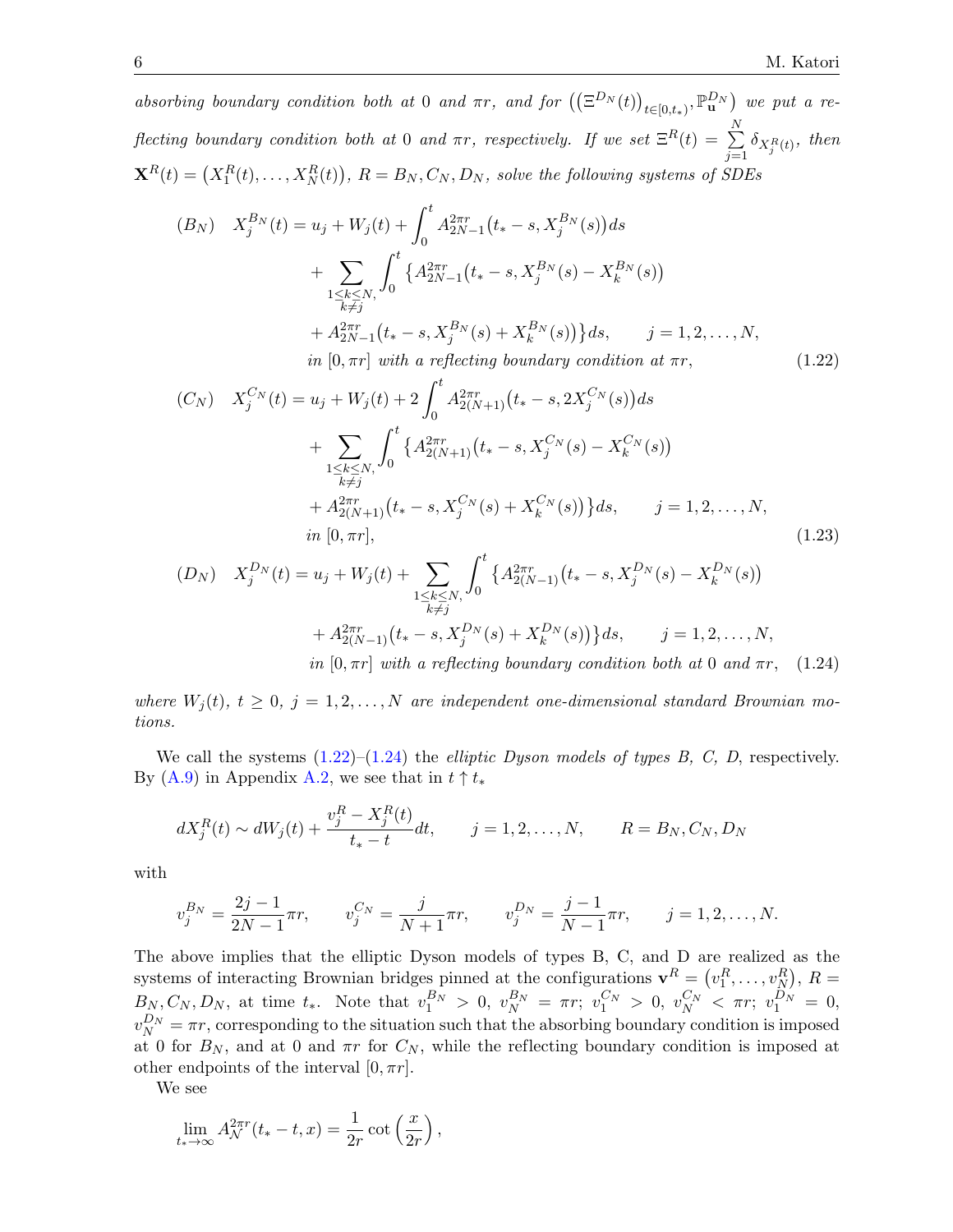by [\(1.1\)](#page-1-1) and [\(A.4\)](#page-31-1). Hence in the limit  $t_* \to \infty$ , the systems of SDEs [\(1.2\)](#page-1-0) with  $\beta = 2$ , and of  $(1.22)$ – $(1.24)$  become the following temporally homogeneous systems of SDEs for  $t \in [0, \infty)$ :

$$
(A_{N-1}) \t X_{j}^{A_{N-1}}(t) = u_{j} + W_{j}(t) - \frac{1}{2r} \int_{0}^{t} \tan\left(\frac{1}{2r} \sum_{\ell=1}^{N} X_{\ell}^{A_{N-1}}(s)\right) ds
$$
  
+  $\frac{1}{2r} \sum_{\substack{1 \le k \le N, \\ k \ne j}} \int_{0}^{t} \cot\left(\frac{X_{j}^{A_{N-1}}(s) - X_{k}^{A_{N-1}}(s)}{2r}\right) ds$ ,  
 $j = 1, 2, ..., N$ , in  $\mathbb{R}$ ,  

$$
(B_{N}) \t X_{j}^{B_{N}}(t) = u_{j} + W_{j}(t) + \frac{1}{2r} \int_{0}^{t} \cot\left(\frac{X_{j}^{B_{N}}(s)}{2r}\right) ds
$$
  
+  $\frac{1}{2r} \sum_{\substack{1 \le k \le N, \\ k \ne j}} \int_{0}^{t} \left\{ \cot\left(\frac{X_{j}^{B_{N}}(s) - X_{k}^{B_{N}}(s)}{2r}\right) + \cot\left(\frac{X_{j}^{B_{N}}(s) + X_{k}^{B_{N}}(s)}{2r}\right) \right\} ds$ ,  $j = 1, 2, ..., N$ ,  
in [0, -a] with a reflection boundary condition at  $\pi$ . (1.26)

<span id="page-6-4"></span><span id="page-6-3"></span><span id="page-6-0"></span>in 
$$
[0, \pi r]
$$
 with a reflecting boundary condition at  $\pi r$ ,  $(1.26)$ 

$$
(C_N) \t X_j^{C_N}(t) = u_j + W_j(t) + \frac{1}{r} \int_0^t \cot\left(\frac{X_j^{C_N}(s)}{r}\right) ds + \frac{1}{2r} \sum_{\substack{1 \le k \le N, \\ k \ne j}} \int_0^t \left\{ \cot\left(\frac{X_j^{C_N}(s) - X_k^{C_N}(s)}{2r}\right) \right. + \cot\left(\frac{X_j^{C_N}(s) + X_k^{C_N}(s)}{2r}\right) \right\} ds, \quad j = 1, 2, ..., N, \quad \text{in } [0, \pi r], \quad (1.27)
$$
  

$$
(D_N) \t X_j^{D_N}(t) = u_j + W_j(t) + \frac{1}{2r} \sum_{\substack{1 \le k \le N, \\ k \ne j}} \int_0^t \left\{ \cot\left(\frac{X_j^{D_N}(s) - X_k^{D_N}(s)}{2r}\right) \right. + \cot\left(\frac{X_j^{D_N}(s) + X_k^{D_N}(s)}{2r}\right) \right\} ds, \quad j = 1, 2, ..., N,
$$

<span id="page-6-2"></span><span id="page-6-1"></span>in  $[0, \pi r]$  with a reflecting boundary condition both at 0 and  $\pi r$ , (1.28)

respectively. We will call the above systems  $(1.25)-(1.28)$  $(1.25)-(1.28)$  $(1.25)-(1.28)$  the *trigonometric Dyson models of* types  $A$ ,  $B$ ,  $C$  and  $D$ , respectively.

Moreover, for

$$
\lim_{r \to \infty} \frac{1}{2r} \cot\left(\frac{x}{2r}\right) = \frac{1}{x}, \qquad \lim_{r \to \infty} \frac{1}{2r} \tan\left(\frac{x}{2r}\right) = 0,
$$

the  $r \to \infty$  limit of the systems [\(1.25\)](#page-6-0)–[\(1.28\)](#page-6-1) are given as follows, for  $t \in [0, \infty)$ 

$$
(A_{N-1}) \t X_j^{A_{N-1}}(t) = u_j + W_j(t) + \sum_{\substack{1 \le k \le N, \\ k \ne j}} \int_0^t \frac{1}{X_j^{A_{N-1}}(s) - X_k^{A_{N-1}}(s)} ds,
$$
  

$$
j = 1, 2, ..., N, \text{ in } \mathbb{R}, \qquad (1.29)
$$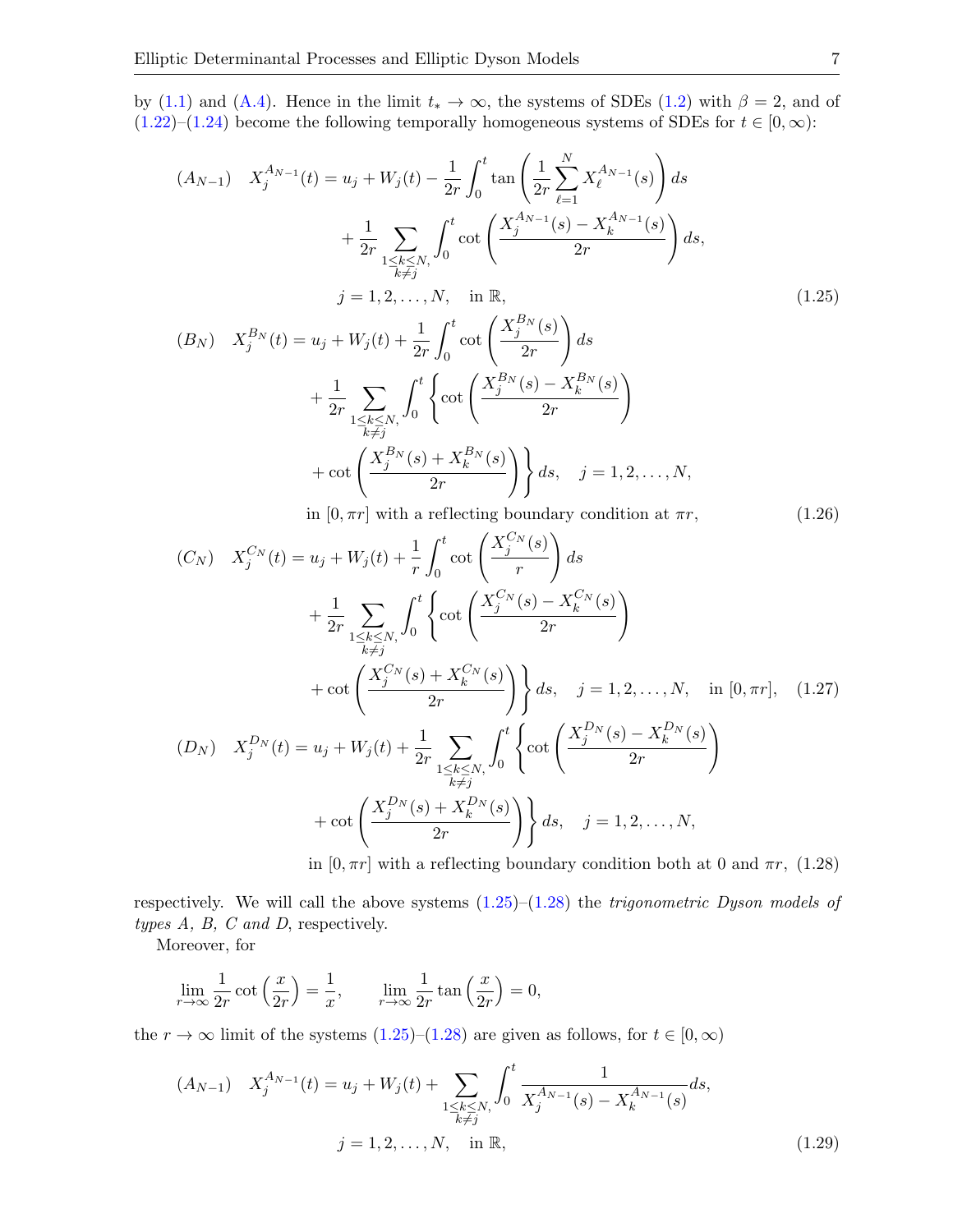$$
(C_N) \t X_j^{C_N}(t) = u_j + W_j(t) + \int_0^t \frac{1}{X_j^{C_N}(s)} ds + \sum_{\substack{1 \le k \le N, \\ k \ne j}} \int_0^t \left\{ \frac{1}{X_j^{C_N}(s) - X_k^{C_N}(s)} + \frac{1}{X_j^{C_N}(s) + X_k^{C_N}(s)} \right\} ds, j = 1, 2, ..., N, \text{ in } [0, \infty),
$$
\n(1.30)

<span id="page-7-1"></span><span id="page-7-0"></span>
$$
(D_N) \t X_j^{D_N}(t) = u_j + W_j(t) + \sum_{\substack{1 \le k \le N, \\ k \ne j}} \int_0^t \left\{ \frac{1}{X_j^{D_N}(s) - X_k^{D_N}(s)} + \frac{1}{X_j^{D_N}(s) + X_k^{D_N}(s)} \right\} ds, \qquad (1.31)
$$
  
 $j = 1, 2, ..., N, \text{ in } [0, \infty) \text{ with a reflecting boundary condition at 0.}$ 

That is, the system  $(1.25)$  is reduced to  $(1.29)$ ,  $(1.26)$  and  $(1.27)$  are degenerated to  $(1.30)$ , and [\(1.28\)](#page-6-1) to [\(1.31\)](#page-7-1). The system [\(1.29\)](#page-6-2) is the original Dyson model (Dyson's Brownian motion model with parameter  $\beta = 2$ ) [\[6,](#page-33-1) [15\]](#page-34-0). The SDEs [\(1.30\)](#page-7-0) and [\(1.31\)](#page-7-1) are known as the system of noncolliding absorbing Brownian motions (or the Dyson model of type C) and the system of noncolliding reflecting Brownian motions (or the Dyson model of type D), respectively. See [\[2,](#page-33-5) [18,](#page-34-10) [19,](#page-34-11) [23,](#page-34-12) [24,](#page-34-13) [28,](#page-34-14) [41\]](#page-35-4).

The correlation kernel for a determinantal process is in general a function of two points on the spatio-temporal plane, say,  $(s, x)$  and  $(t, y)$ . In the present formula [\(1.17\)](#page-4-2) in Theorem [1.1,](#page-4-0) the dependence of the correlation kernel  $\mathbb{K}_{\mathbf{u}}^R$  on one spatio-temporal point  $(s, x)$  is explicitly given by the transition probability density  $p^{[0,\pi r]}$  of a single Brownian motion in an interval  $[0,\pi r]$  with given boundary conditions. The dependence of  $\mathbb{K}_{\mathbf{u}}^R$  on another spatio-temporal point  $(t, y)$  is described by the following two procedures. The information of interaction among particles and initial configuration is expressed by a set of entire functions  $\{\Phi_{\mathbf{u},u_j}^R(z)\}_{j=1}^N$ , [\(1.19\)](#page-4-3)–[\(1.21\)](#page-4-4), which are *static* functions without time-variable t. Then evolution in time  $t$  is given by the integral transformation [\(1.18\)](#page-4-5) specified by the transition probability density  $p_{BM}$  with time duration t of a single Brownian motion. One of the benefits of such separation of static information and dynamics in the formula is that we can trace a relaxation process to equilibrium, which is a typical non-equilibrium phenomenon, for any initial configuration in  $\mathbb{W}_N^{(0,\pi r)}$  $\big[14\big]$ . In order to demonstrate this fact, in Section [5](#page-25-0) we will take the temporally homogeneous limit  $t_* \to \infty$ to make the systems have equilibrium processes and study the relaxation to equilibria for the trigonometric Dysom models of types C and D. Another possible benefit of the present formula for spatio-temporal correlation kernels is that the infinite particle systems will be studied if we can control the set of entire functions  $\left\{\Phi_{\mathbf{u},u_j}^R(z)\right\}_{j=1}^N$  in the infinite-particle limit  $N \to \infty$ . For the original Dyson model [\[22\]](#page-34-15) and other related systems [\[21,](#page-34-16) [23\]](#page-34-12), we have applied the Hadamard theorem on the Weierstrass canonical product-formulas of entire functions [\[27\]](#page-34-17) to analyze the infinite particle systems. In the present case with  $(1.19)$ – $(1.21)$ , we have to treat the rations of infinite products of the Jacobi theta functions in this limit  $N \to \infty$ . Asymptotic analysis with  $N \to \infty$  will be an interesting future problem.

The paper is organized as follows. In Section [2](#page-8-1) we explain the relationship between determinantal martingales and determinantal processes used in this paper, and determinantal equalities (Lemma [2.4\)](#page-14-0) obtained from the elliptic determinant evaluations of the Macdonald denominators given by Rosengren and Schlosser  $[34]$ . There we explain how to derive the determinantal martingale-functions  $(1.5)$ – $(1.7)$ , which define the interacting systems of Brownian motions by [\(1.15\)](#page-3-0). Proofs of Theorems [1.1](#page-4-0) and [1.2](#page-4-1) are given in Sections [3](#page-16-0) and [4,](#page-18-0) respectively. We study the temporally homogeneous limit  $t_* \to \infty$  in Section [5,](#page-25-0) and relaxation processes to equilibria are clarified for the trigonometric Dyson models of types C and D. Concluding remarks and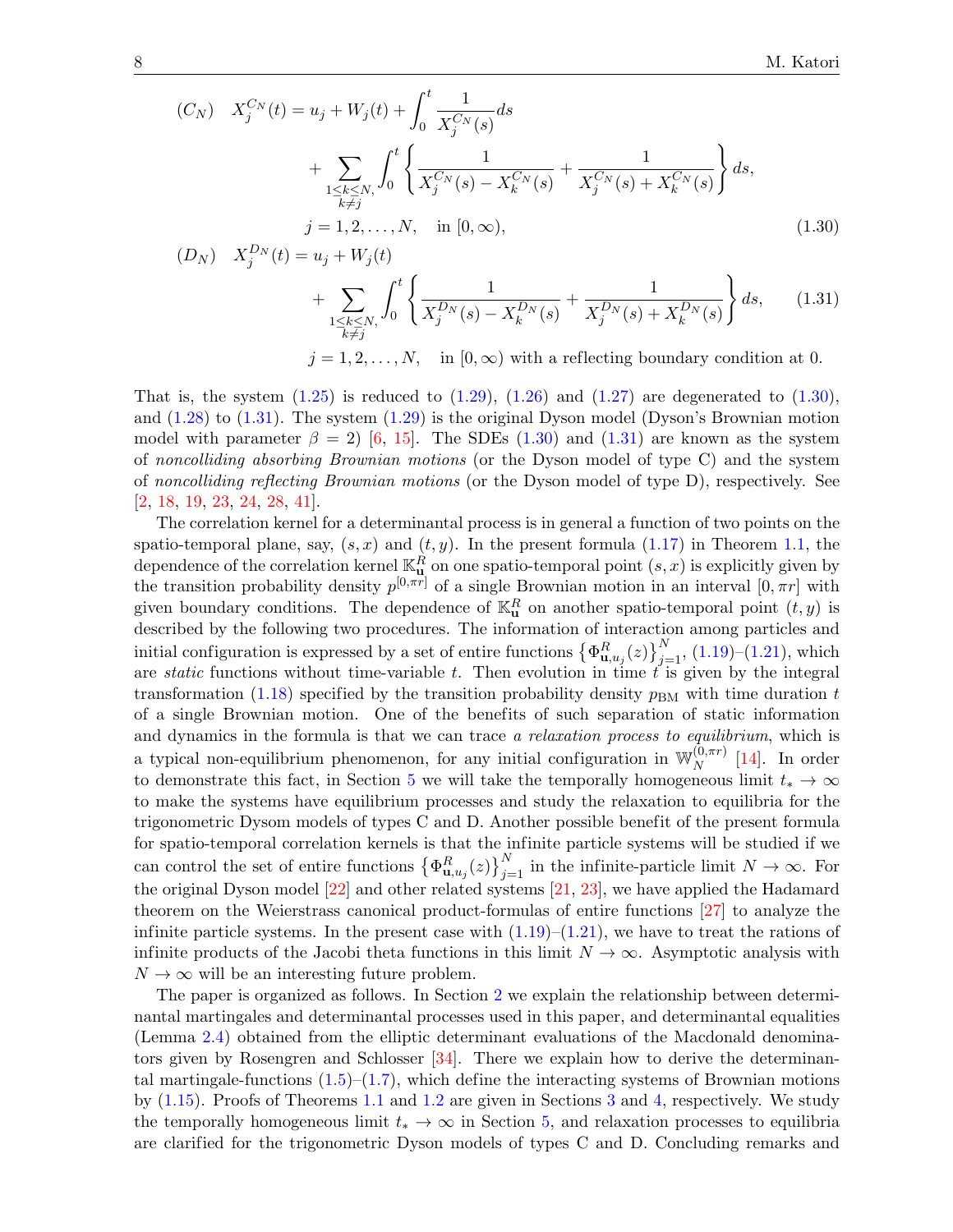open problems are given in Section [6.](#page-28-0) Notations and formulas of the Jacobi theta functions and related functions are listed in Appendix [A.](#page-30-0)

## <span id="page-8-1"></span>2 Determinantal martingales and determinantal equalities

### <span id="page-8-0"></span>2.1 Notion of martingale

Martingales are the stochastic processes preserving their mean values and thus they represent fluctuations. A typical example of martingale is the one-dimensional standard Brownian motion as explained below. Let  $B(t)$ ,  $t \geq 0$  denote the position of the standard Brownian motion in  $\mathbb{R}$ starting from the origin 0 at time  $t = 0$ . The transition probability density from the position  $x \in \mathbb{R}$  to  $y \in \mathbb{R}$  in time duration  $t \geq 0$  is given by [\(1.13\)](#page-3-2). Let  $\mathcal{B}(\mathbb{R})$  be the Borel set on  $\mathbb{R}$ . Then for an arbitrary time sequence  $0 \equiv t_0 < t_1 < \cdots < t_M < \infty$ ,  $M \in \mathbb{N} \equiv \{1, 2, \dots\}$ , and for any  $A_m \in \mathcal{B}(\mathbb{R}), m = 1, 2, \ldots, M,$ 

$$
P[B(t_m) \in A_m, m = 1, 2, ..., M]
$$
  
=  $\int_{A_1} dx^{(1)} \cdots \int_{A_M} dx^{(M)} \prod_{m=1}^M p_{BM}(t_m - t_{m-1}, x^{(m)} | x^{(m-1)})$ 

with  $x^{(0)} \equiv 0$ . The collection of all paths is denoted by  $\Omega$  and there is a subset  $\widetilde{\Omega} \subset \Omega$  such that P[ $\tilde{\Omega}$ ] = 1 and for any realization of path  $\omega \in \Omega$ ,  $B(t) = B(t, \omega)$ ,  $t \geq 0$  is a real continuous function of t. In other words,  $B(t)$ ,  $t > 0$  has a continuous path almost surely (a.s. for short). For each  $t \in [0,\infty)$ , we write the smallest  $\sigma$ -field (completely additive class of events) generated by the Brownian motion up to time t as  $\mathcal{F}_t = \sigma(B(s): 0 \le s \le t)$ . We have a nondecreasing family  $\{\mathcal{F}_t: t \geq 0\}$  such that  $\mathcal{F}_s \subset \mathcal{F}_t$  for  $0 \leq s < t < \infty$ , which we call a *filtration*, and put  $\mathcal{F} = \bigcup_{t \geq 0} \mathcal{F}_t$ . The triplet  $(\Omega, \mathcal{F}, P)$  is called the probability space for the one-dimensional standard Brownian motion, and P is especially called the Wiener measure. The expectation with respect to the probability law P is written as E. When we see  $p_{BM}(t, y|x)$  as a function of y, it is nothing but the probability density of the normal distribution with mean  $x$  and variance  $t$ , and hence it is easy to verify that

$$
E[B(t)|\mathcal{F}_s] = \int_{-\infty}^{\infty} x p_{\text{BM}}(t-s, x | B(s)) dx = B(s) \quad \text{a.s.} \quad 0 \le s < t < \infty,
$$

which means that  $B(t)$ ,  $t \ge 0$  is a martingale. We see, however,  $B(t)^n$ ,  $t \ge 0$ ,  $n \in \{2, 3, \dots\}$  are not martingales, since the generating function of  $E[B(t)^n|\mathcal{F}_s], n \in \mathbb{N}_0 \equiv \{0, 1, 2, \dots\}, 0 < s \leq$  $t < \infty$ , with parameter  $\alpha \in \mathbb{C}$  is calculated as

$$
\sum_{n=0}^{\infty} \frac{\alpha^n}{n!} \mathbf{E}[B(t)^n | \mathcal{F}_s] = \mathbf{E}[e^{\alpha B(t)} | \mathcal{F}_s] = \int_{-\infty}^{\infty} e^{\alpha x} \frac{e^{-(x - B(s))^2/2(t - s)}}{\sqrt{2\pi(t - s)}} dx
$$

$$
= e^{\alpha B(s) + (t - s)\alpha^2/2} \neq e^{\alpha B(s)} \quad \text{a.s.}
$$

Now we assume that  $\tilde{B}(t)$ ,  $t \geq 0$  is a one-dimensional standard Brownian motion which is independent of  $B(t)$ ,  $t \geq 0$ , and its probability space is denoted by  $(\Omega, \mathcal{F}, \mathbf{P})$ . Then we introduce a complex-valued martingale called the complex Brownian motion

$$
Z(t) = B(t) + i\tilde{B}(t), \qquad t \ge 0,
$$

with  $i =$ √  $\overline{-1}$ . The probability space of  $Z(t)$ ,  $t \geq 0$  is given by the product space  $(\Omega, \mathcal{F}, P)$  ⊗  $(\widetilde{\Omega}, \widetilde{\mathcal{F}}, \widetilde{P})$  and we write the expectation as  $\mathbf{E} = E \otimes \widetilde{E}$ . For the complex Brownian motion, by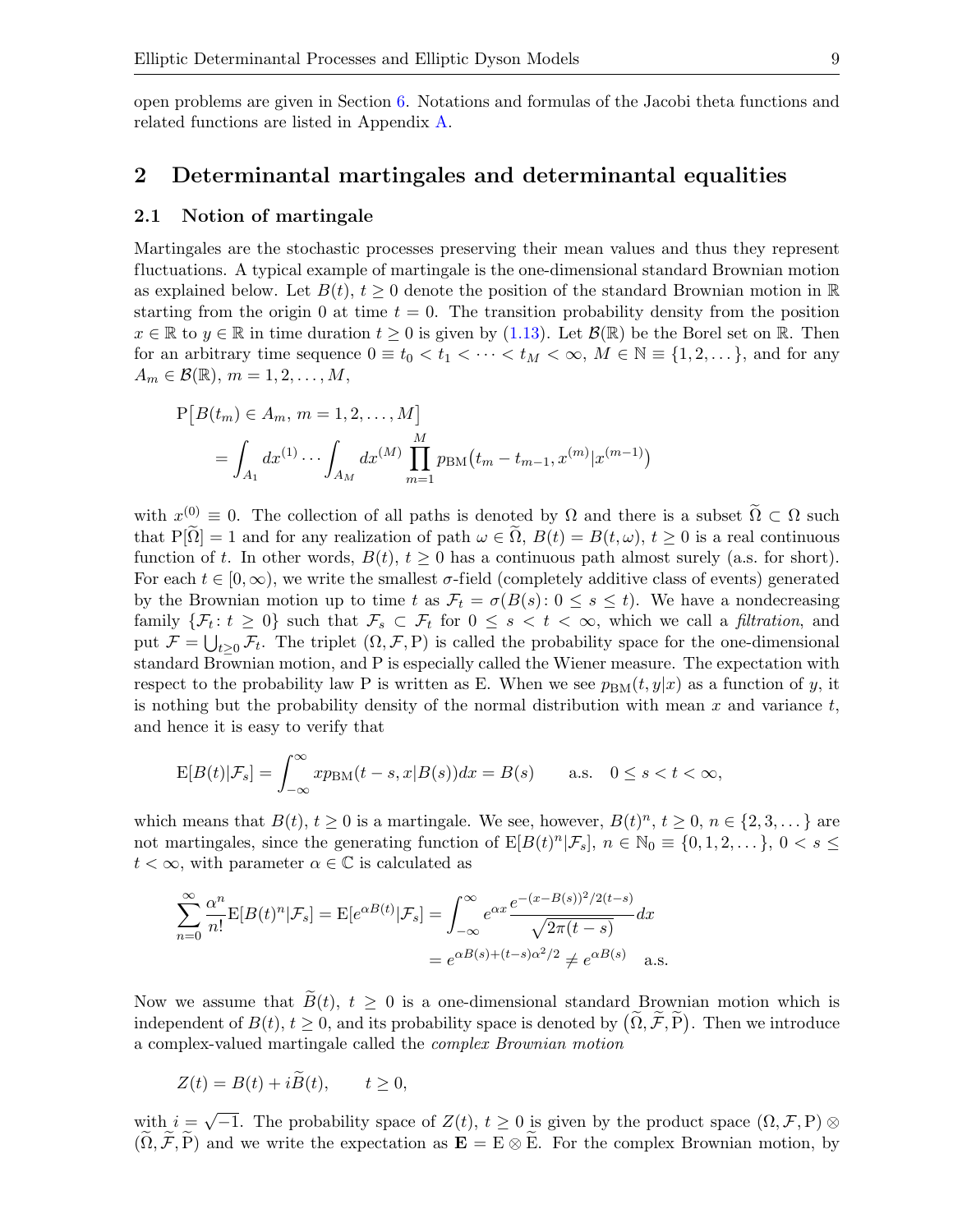the independence of its real and imaginary parts, we see that

$$
\sum_{n=0}^{\infty} \frac{\alpha^n}{n!} \mathbf{E}\left[Z(t)^n | \mathcal{F}_s \otimes \tilde{\mathcal{F}}_s\right] = \mathbf{E}\left[e^{\alpha Z(t)} | \mathcal{F}_s \otimes \tilde{\mathcal{F}}_s\right] = \mathbf{E}\left[e^{\alpha B(t)} | \mathcal{F}_s\right] \times \tilde{\mathbf{E}}\left[e^{i\alpha \tilde{B}(t)} | \tilde{\mathcal{F}}_s\right]
$$

$$
= e^{\alpha B(s) + (t-s)\alpha^2/2} \times e^{i\alpha \tilde{B}(s) - (t-s)\alpha^2/2} = e^{\alpha Z(s)} = \sum_{n=0}^{\infty} \frac{\alpha^n}{n!} Z(s)^n
$$
a.s.  $0 \le s < t < \infty$ ,  $\alpha \in \mathbb{C}$ ,

which implies that for any  $n \in \mathbb{N}_0$ ,  $Z(t)^n$ ,  $t \geq 0$  is a martingale. This observation will be generalized as the following stronger statement; if  $F$  is an entire and non-constant function, then  $F(Z(t))$ ,  $t \geq 0$  is a time change of a complex Brownian motion (see, for instance, [\[33,](#page-34-18) Theorem 2.5 in Section V.2]). Hence  $F(Z(t))$ ,  $t \ge 0$  is a martingale:

$$
\mathbf{E}[F(Z(t))|\mathcal{F}_s\otimes\widetilde{\mathcal{F}}_s]=F(Z(s))\qquad\text{a.s.}\quad 0\leq s
$$

If we take the expectation  $\widetilde{E}$  with respect to  $\Im Z(\cdot) = \widetilde{B}(\cdot)$  of the both sides of the above equality, we have

$$
\mathbb{E}\big[\widetilde{\mathbb{E}}[F(Z(t))]\big|\mathcal{F}_s\big] = \widetilde{\mathbb{E}}[F(Z(s))] \qquad \text{a.s.} \quad 0 \le s < t < \infty.
$$

In this way we can obtain a martingale  $\widehat{F}(t, B(t)) \equiv \widetilde{E}[F(Z(t))], t \ge 0$  with respect to the filtration  $\mathcal{F}_t$  of the one-dimensional Brownian motion. The present argument implies that if we have proper entire functions, then we will obtain useful martingales describing intrinsic fluctuations involved in interacting particle systems.

### <span id="page-9-0"></span>2.2 Basic equalities and determinantal martingales

Let  $f_i, j \in \mathbb{I}$ , be an infinite series of linearly independent entire functions, where the index set I is  $\mathbb{Z} = \{..., -1, 0, 1, 2, ...\}$  or  $\mathbb{N}$ . For  $N \in \{2, 3, ...\}$ , we assume

<span id="page-9-1"></span>
$$
\mathbf{u} = (u_1, u_2, \dots, u_N) \in \mathbb{W}_N. \tag{2.1}
$$

We then define a set of N distinct entire and non-constant functions of  $z \in \mathbb{C}$  by

<span id="page-9-3"></span>
$$
\Phi_{\mathbf{u},u_j}(z) = \frac{\det_{1 \leq \ell,m \leq N} [f_{\ell}(u_m + (z - u_m)\delta_{mj})]}{\det_{1 \leq \ell,m \leq N} [f_{\ell}(u_m)]}, \qquad j = 1, 2, ..., N.
$$
\n(2.2)

By definition, it is easy to verify that

<span id="page-9-2"></span>
$$
\Phi_{\mathbf{u},u_j}(u_k) = \delta_{jk}, \qquad j,k \in \{1,2,\ldots,N\}.
$$
\n(2.3)

It should be noted that given  $(2.1)$ ,  $\Phi_{\mathbf{u},u_j}(z)$ ,  $j \in \{1,2,\ldots,N\}$  satisfying  $(2.3)$  can be regarded as the Lagrange interpolation functions  $[10, 11, 12]$  $[10, 11, 12]$  $[10, 11, 12]$  $[10, 11, 12]$  $[10, 11, 12]$ . We can prove the following lemmas.

<span id="page-9-6"></span>**Lemma 2.1.** Let  $N \in \{2, 3, \ldots\}$ . The functions [\(2.2\)](#page-9-3) have the following expansions

<span id="page-9-4"></span>
$$
\Phi_{\mathbf{u},u_j}(z) = \sum_{k=1}^{N} \phi_{\mathbf{u},u_j}(k) f_k(z), \qquad j \in \{1, 2, ..., N\},
$$
\n(2.4)

and the coefficients  $\phi_{\mathbf{u},u_j}(k)$ ,  $j,k \in \{1,2,\ldots,N\}$  satisfy the relations

<span id="page-9-5"></span>
$$
\sum_{\ell=1}^{N} f_j(u_{\ell}) \phi_{\mathbf{u},u_{\ell}}(k) = \frac{\det_{m,n \leq N} [f_{m+(j-m)\delta_{mk}}(u_n)]}{\det_{m,n \leq N} [f_m(u_n)]}, \qquad j \in \mathbb{Z}, \qquad k \in \{1, 2, ..., N\}.
$$
 (2.5)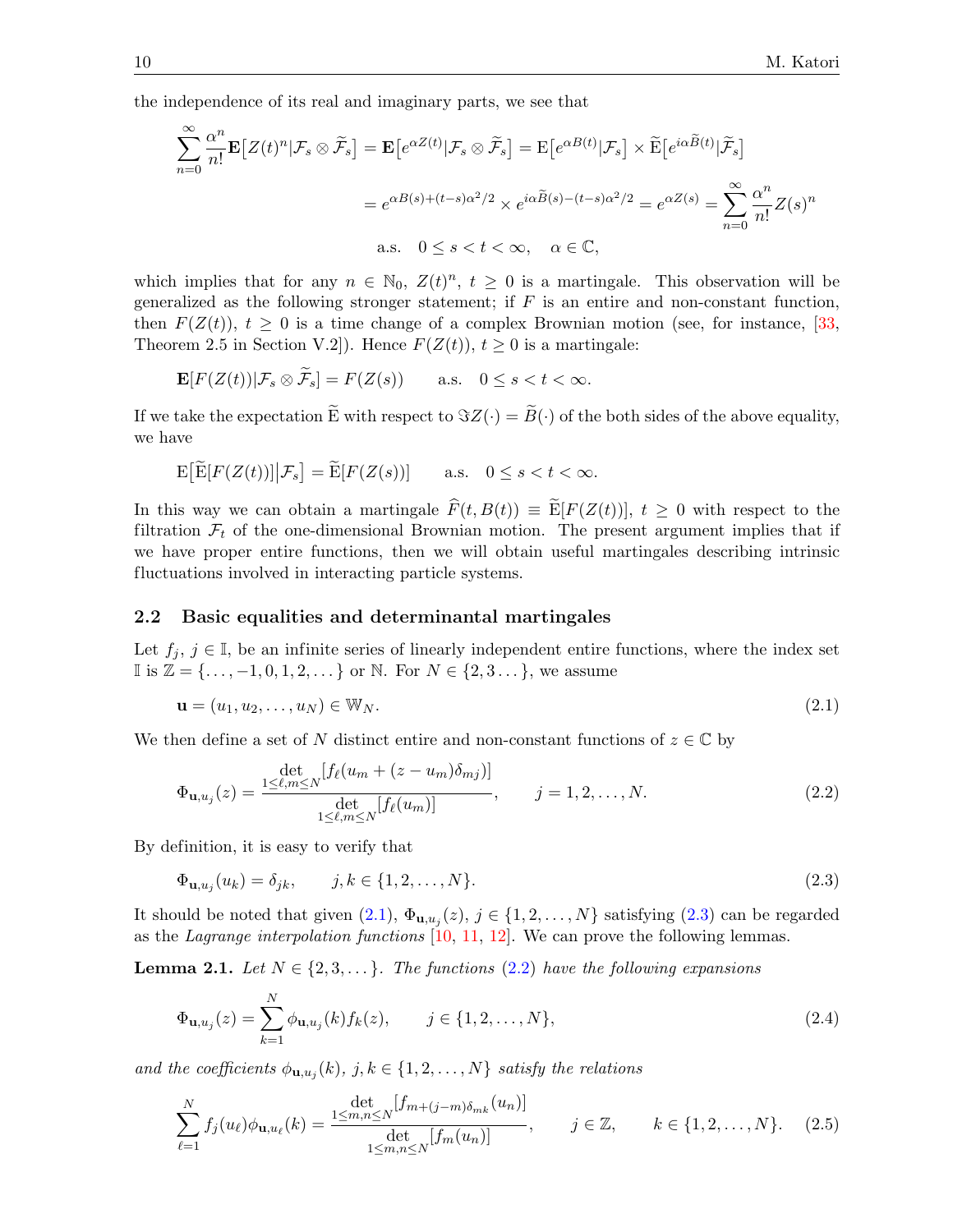In particular, if j is an element of  $\{1, 2, \ldots, N\}$ ,

<span id="page-10-0"></span>
$$
\sum_{\ell=1}^{N} f_j(u_{\ell}) \phi_{\mathbf{u},u_{\ell}}(k) = \delta_{jk}, \qquad j,k \in \{1,2,\ldots,N\}.
$$
 (2.6)

**Proof.** Consider an  $N \times N$  matrix

$$
\mathbf{f}_{\mathbf{u}} = (f_{\ell}(u_m))_{1 \leq \ell, m \leq N},
$$

and write its determinant as  $|f_{\mathbf{u}}| \neq 0$ . The minor determinant  $|f_{\mathbf{u}}(k, j)|$  is defined as the determinant of the  $(N-1) \times (N-1)$  matrix,  $f_u(k, j)$ , which is obtained from  $f_u$  by deleting the k-th row and the j-th column,  $k, j \in \{1, 2, ..., N\}$ . Then the determinant in the numerator of [\(2.2\)](#page-9-3) is expanded along the *j*-th column and we obtain  $(2.4)$  with

$$
\phi_{\mathbf{u},u_j}(k) = (-1)^{j+k} \frac{|f_{\mathbf{u}}(k,j)|}{|f_{\mathbf{u}}|}.
$$
\n(2.7)

Hence

$$
\sum_{\ell=1}^N f_j(u_{\ell})\phi_{\mathbf{u},u_{\ell}}(k) = \frac{1}{|\mathbf{f}_{\mathbf{u}}|} \sum_{\ell=1}^N (-1)^{\ell+k} |\mathbf{f}_{\mathbf{u}}(k,\ell)| f_j(u_{\ell}),
$$

which proves [\(2.5\)](#page-9-5), for the summation in the r.h.s. is the expansion of  $\det_{1 \leq m,n \leq N} [f_{m+(j-m)\delta_{mk}}(u_n)]$ along the k-th row. It is immediate to conclude  $(2.6)$  from  $(2.5)$ , if both of j and k are elements of  $\{1, 2, \ldots, N\}$ .

Then we obtain the following equalities.

### Lemma 2.2.

(i) For 
$$
z \in \mathbb{C}
$$
,  
\n
$$
\sum_{\ell=1}^{N} f_j(u_{\ell}) \Phi_{\mathbf{u},u_{\ell}}(z) = f_j(z), \qquad j \in \{1, 2, ..., N\}.
$$
\n(2.8)

(ii) For  $\mathbf{z} = (z_1, z_2, \dots, z_N) \in \mathbb{C}^N$ , the equality

<span id="page-10-2"></span><span id="page-10-1"></span>
$$
\det_{1 \le j,k \le N} [\Phi_{\mathbf{u},u_j}(z_k)] = \frac{\det_{j,k \le N} [f_j(z_k)]}{\det_{1 \le j,k \le N} [f_j(u_k)]}, \qquad \mathbf{z} = (z_1, z_2, \dots, z_N) \in \mathbb{C}^N
$$
\n(2.9)

holds.

**Proof.** (i) Multiply the both sides of [\(2.6\)](#page-10-0) by  $f_k(z)$  and take summation over  $k \in \{1, 2, ..., N\}$ . Then use [\(2.4\)](#page-9-4) to obtain [\(2.8\)](#page-10-1). (ii) Consider N equations by putting  $z = z_j$ ,  $j \in \{1, 2, ..., N\}$ in [\(2.8\)](#page-10-1). Then calculate the determinant  $|f_z|$  to prove the determinantal equality [\(2.9\)](#page-10-2).

We consider N pairs of independent copies  $(B_k(t), \widetilde{B}_k(t)), k = 1, 2, ..., N$ , of  $(B(t), \widetilde{B}(t)),$  $t \geq 0$ , and define N independent complex Brownian motions

$$
Z_k(t) = u_k + B_k(t) + i\ddot{B}_k(t), \qquad t \ge 0, \qquad k = 1, 2, \dots, N,
$$
\n(2.10)

each of which starts from  $u_k \in \mathbb{R}$ . The probability law and expectation of them are given by  $P_u \otimes \tilde{P}$  and  $E_u \otimes \tilde{E}$ , respectively. Then for each complex Brownian motion  $Z_k(t)$ ,  $t \geq 0$ ,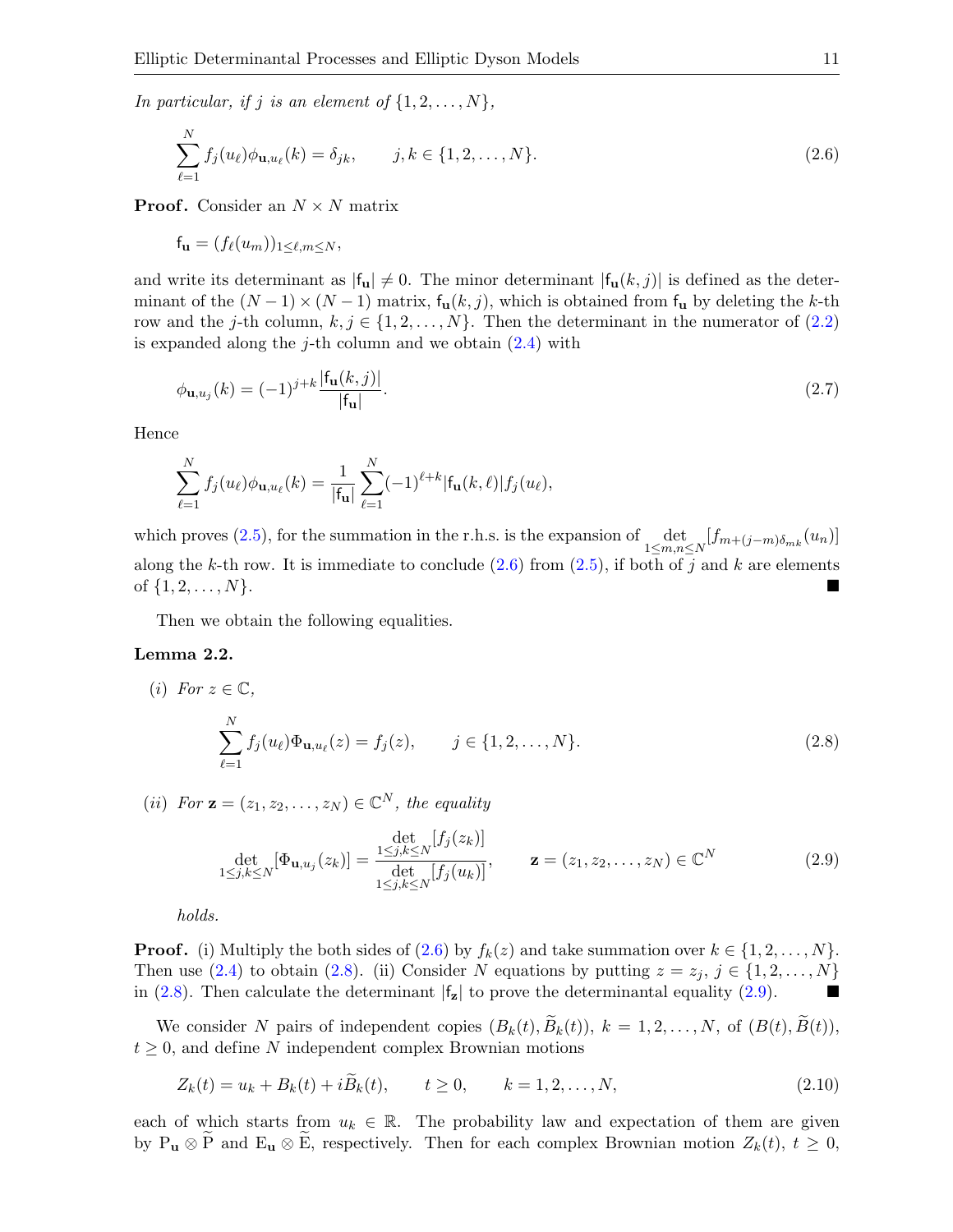$k = 1, 2, \ldots, N$ , we have N distinct time-changes of complex Brownian motions,  $\Phi_{\mathbf{u},u_j}(Z_k(t))$ ,  $t \geq 0, j = 1, 2, \ldots, N$ , started from the real values, 0 or 1;  $\Phi_{\mathbf{u},u_j}(Z_k(0)) = \Phi_{\mathbf{u},u_j}(u_k) = \delta_{jk}$ ,  $j, k = 1, 2, \ldots, N$ . Therefore, we can conclude that, if we take expectation E, we will obtain N distinct martingales

$$
M_{\mathbf{u},u_j}(t, B_k(t)) \equiv \widetilde{\mathbf{E}}\big[\Phi_{\mathbf{u},u_j}(B_k(t) + i\widetilde{B}_k(t))\big]
$$
  
= 
$$
\frac{\det\limits_{1 \leq \ell,m \leq N} \big[\widehat{f}_{\ell}(t\delta_{mj}, u_m + (B_k(t) - u_m)\delta_{mj})\big]}{\det\limits_{1 \leq \ell,m \leq N} \big[\widehat{f}_{\ell}(0, u_m)\big]}, \qquad t \geq 0, \quad j = 1, 2, ..., N,
$$

for each one-dimensional Brownian motion  $B_k(t)$ ,  $t \geq 0$ ,  $k = 1, 2, \ldots, N$ , where

$$
\widehat{f}_{\ell}(t,x) \equiv \widetilde{\mathbf{E}}\big[f_{\ell}(x+i\widetilde{B}(t))\big] = \int_{-\infty}^{\infty} f_{\ell}(x+i\widetilde{x})p_{\text{BM}}(t,\widetilde{x}|0)d\widetilde{x}, \qquad \ell \in \mathbb{I}.
$$

By this definition,  $\hat{f}_{\ell}(0, x) = f_{\ell}(x), \ell \in \mathbb{I}$ . Then we define a multivariate function of  $t \geq 0$  and  $\mathbf{x} = (x_1, x_2, \dots, x_N) \in \mathbb{R}^N$  by

<span id="page-11-2"></span>
$$
D_{\mathbf{u}}(t, \mathbf{x}) = \det_{1 \leq j,k \leq N} [M_{\mathbf{u},u_j}(t, x_k)],
$$
\n(2.11)

which gives a martingale as a functional of  $t \geq 0$  and  $\mathbf{B}(t) = (B_1(t), B_2(t), \ldots, B_N(t)), t \geq 0$ ,

$$
\mathbf{E}_{\mathbf{u}}[D_{\mathbf{u}}(t,\mathbf{B}(t))|\mathcal{F}_s] = D_{\mathbf{u}}(s,\mathbf{B}(s)), \qquad 0 \le s < t < \infty.
$$

By the multi-linearity of determinant and  $(2.9)$ , we see

<span id="page-11-3"></span>
$$
D_{\mathbf{u}}(t,\mathbf{x}) = \widetilde{\mathbf{E}} \Big[ \det_{1 \leq j,k \leq N} \left[ \Phi_{\mathbf{u},u_j}(x_k + i\widetilde{B}_k(t)) \right] \Big] = \frac{\det_{j,k \leq N} \left[ \widehat{f}_j(t,x_k) \right]}{\det_{1 \leq j,k \leq N} \left[ \widehat{f}_j(0,u_k) \right]}.
$$
\n(2.12)

We call  $D_{\mathbf{u}}(t, \mathbf{B}(t)), t \geq 0$ , the *determinantal martingale* [\[14\]](#page-34-2).

## 2.3 Auxiliary measure and spatio-temporal Fredholm determinant

Now we introduce an auxiliary measure  $\mathbb{P}_{u}$ , which is complex-valued in general, but is absolutely continuous to the Wiener measure  $P_u$  as

<span id="page-11-1"></span>
$$
\widehat{\mathbb{P}}_{\mathbf{u}}\big|_{\mathcal{F}_t} = D_{\mathbf{u}}(t, \mathbf{B}(t)) \mathcal{P}_{\mathbf{u}}\big|_{\mathcal{F}_t}, \qquad t \ge 0. \tag{2.13}
$$

(Note that this is generally different from  $\mathbb{P}^R_u$  given by [\(1.15\)](#page-3-0), since the condition  $\mathbf{1}(T_{\text{collision}} > t)$ is omitted, and hence it is not the measure representing any noncolliding particles.) Here we consider the corresponding auxiliary system of N particles on R governed by  $\mathbb{P}_{u}$ 

$$
\widehat{\mathbf{X}}(t) = (\widehat{X}_1(t), \dots, \widehat{X}_N(t)), \qquad t \ge 0,
$$

starting from [\(2.1\)](#page-9-1) and each particle of which has a continuous path a.s. We consider the unlabeled configuration of  $\mathbf{X}(t)$  as

<span id="page-11-0"></span>
$$
\widehat{\Xi}(t,\cdot) = \sum_{j=1}^{N} \delta_{\widehat{X}_j(t)}(\cdot), \qquad t \ge 0.
$$
\n(2.14)

Consider an arbitrary number  $M \in \mathbb{N}$  and an arbitrary set of strictly increasing times  $t =$  $\{t_1, t_2, \ldots, t_M\}, 0 \equiv t_0 < t_1 < \cdots < t_M < \infty$ . Let  $C_c(\mathbb{R})$  be the set of all continuous real-valued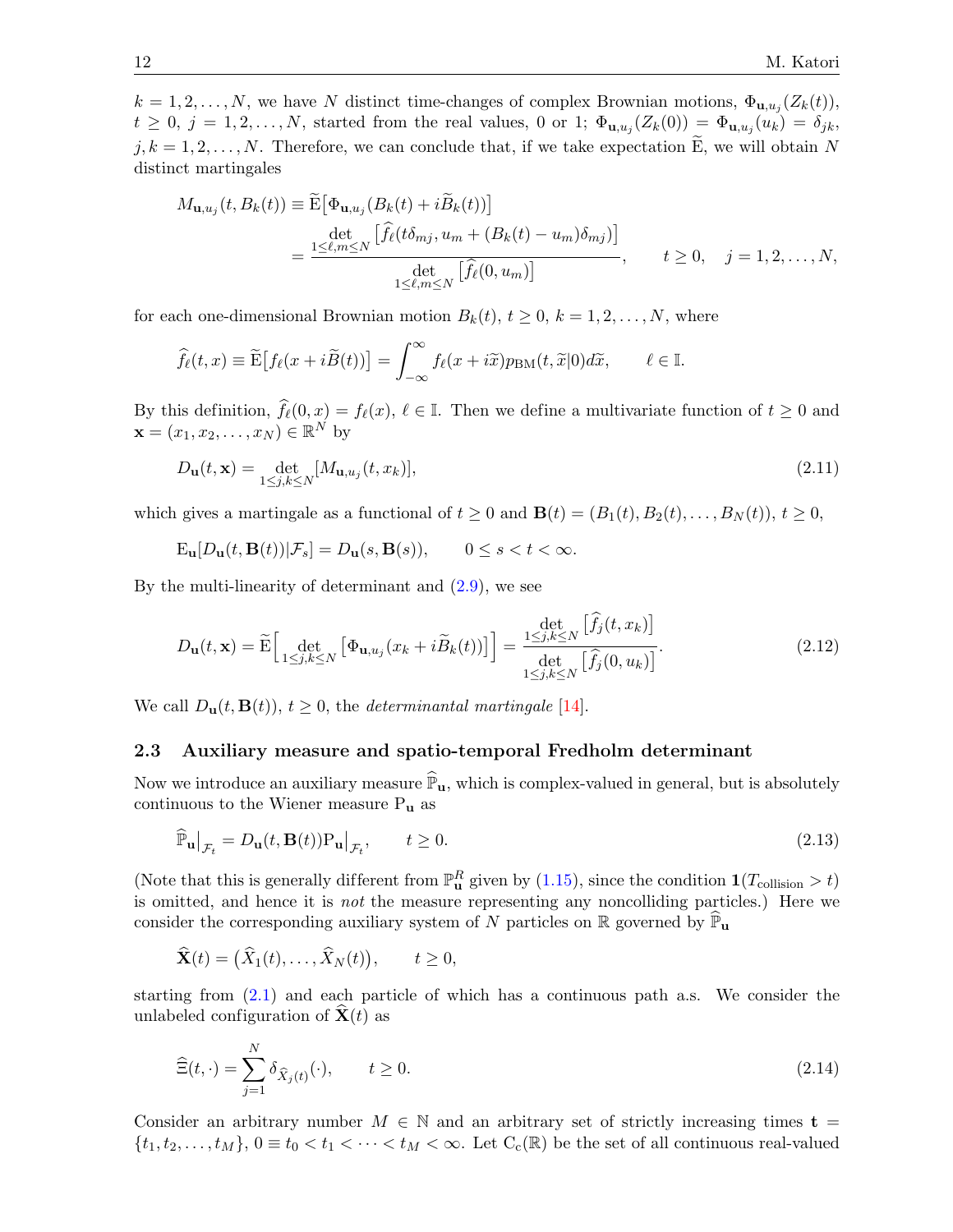functions with compact supports on  $\mathbb{R}$ . For  $\mathbf{g} = (g_{t_1}, g_{t_1}, \dots, g_{t_M}) \in C_c(\mathbb{R})^M$ , we consider the following functional of g

<span id="page-12-0"></span>
$$
\widehat{\mathbb{L}}_{\mathbf{u}}[\mathbf{t}, \mathbf{g}] = \widehat{\mathbb{E}}_{\mathbf{u}} \left[ \exp \left\{ \sum_{m=1}^{M} \int_{\mathbb{R}} g_{t_m}(x) \widehat{\Xi}(t_m, dx) \right\} \right],
$$
\n(2.15)

which is the Laplace transform of the multi-time distribution function  $\widehat{\mathbb{P}}_{\mathbf{u}}$  on a set of times  $\mathbf{t}$ with the functions g. If we put

 $\chi_t = e^{g_t} - 1,$ 

then  $(2.15)$  can be written as

<span id="page-12-1"></span>
$$
\widehat{\mathbb{L}}_{\mathbf{u}}[\mathbf{t}, \mathbf{g}] = \widehat{\mathbb{E}}_{\mathbf{u}} \left[ \prod_{m=1}^{M} \prod_{j=1}^{N} \left\{ 1 + \chi_{t_m}(\widehat{X}_j(t_m)) \right\} \right]. \tag{2.16}
$$

Explicit expression of  $(2.16)$  is given by the following multiple integrals

$$
\widehat{\mathbb{L}}_{\mathbf{u}}[\mathbf{t},\mathbf{g}] = \int_{\mathbb{R}^N} d\mathbf{x}^{(1)} \cdots \int_{\mathbb{R}^N} d\mathbf{x}^{(M)} D_{\mathbf{u}}(t_M, \mathbf{x}^{(M)}) \times \prod_{m=1}^M \prod_{j=1}^N \left[ p_{BM}(t_m - t_{m-1}, x_j^{(m)} | x_j^{(m-1)}) \{1 + \chi_{t_m}(x_j^{(m)})\} \right],
$$

where  $x_j^{(0)} = u_j, j = 1, 2, ..., N, \mathbf{x}^{(m)} = (x_1^{(m)})$  $x_1^{(m)},\ldots,x_N^{(m)}$  $\binom{m}{N}$ , and  $d\mathbf{x}^{(m)} = \prod^N$  $j=1$  $dx_j^{(m)},\,\,m\,\,=\,\,$  $1, 2, \ldots, M$ .

The following was proved as Theorem 1.3 in [\[14\]](#page-34-2).

<span id="page-12-2"></span>Proposition 2.3. Put

$$
\widehat{\mathbb{K}}_{\mathbf{u}}(s,x;t,y) = \sum_{j=1}^{N} p_{\mathrm{BM}}(s,x|u_j) M_{\mathbf{u},u_j}(t,y) - \mathbf{1}(s > t) p_{\mathrm{BM}}(s-t,x|y),
$$

 $s, t > 0, x, y \in \mathbb{R}$ . Then the following equality holds for an arbitrary number  $M \in \mathbb{N}$ , an arbitrary set of strictly increasing times  $\mathbf{t} = \{t_1, t_2, \ldots, t_M\}$ ,  $0 \equiv t_0 < t_1 < \cdots < t_M < \infty$ , and  $\mathbf{g} = (g_{t_1}, g_{t_1}, \dots, g_{t_M}) \in \mathrm{C}_c(\mathbb{R})^M,$ 

$$
\widehat{\mathbb{L}}_\mathbf{u}[\mathbf{t},\mathbf{g}]=\underset{\substack{s,t\in\mathbf{t},\\x,y\in\mathbb{R}}}{\mathrm{Det}}\left[\delta_{st}\delta(x-y)+\widehat{\mathbb{K}}_\mathbf{u}(s,x;t,y)\chi_t(y)\right],
$$

where the r.h.s. denotes the spatio-temporal Fredholm determinant with the kernel  $\widehat{\mathbb{K}}_{\mathbf{u}}$  defined by

<span id="page-12-3"></span>
$$
\begin{split}\n\text{Det}_{s,t \in \mathbf{t}, \atop x,y \in \mathbb{R}} \left[ \delta_{st} \delta(x-y) + \widehat{\mathbb{K}}_{\mathbf{u}}(s,x;t,y) \chi_t(y) \right] \\
&= \sum_{\substack{0 \le N_m \le N, \\ 1 \le m \le M}} \int_M \prod_{m=1}^M d\mathbf{x}_{N_m}^{(m)} \prod_{j=1}^{N_m} \chi_{t_m}(x_j^{(m)}) \det_{\substack{1 \le j \le N_m, 1 \le k \le N_n, \\ 1 \le m,n \le M}} \left[ \widehat{\mathbb{K}}_{\mathbf{u}}(t_m, x_j^{(m)}; t_n, x_k^{(n)}) \right],\n\end{split} \tag{2.17}
$$

where  $d\mathbf{x}_{N_m}^{(m)}$  $\frac{m}{N_m} =$  $\prod^{\overline{N_m}}$  $j=1$  $dx_j^{(m)}, m=1,2,\ldots,M,$  and the term with  $N_m=0,~1\leq \forall\, m\leq M$  in the r.h.s. should be interpreted as 1.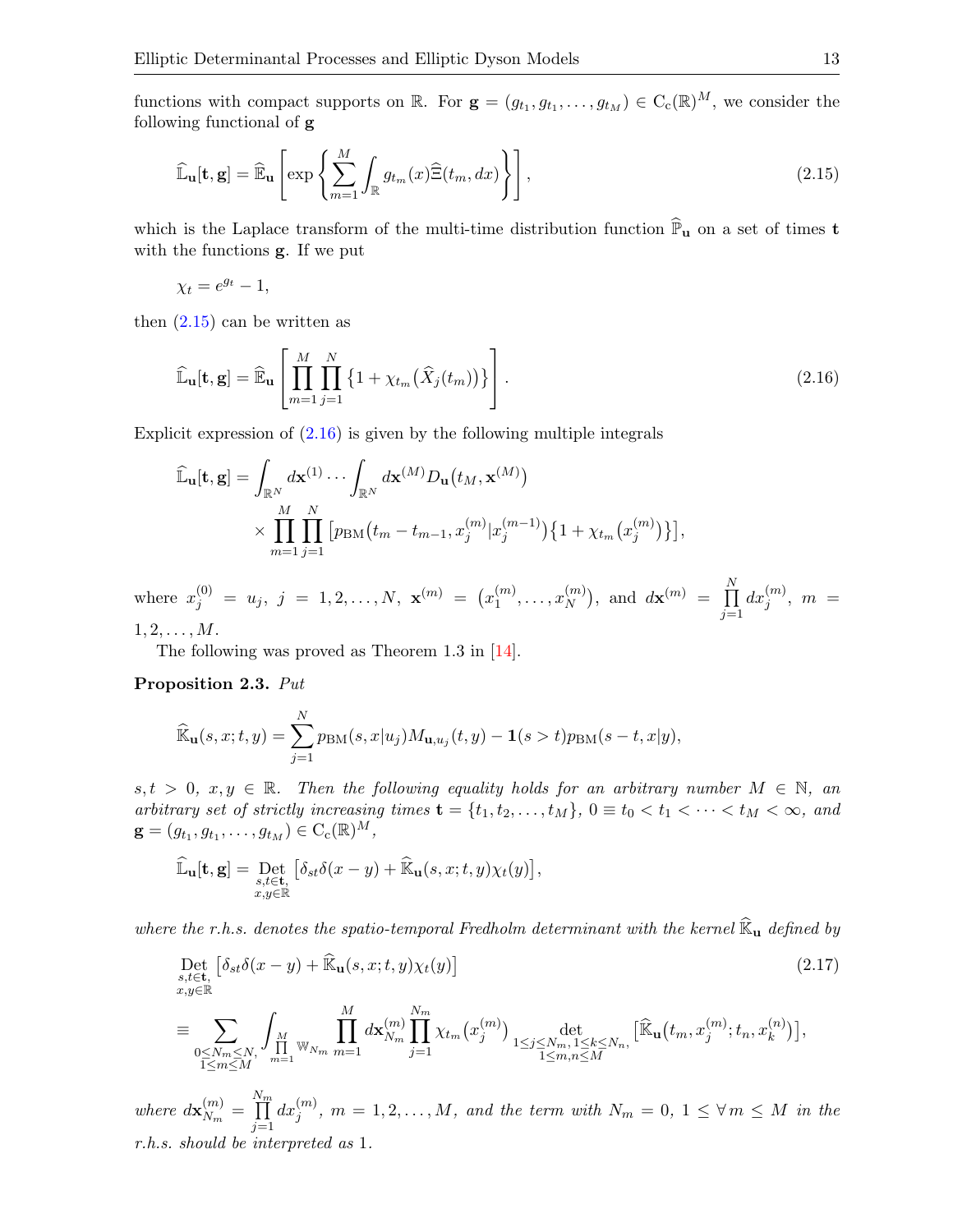This proposition is general and it proves that the auxiliary system [\(2.14\)](#page-11-0) is determinantal. The measure [\(2.13\)](#page-11-1) which governs this particle system is, however, complex-valued in general, and hence the system is unphysical. The problem is to clarify the proper conditions which should be added to [\(2.13\)](#page-11-1) to construct a non-negative-definite real measure, i.e., the probability measure, which defines a physical system of interacting particles. As a matter of course, this problem depends on the choice of an infinite set of linearly independent entire functions  $f_j$ ,  $j \in \mathbb{I}$ .

### 2.4 Elliptic determinant evaluations of the Macdonald denominators

Here we report the results when we choose the entire functions  $f_j$ ,  $j \in \mathbb{Z}$  as follows

$$
f_{j}^{A_{N-1}}(z;\tau) = e^{iJ^{A_{N-1}}(j)z/r} \vartheta_{1} \left( J^{A_{N-1}}(j)\tau + \frac{\mathcal{N}^{A_{N-1}}z}{2\pi r} + \frac{1 - (-1)^{N}}{4}; \mathcal{N}^{A_{N-1}}\tau \right),
$$
  
\n
$$
f_{j}^{R}(z;\tau) = e^{iJ^{R}(j)z/r} \vartheta_{1} \left( J^{R}(j)\tau + \frac{\mathcal{N}^{R}z}{2\pi r}; \mathcal{N}^{R}\tau \right)
$$
  
\n
$$
- e^{-iJ^{R}(j)z/r} \vartheta_{1} \left( J^{R}(j)\tau - \frac{\mathcal{N}^{R}z}{2\pi r}; \mathcal{N}^{R}\tau \right) \quad \text{for } R = B_{N}, B_{N}^{\vee},
$$
  
\n
$$
f_{j}^{R}(z;\tau) = e^{iJ^{R}(j)z/r} \vartheta_{1} \left( J^{R}(j)\tau + \frac{\mathcal{N}^{R}z}{2\pi r} + \frac{1}{2}; \mathcal{N}^{R}\tau \right)
$$
  
\n
$$
- e^{-iJ^{R}(j)z/r} \vartheta_{1} \left( J^{R}(j)\tau - \frac{\mathcal{N}^{R}z}{2\pi r} + \frac{1}{2}; \mathcal{N}^{R}\tau \right) \quad \text{for } R = C_{N}, C_{N}^{\vee}, BC_{N},
$$
  
\n
$$
f_{j}^{D_{N}}(z;\tau) = e^{iJ^{D_{N}}(j)z/r} \vartheta_{1} \left( J^{D_{N}}(j)\tau + \frac{\mathcal{N}^{D_{N}}z}{2\pi r} + \frac{1}{2}; \mathcal{N}^{D_{N}}\tau \right)
$$
  
\n
$$
+ e^{-iJ^{D_{N}}(j)z/r} \vartheta_{1} \left( J^{D_{N}}(j)\tau - \frac{\mathcal{N}^{D_{N}}z}{2\pi r} + \frac{1}{2}; \mathcal{N}^{D_{N}}\tau \right), \qquad (2.18)
$$

 $z \in \mathbb{C}, j \in \mathbb{Z}$ , with  $N \in \mathbb{N}, 0 < r < \infty$ , and  $\tau \in \mathbb{C}$  with  $0 < \Im \tau < \infty$ , where

<span id="page-13-2"></span><span id="page-13-0"></span>
$$
J^{R}(j) = \begin{cases} j-1, & R = A_{N-1}, B_{N}, B_{N}^{\vee}, D_{N}, \\ j, & R = C_{N}, BC_{N}, \\ j-1/2, & R = C_{N}^{\vee}, \end{cases}
$$
(2.19)

and  $\mathcal{N}^R$  are given by [\(1.4\)](#page-2-3). These functions [\(2.18\)](#page-13-0) were used to express the determinant evalua-tions by Rosengren and Schlosser [\[34\]](#page-34-3) for the Macdonald denominators  $W_R(x)$  for seven families of irreducible reduced affine root systems  $R = A_{N-1}, B_N, B_N^{\vee}, C_N, C_N^{\vee}, BC_N, D_N$ . Note that, if  $x \in \mathbb{R}, \tau \in i\mathbb{R}, \text{ and } 0 < \Im \tau < \infty, \text{ then } f^R(x;\tau) \in \mathbb{R} \text{ for } R = B_N, B_N^{\vee}, D_N \text{ and } f^R(x;\tau) \in i\mathbb{R} \text{ for }$  $R = C_N, C_N^{\vee}, BC_N.$ 

Assume that, for  $\mathbf{u} = (u_1, u_2, \dots, u_N) \in \mathbb{W}_N$ ,  $\det_{1 \leq j,k \leq N} [f_j(u_k)]$  is factorized in the form

<span id="page-13-1"></span>
$$
\det_{1 \le j,k \le N} [f_j(u_k)] = k_0 k_{\text{sym}}(\mathbf{u}) \prod_{\ell=1}^N k_1(u_\ell) \prod_{1 \le j < k \le N} k_2(u_k, u_j),\tag{2.20}
$$

where  $k_0$  is a constant,  $k_1$  is a single variable function,  $k_2$  is an antisymmetric function of two variables,  $k_2(u, v) = -k_2(v, u)$ , and  $k_{sym}(u)$  is a symmetric function of u which cannot be factorized as  $\prod^N$  $_{\ell=1}$  $k_1(u_\ell)$ . For  $\mathbf{u} = (u_1, \ldots, u_{j-1}, u_j, u_{j+1}, \ldots, u_N) \in \mathbb{W}_N$ , we replace the j-th component  $u_j$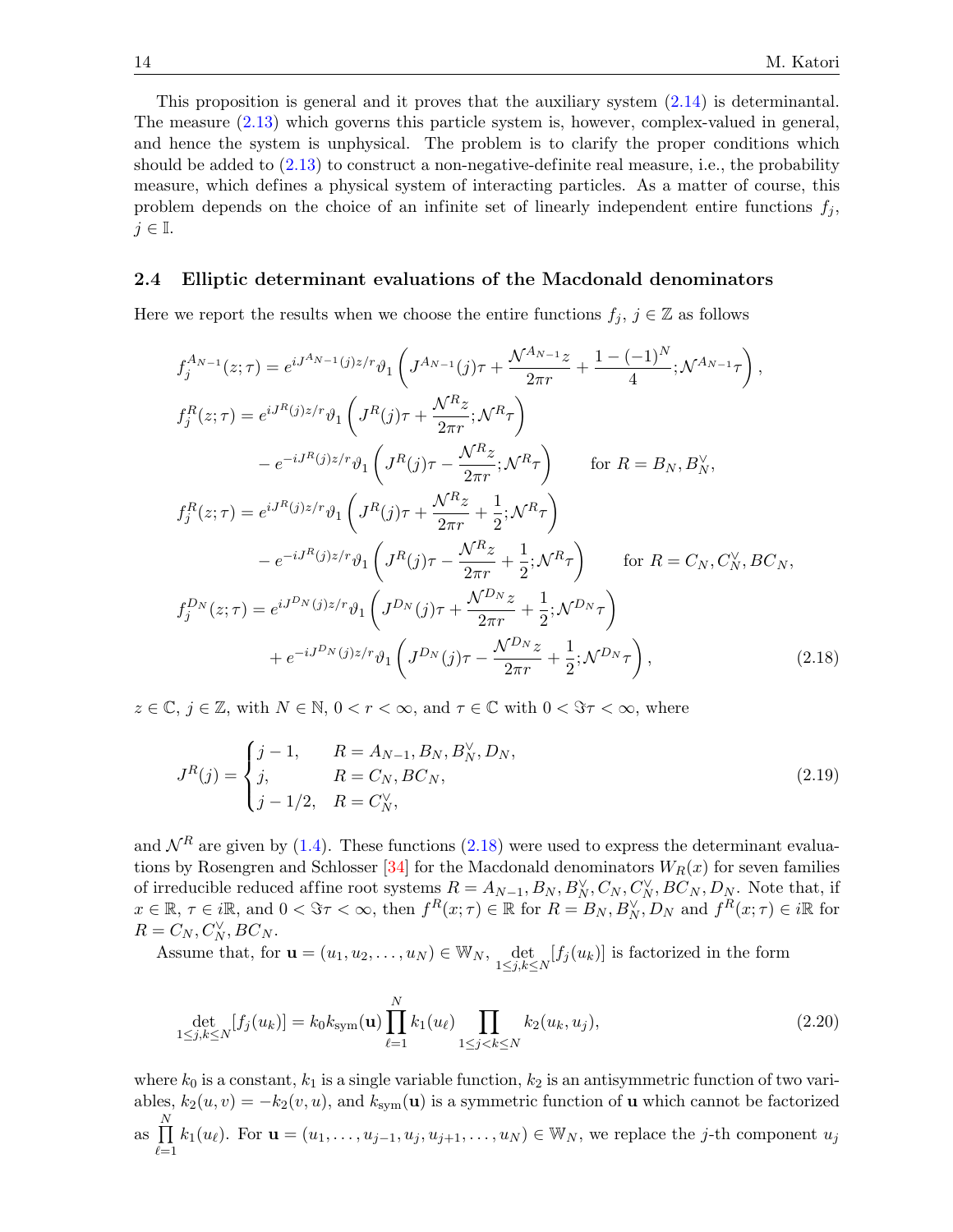by a variable z and write the obtained vector as  $\mathbf{u}^{(j)}(z) = (u_1, \ldots, u_{j-1}, z, u_{j+1}, \ldots, u_N)$ . Under the assumption  $(2.20)$ ,  $\Phi_{\mathbf{u},u_j}(z)$  defined by  $(2.2)$  is also factorized as

$$
\Phi_{\mathbf{u},u_j}(z) = \frac{k_{\text{sym}}(\mathbf{u}^{(j)}(z))}{k_{\text{sym}}(\mathbf{u})} \frac{k_1(z)}{k_1(u_j)} \prod_{\substack{1 \le \ell \le N, \\ \ell \ne j}} \frac{k_2(z, u_\ell)}{k_2(u_j, u_\ell)}, \qquad j = 1, 2, \dots, N. \tag{2.21}
$$

Then the determinantal equality [\(2.9\)](#page-10-2) becomes

$$
\det_{1 \leq j,k \leq N} \left[ \frac{k_{\text{sym}}(\mathbf{u}^{(j)}(z_k))}{k_{\text{sym}}(\mathbf{u})} \frac{k_1(z_k)}{k_1(u_j)} \prod_{\substack{1 \leq \ell \leq N, \\ \ell \neq j}} \frac{k_2(z_k, u_{\ell})}{k_2(u_j, u_{\ell})} \right]
$$
\n
$$
= \frac{k_{\text{sym}}(\mathbf{z})}{k_{\text{sym}}(\mathbf{u})} \prod_{\ell=1}^N \frac{k_1(z_{\ell})}{k_1(u_{\ell})} \prod_{1 \leq j < k \leq N} \frac{k_2(z_k, z_j)}{k_2(u_k, u_j)}, \qquad \mathbf{z} \in \mathbb{C}^N, \qquad \mathbf{u} \in \mathbb{W}_N. \tag{2.22}
$$

In [\[34\]](#page-34-3) Rosengren and Schlosser gave the elliptic determinant evaluations of the Macdonald denominators of seven families of irreducible reduced affine root systems,  $A_{N-1}$ ,  $B_N$ ,  $B_N^{\vee}$ ,  $C_N$ ,  $C_N^{\vee}$ ,  $BC_N$  and  $D_N$ . From their determinantal equalities [\[34,](#page-34-3) Proposition 6.1], it is easy to verify that our seven choices of  $f_j$ ,  $j \in \mathbb{Z}$  given by  $(2.18)$  allow the factorization  $(2.20)$  for their determinants. As functions of  $\tau$ , we write

<span id="page-14-2"></span>
$$
q(\tau) = e^{\tau \pi i}, \qquad q_0(\tau) = \prod_{n=1}^{\infty} \left( 1 - q(\tau)^{2n} \right). \tag{2.23}
$$

<span id="page-14-0"></span>**Lemma 2.4.** For the seven choices of  $f_j^R(\cdot; \tau)$ ,  $j \in \mathbb{Z}$ ,  $\Im \tau > 0$ , given by [\(2.18\)](#page-13-0), the equality

<span id="page-14-3"></span>
$$
\det_{1 \le j,k \le N} \left[ f_j^R(u_k; \tau) \right] = k_0^R(\tau) k_{\text{sym}}^R(\mathbf{u}; \tau) \prod_{\ell=1}^N k_1^R(u_\ell; \tau) \prod_{1 \le j < k \le N} k_2^R(u_k, u_j; \tau), \tag{2.24}
$$

holds with the following factors,

<span id="page-14-1"></span>
$$
k_0^{A_{N-1}}(\tau) = i^{-(N-1)(3N+1-(-1)^N)/2} q(\tau)^{-(N-1)(3N-2)/8} q_0(\tau)^{-(N-1)(N-2)/2},
$$
  
\n
$$
k_0^{B_N}(\tau) = 2q(\tau)^{-N(N-1)/4} q_0(\tau)^{-N(N-1)},
$$
  
\n
$$
k_0^{B_N}(\tau) = 2q(\tau)^{-N(N-1)/4} q_0(\tau)^{-(N-1)^2} q_0(2\tau)^{-(N-1)},
$$
  
\n
$$
k_0^{C_N}(\tau) = i^{-N} q(\tau)^{-N^2/4} q_0(\tau)^{-N(N-1)},
$$
  
\n
$$
k_0^{C_N}(\tau) = i^{-N} q(\tau)^{-N(2N-1)/8} q_0(\tau)^{-(N-1)^2} q_0(\tau/2)^{-(N-1)},
$$
  
\n
$$
k_0^{B C_N}(\tau) = i^{-N} q(\tau)^{-N(N+1)/4} q_0(\tau)^{-N(N-1)} q_0(2\tau)^{-N},
$$
  
\n
$$
k_0^{D_N}(\tau) = 4q(\tau)^{-N(N-1)/4} q_0(\tau)^{-N(N-2)},
$$
  
\n
$$
k_{\text{sym}}^{A_{N-1}}(\mathbf{u}; \tau) = \vartheta_1 \begin{pmatrix} \sum_{j=1}^{N} u_j - \kappa_N \\ \frac{\sum_{j=1}^{N} u_j - \kappa_N}{2\pi r} \\ \frac{\sum_{j=1}^{N} u_j - \kappa_N}{2\pi r} \\ \frac{\sum_{j=1}^{N} u_j - \kappa_N}{2\pi r} \\ \frac{\sum_{j=1}^{N} u_j - \kappa_N}{2\pi r} \\ \frac{\sum_{j=1}^{N} u_j - \kappa_N}{2\pi r} \\ \frac{\sum_{j=1}^{N} u_j - \kappa_N}{2\pi r} \\ \frac{\sum_{j=1}^{N} u_j - \kappa_N}{2\pi r} \\ \frac{\sum_{j=1}^{N} u_j - \kappa_N}{2\pi r} \\ \frac{\sum_{j=1}^{N} u_j - \kappa_N}{2\pi r} \\ \frac{\sum_{j=1}^{N} u_j - \kappa_N}{2\pi r} \\ \frac{\sum_{j=1}^{N} u_j - \kappa_N}{2
$$

$$
k_1^{B_N}(u;\tau) = \vartheta_1\left(\frac{u}{2\pi r};\tau\right), \qquad k_1^{B_N^{\vee}}(u;\tau) = \vartheta_1\left(\frac{u}{\pi r};2\tau\right),
$$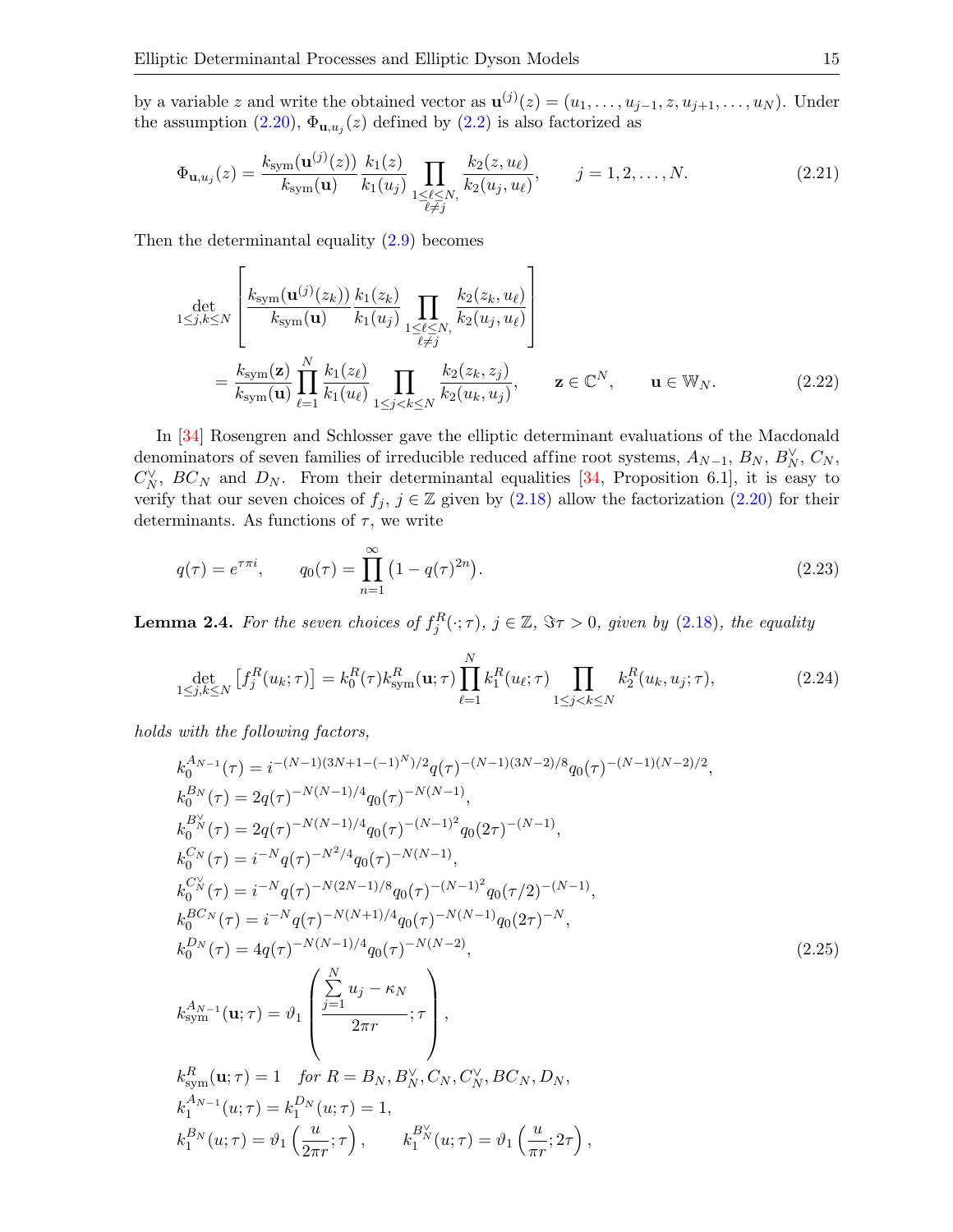$$
k_1^{C_N}(u;\tau) = \vartheta_1\left(\frac{u}{\pi r};\tau\right), \qquad k_1^{C_N}(u;\tau) = \vartheta_1\left(\frac{u}{2\pi r};\frac{\tau}{2}\right),
$$
  
\n
$$
k_1^{BC_N}(u;\tau) = \vartheta_1\left(\frac{u}{2\pi r};\tau\right)\vartheta_0\left(\frac{u}{\pi r};2\tau\right),
$$
  
\n
$$
k_2^{A_{N-1}}(u,v;\tau) = \vartheta_1\left(\frac{u-v}{2\pi r};\tau\right),
$$
  
\n
$$
k_2^R(u,v;\tau) = \vartheta_1\left(\frac{u-v}{2\pi r};\tau\right)\vartheta_1\left(\frac{u+v}{2\pi r};\tau\right) \quad \text{for } R = B_N, B_N^{\vee}, C_N, C_N^{\vee}, BC_N, D_N. \quad (2.26)
$$

### <span id="page-15-0"></span>2.5 Determinantal martingale-functions

Since  $f_j^R(z;\tau)$ ,  $j \in \mathbb{Z}$  given by [\(2.18\)](#page-13-0) are entire and non-constant functions of  $z \in \mathbb{C}$ ,

$$
\widehat{f}_j^R(t, x; \tau) = \widetilde{\mathcal{E}}[f_j^R(x + i\widetilde{B}(t); \tau)], \qquad t \in [0, \infty), \qquad j \in \mathbb{Z}, \tag{2.27}
$$

give the single-variable martingale-functions such that, if  $\hat{f}_j^R(t, B(t); \tau)$ ,  $t \geq 0$ ,  $j \in \mathbb{Z}$  are finite, then they give martingales with respect to the filtration  $\mathcal{F}_t$  of one-dimensional Brownian motion  $B(t)$ ,  $t \geq 0$ ,

$$
\mathbf{E}[\widehat{f}_j^R(t, B(t); \tau)|\mathcal{F}_s] = \widehat{f}_j^R(s, B(s); \tau), \qquad 0 \le s < t < \infty \qquad \text{a.s.} \quad j \in \mathbb{Z}.
$$

We have found that  $\hat{f}_j^R(t, x; \tau)$ 's are expressed using  $f_j^R(t, x; \cdot)$  by shifting

$$
\tau \to \tau - \frac{i \mathcal{N}^R t}{2 \pi r^2}
$$

with [\(1.4\)](#page-2-3) and multiplying time-dependent factors. With  $0 < t_* < \infty$ , we put [\(1.3\)](#page-2-2).

<span id="page-15-3"></span>**Lemma 2.5.** For  $f_j^R$ ,  $j \in \mathbb{Z}$  given by [\(2.18\)](#page-13-0), we obtain the following infinite series of linearly independent martingale-functions

<span id="page-15-2"></span>
$$
\widehat{f}_j^R(t, x; \tau^R(0)) = e^{J^R(j)^2 t/2r^2} f_j^R(x; \tau^R(t)), \qquad t \in [0, t_*), \qquad j \in \mathbb{Z}, \tag{2.28}
$$

where  $J^R(j)$ ,  $j \in \mathbb{Z}$  are given by  $(2.19)$ .

**Proof.** By  $(2.18)$ , it is enough to calculate

<span id="page-15-1"></span>
$$
\widetilde{\mathbf{E}}\left[e^{\pm iJ^{R}(j)(x+i\widetilde{B}(t))/r}\vartheta_{1}\left(J^{R}(j)\tau\pm\frac{\mathcal{N}^{R}(x+i\widetilde{B}(t))}{2\pi r}+\alpha;\mathcal{N}^{R}t\right)\right]
$$
\n(2.29)

with a constant  $\alpha$ . By the definition  $(A.1)$  of  $\vartheta_1$ , this is equal to

$$
e^{\pm iJ^R(j)x} i \sum_{n \in \mathbb{Z}} (-1)^n e^{\mathcal{N}^R \tau \pi i (n-1/2)^2 + (J^R(j)\tau \pm \mathcal{N}^R x / 2\pi r + \alpha)\pi i (2n-1)}
$$

$$
\times \widetilde{\mathbf{E}} \left[ e^{\mp \{J^R(j) + \mathcal{N}^R(2n-1)/2\} \widetilde{B}(t) / r} \right].
$$

Since

$$
\begin{aligned} \widetilde{\mathbf{E}}\left[e^{\mp\{J^R(j)+\mathcal{N}^R(2n-1)/2\}\widetilde{B}(t)/r}\right] &= e^{\{J^R(j)+\mathcal{N}^R(2n-1)/2\}^2t/2r^2} \\ &= e^{J^R(j)^2t/2r^2}e^{\mathcal{N}^R(-i\mathcal{N}^Rt/2\pi r^2)\pi i(n-1/2)^2 + J^R(j)(-i\mathcal{N}^Rt/2\pi r^2)\pi i(2n-1)}, \end{aligned}
$$

we can see that  $(2.29)$  is equal to

$$
e^{J^R(j)^2t/2r^2}e^{\pm iJ^R(j)x/r}\vartheta_1\left(J^R(j)\left(\tau-\frac{i\mathcal{N}^Rt}{2\pi r^2}\right)\pm\frac{\mathcal{N}^Rx}{2\pi r}+\alpha;\mathcal{N}^R\left(\tau-\frac{i\mathcal{N}^Rt}{2\pi r^2}\right)\right).
$$

Therefore, if we set  $\tau = i\mathcal{N}^R t_*/2\pi r^2$ , [\(2.28\)](#page-15-2) are obtained.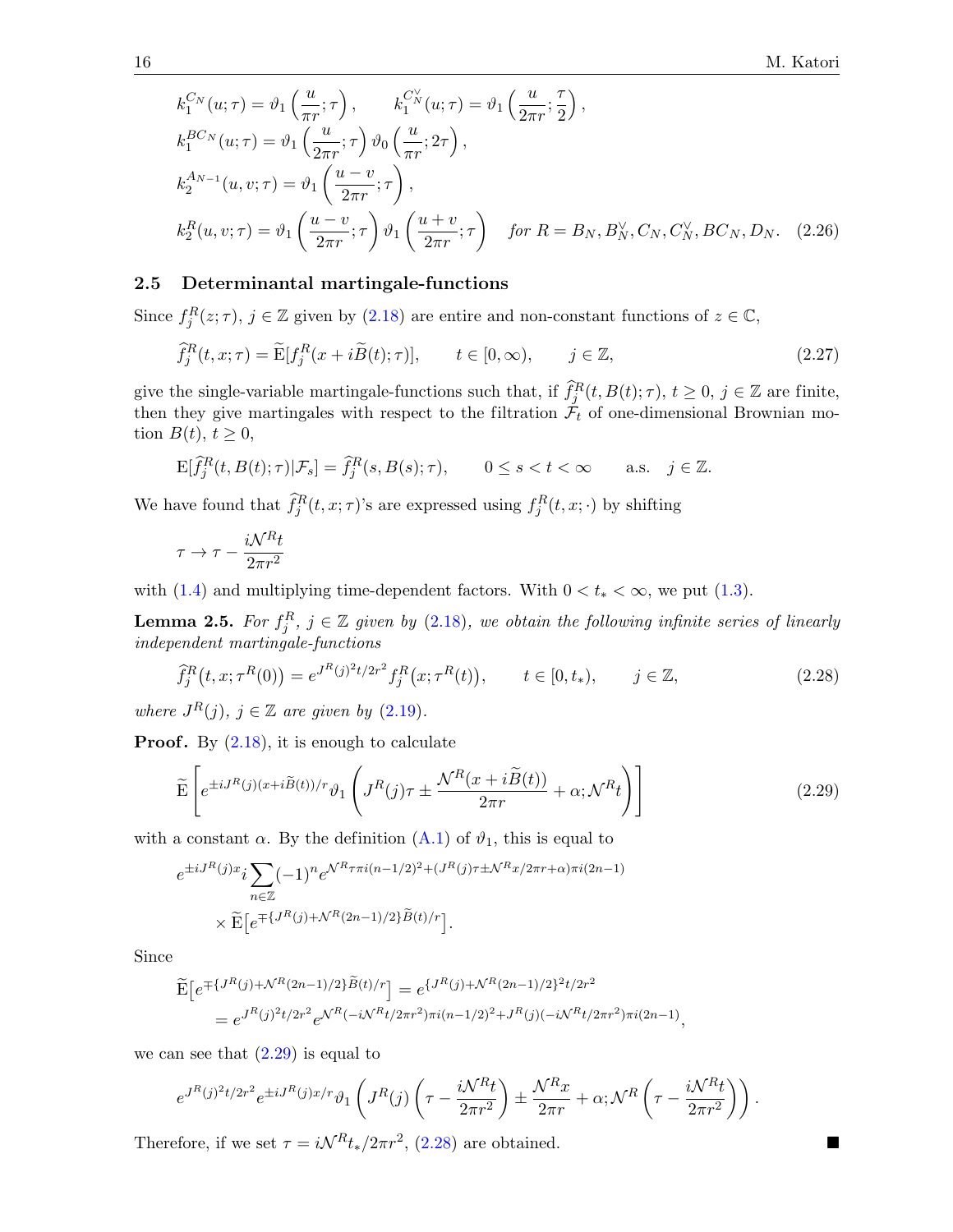We call the multivariate function  $D_{\mathbf{u}}(t, \mathbf{x})$  of  $\mathbf{x} \in \mathbb{R}^N$  defined by  $(2.11)$  the *determinantal* martingale-function, since if it is finite, it gives the determinantal martingale when we put the N-dimensional Brownian motion  $\mathbf{B}(t)$ ,  $t \geq 0$  into **x**. The following is proved.

**Proposition 2.6.** For  $f_j^R$ ,  $j \in \mathbb{Z}$  given by [\(2.18\)](#page-13-0), the determinantal martingale-functions are factorized as follows

<span id="page-16-1"></span>
$$
D_{\mathbf{u}}^{R}(t,\mathbf{x}) = \frac{c_{0}^{R}(\tau^{R}(t))}{c_{0}^{R}(\tau^{R}(0))} \frac{k_{\text{sym}}^{R}(\mathbf{x};\tau^{R}(t))}{k_{\text{sym}}^{R}(\mathbf{u};\tau^{R}(0))} \prod_{\ell=1}^{N} \frac{k_{1}^{R}(x_{\ell};\tau^{R}(t))}{k_{1}^{R}(u_{\ell};\tau^{R}(0))} \prod_{1 \leq j < k \leq N} \frac{k_{2}^{R}(x_{k},x_{j};\tau^{R}(t))}{k_{2}^{R}(u_{k},u_{j};\tau^{R}(0))},\tag{2.30}
$$

where

$$
c_0^{A_{N-1}}(\tau) = \eta(\tau)^{-(N-1)(N-2)/2} \tag{2.31}
$$

and for  $R = B_N, B_N^{\vee}, C_N, C_N^{\vee}, BC_N, D_N, c_0^R(\tau)$  are given by [\(1.8\)](#page-3-3). For  $R = B_N, B_N^{\vee}, C_N, C_N^{\vee}, C_N$  $BC_N, D_N, (2.30)$  $BC_N, D_N, (2.30)$  are written as  $(1.5)$ – $(1.7)$  with  $(1.8)$  and  $(1.9)$ .

**Proof.** By the second equality of  $(2.12)$  and Lemma [2.5,](#page-15-3)

$$
D_{\mathbf{u}}^{R}(t,\mathbf{x}) = \frac{\det_{j,k \leq N} \left[ e^{J^{R}(j)^{2}t/2r^{2}} f_{j}^{R}(x_{k};\tau^{R}(t)) \right]}{\det_{1 \leq j,k \leq N} \left[ f_{j}^{R}(u_{k};\tau^{R}(0)) \right]} = e^{(t/2r^{2}) \sum_{j=1}^{N} J^{R}(j)^{2}} \frac{\det_{1 \leq j,k \leq N} \left[ f_{j}^{R}(x_{k};\tau^{R}(t)) \right]}{\det_{1 \leq j,k \leq N} \left[ f_{j}^{R}(u_{k};\tau^{R}(0)) \right]},
$$

where the multi-linearity of determinant was used in the second equality. Then applying Lemma [2.4,](#page-14-0) we obtain  $(2.30)$  with

$$
\frac{c_0^R(\tau^R(t))}{c_0^R(\tau^R(0))} = e^{(t/2r^2)\sum_{j=1}^N J^R(j)^2} \frac{k_0^R(\tau^R(t))}{k_0^R(\tau^R(0))}.
$$

By [\(2.25\)](#page-14-1) and the summation formulas

$$
\sum_{j=1}^{N} j = N(N+1)/2, \qquad \sum_{j=1}^{N} j^2 = N(N+1)(2N+1)/6,
$$

we obtain the expressions [\(1.8\)](#page-3-3) using the Dedekind modular function [\(1.10\)](#page-3-4), since  $\eta(\tau)$  =  $e^{\tau \pi i/12} q_0(\tau)$  with [\(2.23\)](#page-14-2). Thus we can derive readily the expressions [\(1.5\)](#page-2-0)–[\(1.7\)](#page-2-1) with [\(1.8\)](#page-3-3) and  $(1.9)$  from  $(2.30)$ .

## <span id="page-16-0"></span>3 Proof of Theorem [1.1](#page-4-0)

Assume  $t \in [0, t_*)$ . By  $(A.3)$ , we see that if  $0 \le x \le 2\pi r$ ,  $0 \le k_1^R(x; \tau^R(t)) < \infty$  for  $R =$  $B_N, C_N^{\vee}, BC_N$ ; if  $0 \le x \le \pi r$ ,  $0 \le k_1^R(x; \tau^R(t)) < \infty$  for  $R = B_N^{\vee}, C_N$ ; and  $k_1^{D_N} \equiv 1$ . We also see that if

$$
|x_1| < x_2 < \dots < x_{N-1} < x_N \land (2\pi r - x_N),\tag{3.1}
$$

then  $0 < \Box$  $1 \leq j < k \leq N$  $k_2^R(x_k, x_j; \tau^R(t)) < \infty$ . The inequality  $|x_1| < x_2$  means that  $x_2$  is greater than both of  $x_1$  and its reflection at 0, and  $x_{N-1} < x_N \wedge (2\pi r - x_N)$  means that  $x_{N-1}$  is smaller than both of  $x_N$  and its reflection at  $\pi r$ . The above observation implies that if  $\mathbf{u} \in \mathbb{W}_N^{(0,\pi r)}$  $_N^{(0, \pi r)}$ , then

$$
0 \leq \prod_{\ell=1}^N k_1^R(B_{\ell}(t); \tau^R(t)) \prod_{1 \leq j < k \leq N} k_2^R(B_k(t), B_j(t); \tau^R(t)) < \infty,
$$
\nfor

\n
$$
0 \leq t \leq T_{\text{collision}}, \qquad \text{a.s. in } \mathbf{P}_{\mathbf{u}}^{[0, \pi r]}.
$$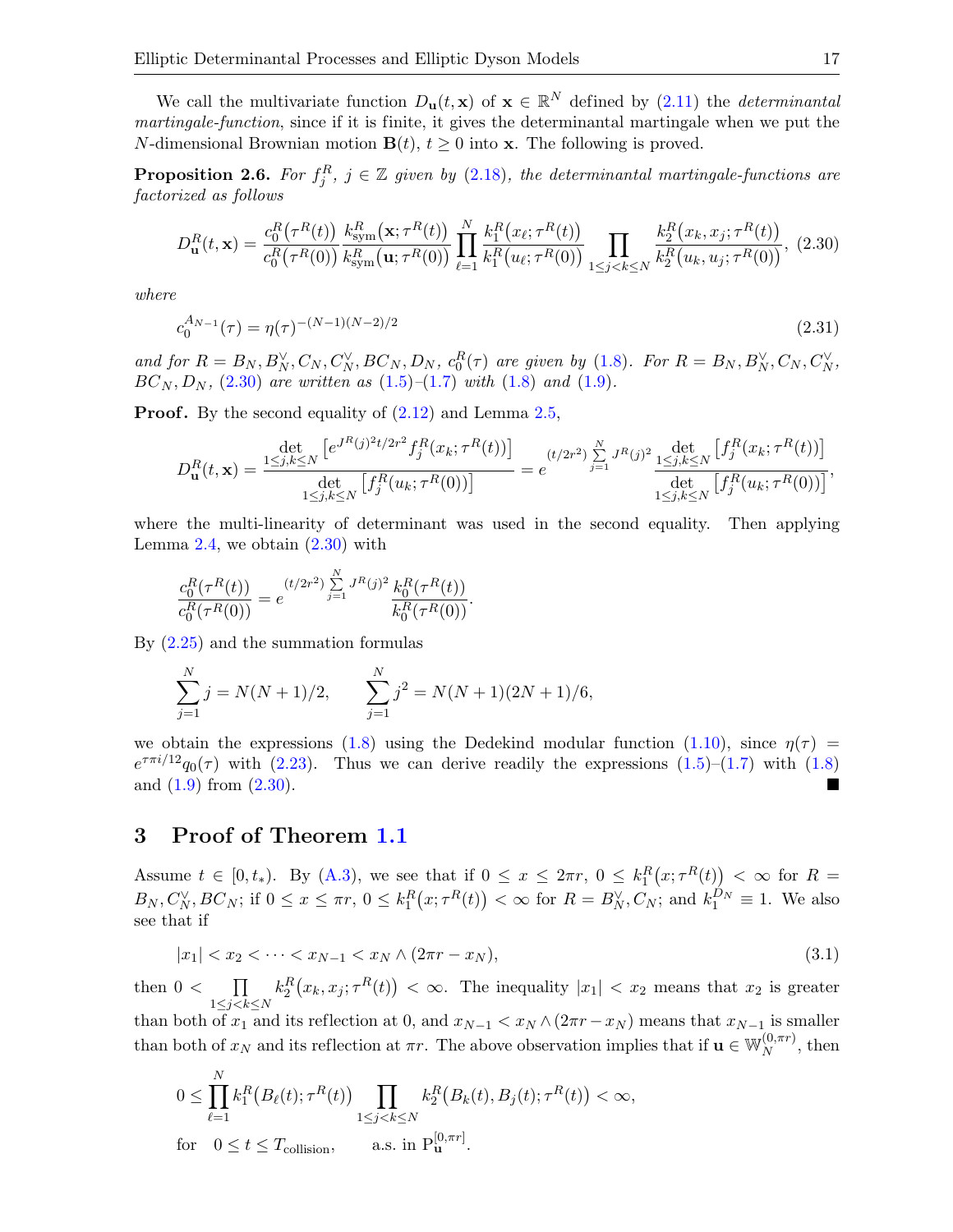Due to the Karlin–McGregor–Lindström–Gessel–Viennot (KMLGV) formula [\[9,](#page-33-7) [13,](#page-34-21) [29\]](#page-34-22) for non-intersecting paths, the transition probability density of the N particle system in  $[0, \pi r]$ governed by the probability law  $\mathbb{P}^R_{\mathbf{u}}$  defined by  $(1.15)$  is given by

<span id="page-17-0"></span>
$$
p^{R}(t, \mathbf{y}|s, \mathbf{x}) = \frac{c_{0}^{R}(\tau^{R}(t))}{c_{0}^{R}(\tau^{R}(s))} \prod_{\ell=1}^{N} \frac{k_{1}^{R}(y_{\ell}; \tau^{R}(t))}{k_{1}^{R}(x_{\ell}; \tau^{R}(s))} \prod_{1 \leq j < k \leq N} \frac{k_{2}^{R}(y_{k}, y_{j}; \tau^{R}(t))}{k_{2}^{R}(x_{k}, x_{j}; \tau^{R}(s))} \times \det_{1 \leq n, n' \leq N} \left[ p^{[0, \pi r]}(t - s, y_{n} | x_{n'}) \right], \qquad 0 \leq s < t < t_{*}, \quad \mathbf{x}, \mathbf{y} \in \mathbb{W}_{N}^{(0, \pi r)}.
$$
\n(3.2)

Since we consider the measure-valued stochastic process  $(1.16)$ , the configuration is unlabeled and hence all the observables at each time should be symmetric functions of particle positions. For an arbitrary number  $M \in \mathbb{N}$  and an arbitrary strictly increasing series of times  $0 \equiv t_0 < t_1$  $\cdots < t_M < t_*$ , let  $g_{t_m}(\mathbf{x}), m = 1, 2, \ldots, M$ , be symmetric functions of  $\mathbf{x} \in \mathbb{W}_N^{(0, \pi r)}$  $_N^{(0,\pi r)}$ . Then  $(1.15)$ and  $(3.2)$  give

$$
\mathbb{E}_{\mathbf{u}}^{R}\left[\prod_{m=1}^{M}g_{t_{m}}(\mathbf{X}(t_{m}))\right] = \mathbb{E}_{\mathbf{u}}^{[0,\pi r]}\left[\prod_{m=1}^{M}g_{t_{m}}(\mathbf{B}(t_{m}))\mathbf{1}(T_{\text{collision}} > t_{M})D_{\mathbf{u}}^{R}(t,\mathbf{B}(t_{M}))\right]
$$
\n
$$
= \int_{\mathbb{W}_{N}^{(0,\pi r)}} d\mathbf{x}^{(1)}\cdots \int_{\mathbb{W}_{N}^{(0,\pi r)}} d\mathbf{x}^{(M)}\prod_{m=1}^{M}\det_{1\leq n,n'\leq N}\left[p^{[0,\pi r]}(t_{m}-t_{m-1},x_{n}^{(m)}|x_{n'}^{(m-1)})\right]g_{t_{m}}(\mathbf{x}^{(m)})
$$
\n
$$
\times \frac{c_{0}^{R}(\tau^{R}(t_{M}))}{c_{0}^{R}(\tau^{R}(0))}\prod_{\ell=1}^{N}\frac{k_{1}^{R}(x_{\ell}^{(M)};\tau^{R}(t_{M}))}{k_{1}^{R}(u_{\ell};\tau^{R}(0))}\prod_{1\leq j
$$

By definition of determinant, the above is equal to

<span id="page-17-1"></span>
$$
\sum_{\sigma_1 \in S_N} \cdots \sum_{\sigma_M \in S_N} \int_{\mathbb{W}_N^{(0,\pi r)}} d\mathbf{x}^{(1)} \cdots \int_{\mathbb{W}_N^{(0,\pi r)}} d\mathbf{x}^{(M)} \times \prod_{m=1}^M \left\{ \text{sgn}(\sigma_m) \prod_{n=1}^N p^{[0,\pi r]} (t_m - t_{m-1}, x_{\sigma^{(m)}(n)}^{(m)} | x_{\sigma^{(m-1)}(n)}^{(m-1)}) g_{t_m}(\mathbf{x}^{(m)}) \right. \times \frac{c_0^R(\tau^R(t_m))}{c_0^R(\tau^R(t_{m-1}))} \prod_{\ell=1}^N \frac{k_1^R(x_\ell^{(m)}; \tau^R(t_m))}{k_1^R(x_\ell^{(m-1)}; \tau^R(t_{m-1}))} \times \left| \prod_{1 \le j < k \le N} \frac{k_2^R(x_{\sigma^{(m)}(k)}^{(m)}, x_{\sigma^{(m)}(j)}^{(m)}; \tau^R(t_m))}{k_2^R(x_{\sigma^{(m-1)}(k)}^{(m-1)}, x_{\sigma^{(m-1)}(j)}^{(m-1)}; \tau^R(t_{m-1}))} \right| \right\},
$$

where  $S_N$  denotes the collection of all permutations of N indices  $\{1, 2, ..., N\}, \sigma^{(m)} \equiv \sigma_1 \circ \sigma_2 \circ \sigma_3$  $\cdots \circ \sigma_m$ ,  $m \ge 1$ ,  $\sigma^{(0)} = id$ , and  $x_j^{(0)} = u_j$ ,  $j = 1, \ldots, N$ . Here we used the fact that  $g_{t_m}(\mathbf{x})$ 's and  $\prod$  $_{\ell=1}$  $k_1^R(x_\ell; \cdot)$  are symmetric functions of **x**. By the definition of  $\mathbb{W}_N^{(0,\pi r)}$  $N^{(0,\pi r)}$  and the fact that

$$
\prod_{1 \leq j < k \leq N} k_2^R(x_{\sigma(k)}, x_{\sigma(j)}; \cdot) = \text{sgn}(\sigma) \prod_{1 \leq j < k \leq N} k_2^R(x_k, x_j; \cdot), \quad \sigma \in \mathcal{S}_N,
$$

this is equal to

$$
\int_{[0,\pi r]^{N}} d\mathbf{x}^{(1)} \cdots \int_{[0,\pi r]^{N}} d\mathbf{x}^{(M)} \prod_{m=1}^{M} \left\{ \prod_{n=1}^{N} p^{[0,\pi r]} (t_{m} - t_{m-1}, x_{n}^{(m)} | x_{n}^{(m-1)}) g_{t_{m}}(\mathbf{x}^{(m)}) \right\}
$$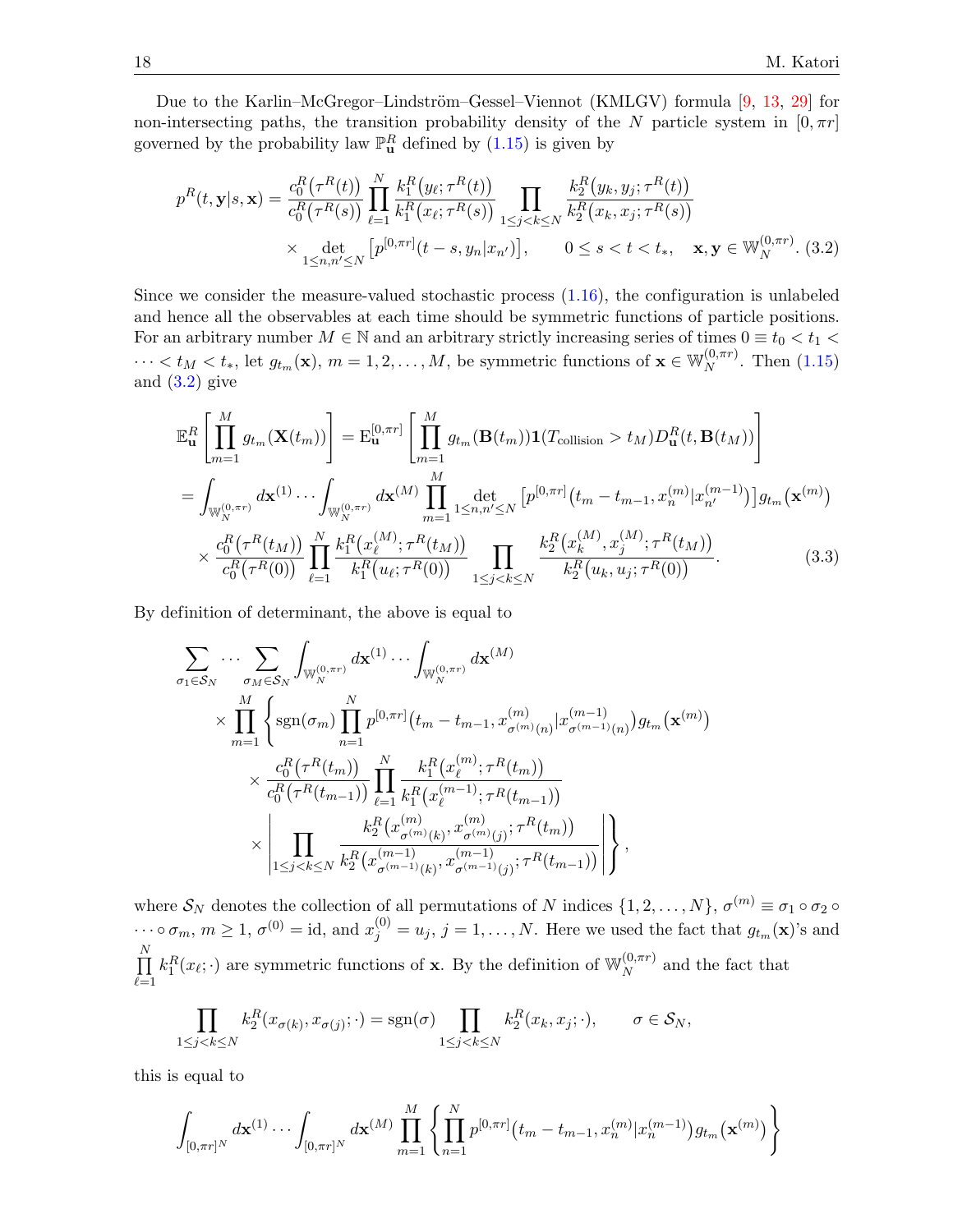Elliptic Determinantal Processes and Elliptic Dyson Models 19

<span id="page-18-1"></span>
$$
\times \frac{c_0^R(\tau^R(t_M))}{c_0^R(\tau^R(0))} \prod_{\ell=1}^N \frac{k_1^R\big(x_\ell^{(M)}; \tau^R(t_M)\big)}{k_1^R\big(u_\ell; \tau^R(0)\big)} \prod_{1 \le j < k \le N} \frac{k_2^R\big(x_k^{(M)}, x_j^{(M)}; \tau^R(t_M)\big)}{k_2^R\big(u_k, u_j; \tau^R(0)\big)}.
$$

Therefore, we obtain the equality

$$
\mathbb{E}_{\mathbf{u}}^{R}\left[\prod_{m=1}^{M}g_{t_m}(\mathbf{X}(t_m))\right] = \mathbb{E}_{\mathbf{u}}^{[0,\pi r]}\left[\prod_{m=1}^{M}g_{t_m}(\mathbf{B}(t_m))D_{\mathbf{u}}^{R}(t_M,\mathbf{B}(t_M))\right],
$$
\n(3.4)

that is, the noncolliding condition,  $T_{\text{collision}} > t_M$ , can be omitted in [\(3.3\)](#page-17-1). The expression [\(3.4\)](#page-18-1) is interpreted as the expectation of the product of symmetric functions  $\prod_{i=1}^{M}$  $\prod_{m=1} g_{t_m}(\cdot)$  with respect to the signed measure

$$
\widehat{\mathbb{P}}_{\mathbf{u}}^{R} \big|_{\mathcal{F}_t} = D_{\mathbf{u}}^{R}(t, \mathbf{B}(t)) \mathbb{P}_{\mathbf{u}}^{[0, \pi r]} \big|_{\mathcal{F}_t}, \qquad t \in [0, t_*), \tag{3.5}
$$

which is a modification of [\(2.13\)](#page-11-1) obtained by replacing  $P_{\bf{u}}$  by  $P_{\bf{u}}^{[0,\pi r]}$  and  $D_{\bf{u}}$  by  $D_{\bf{u}}^R$ . Then we can apply Proposition [2.3,](#page-12-2) where we replace  $p_{BM}$  by  $p^{[0,\pi r]}$  and use the proper martingale functions given by  $(1.18)$  with  $(1.19)$ – $(1.21)$ . Thus the proof is completed.

## <span id="page-18-0"></span>4 Proof of Theorem [1.2](#page-4-1)

Theorem [1.2](#page-4-1) is concluded from the following key lemma.

**Lemma 4.1.** The transition probability densities  $p^{B_N}$ ,  $p^{C_N}$  and  $p^{D_N}$  given by [\(3.2\)](#page-17-0) for  $R =$  $B_N, C_N$ , and  $D_N$  solve the following backward Kolmogorov equations

<span id="page-18-5"></span><span id="page-18-2"></span>
$$
-\frac{\partial p^{B_{N}}(t, \mathbf{y}|s, \mathbf{x})}{\partial s} = \frac{1}{2} \sum_{j=1}^{N} \frac{\partial^{2} p^{B_{N}}(t, \mathbf{y}|s, \mathbf{x})}{\partial x_{j}^{2}} + \sum_{j=1}^{N} A_{2N-1}^{2\pi r}(t_{*}-s, x_{j}) \frac{\partial p^{B_{N}}(t, \mathbf{y}|s, \mathbf{x})}{\partial x_{j}} + \sum_{\substack{1 \leq j,k \leq N, \\ j \neq k}} \left( A_{2N-1}^{2\pi r}(t_{*}-s, x_{j}-x_{k}) + A_{2N-1}^{2\pi r}(t_{*}-s, x_{j}+x_{k}) \right) \frac{\partial p^{B_{N}}(t, \mathbf{y}|s, \mathbf{x})}{\partial x_{j}}, \quad (4.1)
$$

$$
-\frac{\partial p^{C_{N}}(t, \mathbf{y}|s, \mathbf{x})}{\partial s} = \frac{1}{2} \sum_{j=1}^{N} \frac{\partial^{2} p^{C_{N}}(t, \mathbf{y}|s, \mathbf{x})}{\partial x_{j}^{2}} + 2 \sum_{j=1}^{N} A_{2(N+1)}^{2\pi r}(t_{*}-s, 2x_{j}) \frac{\partial p^{C_{N}}(t, \mathbf{y}|s, \mathbf{x})}{\partial x_{j}} + \sum_{\substack{1 \leq j,k \leq N, \\ j \neq k}} \left( A_{2(N+1)}^{2\pi r}(t_{*}-s, x_{j}-x_{k}) + A_{2(N+1)}^{2\pi r}(t_{*}-s, x_{j}+x_{k}) \right) \frac{\partial p^{C_{N}}(t, \mathbf{y}|s, \mathbf{x})}{\partial x_{j}}, \quad (4.2)
$$

$$
-\frac{\partial p^{D_{N}}(t, \mathbf{y}|s, \mathbf{x})}{\partial s} = \frac{1}{2} \sum_{j=1}^{N} \frac{\partial^{2} p^{D_{N}}(t, \mathbf{y}|s, \mathbf{x})}{\partial x_{j}^{2}} + \sum_{\substack{1 \leq j,k \leq N, \\ 1 \leq j,k \leq N, \\ j \neq k}} \left( A_{2(N-1)}^{2\pi r}(t_{*}-s, x_{j}-x_{k}) + A_{2(N-1)}^{2\pi r}(t_{*}-
$$

for  $\mathbf{x},\mathbf{y}\in\mathbb{W}_{N}^{\left( 0,\pi r\right) }$  $N^{(0,\pi r)}$ ,  $0 \leq s < t < t_*$ , under the conditions

<span id="page-18-4"></span><span id="page-18-3"></span>
$$
\lim_{s \uparrow t} p^{B_N}(t, \mathbf{y}|s, \mathbf{x}) = \lim_{s \uparrow t} p^{C_N}(t, \mathbf{y}|s, \mathbf{x}) = \lim_{s \uparrow t} p^{D_N}(t, \mathbf{y}|s, \mathbf{x}) = \prod_{j=1}^{N} \delta(x_j - y_j).
$$
\n(4.4)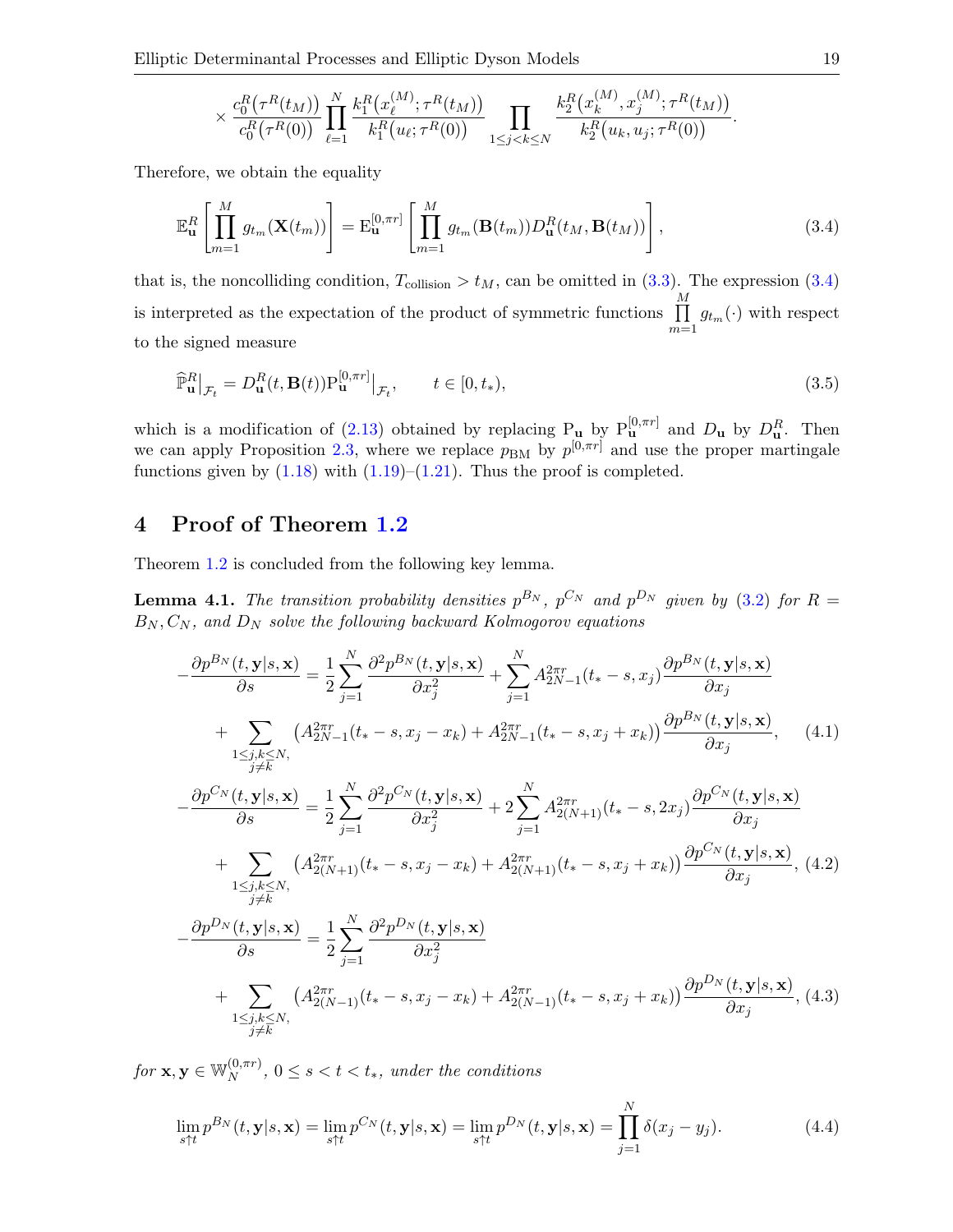**Proof.** For given  $t \in (0, t_*)$  and  $\mathbf{y} \in \mathbb{W}_N^{(0, \pi r)}$  $_N^{(0, \pi r)}$ , put

<span id="page-19-2"></span><span id="page-19-0"></span>
$$
u(s, \mathbf{x}) = w(s, \mathbf{x})q^{[0, \pi r]}(t - s, \mathbf{y}|\mathbf{x}), \qquad 0 < s < t, \qquad \mathbf{x} \in \mathbb{W}_N^{(0, \pi r)}
$$
(4.5)

with the KMLGV determinant

$$
q^{[0,\pi r]}(t-s, \mathbf{y}|\mathbf{x}) = \det_{1 \le j,k \le N} \left[ p^{[0,\pi r]}(t-s, y_j|x_k) \right],
$$
\n(4.6)

where  $w(s, \mathbf{x})$  is a C<sup>1,2</sup>-function which will be specified later, and  $p^{[0,\pi r]} = p_{aa}^{[0,\pi r]}$  given by [\(1.11\)](#page-3-5) for  $R = C_N$ ,  $p^{[0,\pi r]} = p_{rr}^{[0,\pi r]}$  given by [\(1.12\)](#page-3-6) for  $R = D_N$ . Since  $p^{[0,\pi r]}$  is the transition probability density of a boundary-conditioned Brownian motion, it solves the diffusion equation

$$
-\frac{\partial p^{[0,\pi r]}(t-s,y|x)}{\partial s} = \frac{1}{2}\frac{\partial^2 p^{[0,\pi r]}(t-s,y|x)}{\partial x^2}
$$

with  $\lim_{s \uparrow t} p^{[0,\pi r]}(t-s,y|x) = \delta(x-y)$ . The KMLGV determinant [\(4.6\)](#page-19-0) is the summation of products of  $p^{[0,\pi r]}$ 's, and hence

$$
-\frac{\partial q(t-s, \mathbf{y}|\mathbf{x})}{\partial s} = \frac{1}{2} \sum_{j=1}^{N} \frac{\partial^2 q(t-s, \mathbf{y}|\mathbf{x})}{\partial x_j^2}
$$

is satisfied. It is easy to verify that

<span id="page-19-3"></span>
$$
\lim_{s \uparrow t} q(t - s, \mathbf{y} | \mathbf{x}) = \prod_{j=1}^{N} \delta(x_j - y_j). \tag{4.7}
$$

Therefore, the following equation holds

$$
\begin{aligned}\n\left\{\frac{\partial}{\partial s} + \frac{1}{2} \sum_{j=1}^{N} \frac{\partial^{2}}{\partial x_{j}^{2}}\right\} u(s, \mathbf{x}) \\
= q^{[0, \pi r]}(t - s, \mathbf{y}|\mathbf{x}) \left\{\frac{\partial}{\partial s} + \frac{1}{2} \sum_{j=1}^{N} \frac{\partial^{2}}{\partial x_{j}^{2}}\right\} w(s, \mathbf{x}) + \sum_{j=1}^{N} \frac{\partial w(s, \mathbf{x})}{\partial x_{j}} \frac{\partial q^{[0, \pi r]}(t - s, \mathbf{y}|\mathbf{x})}{\partial x_{j}}.\n\end{aligned}
$$

Since

$$
\sum_{j=1}^{N} \frac{\partial w(s, \mathbf{x})}{\partial x_j} \frac{\partial u(s, \mathbf{x})}{\partial x_j}
$$
  
=  $q^{[0,\pi r]}(t-s, \mathbf{y}|\mathbf{x}) \sum_{j=1}^{N} \left(\frac{\partial w(s, \mathbf{x})}{\partial x_j}\right)^2 + w(s, \mathbf{x}) \sum_{j=1}^{N} \frac{\partial w(s, \mathbf{x})}{\partial x_j} \frac{\partial q^{[0,\pi r]}(t-s, \mathbf{y}|\mathbf{x})}{\partial x_j},$ 

the above equation is written as

<span id="page-19-1"></span>
$$
\left\{\frac{\partial}{\partial s} + \frac{1}{2} \sum_{j=1}^{N} \frac{\partial^{2}}{\partial x_{j}^{2}} - \frac{1}{w(s, \mathbf{x})} \sum_{j=1}^{N} \frac{\partial w(s, \mathbf{x})}{\partial x_{j}} \frac{\partial}{\partial x_{j}}\right\} u(s, \mathbf{x})
$$
  
=  $q^{[0, \pi r]}(t - s, \mathbf{y} | \mathbf{x}) \left[ \left\{ \frac{\partial}{\partial s} + \frac{1}{2} \sum_{j=1}^{N} \frac{\partial^{2}}{\partial x_{j}^{2}} \right\} w(s, \mathbf{x}) - \frac{1}{w(s, \mathbf{x})} \sum_{j=1}^{N} \left( \frac{\partial w(s, \mathbf{x})}{\partial x_{j}} \right)^{2} \right].$  (4.8)

−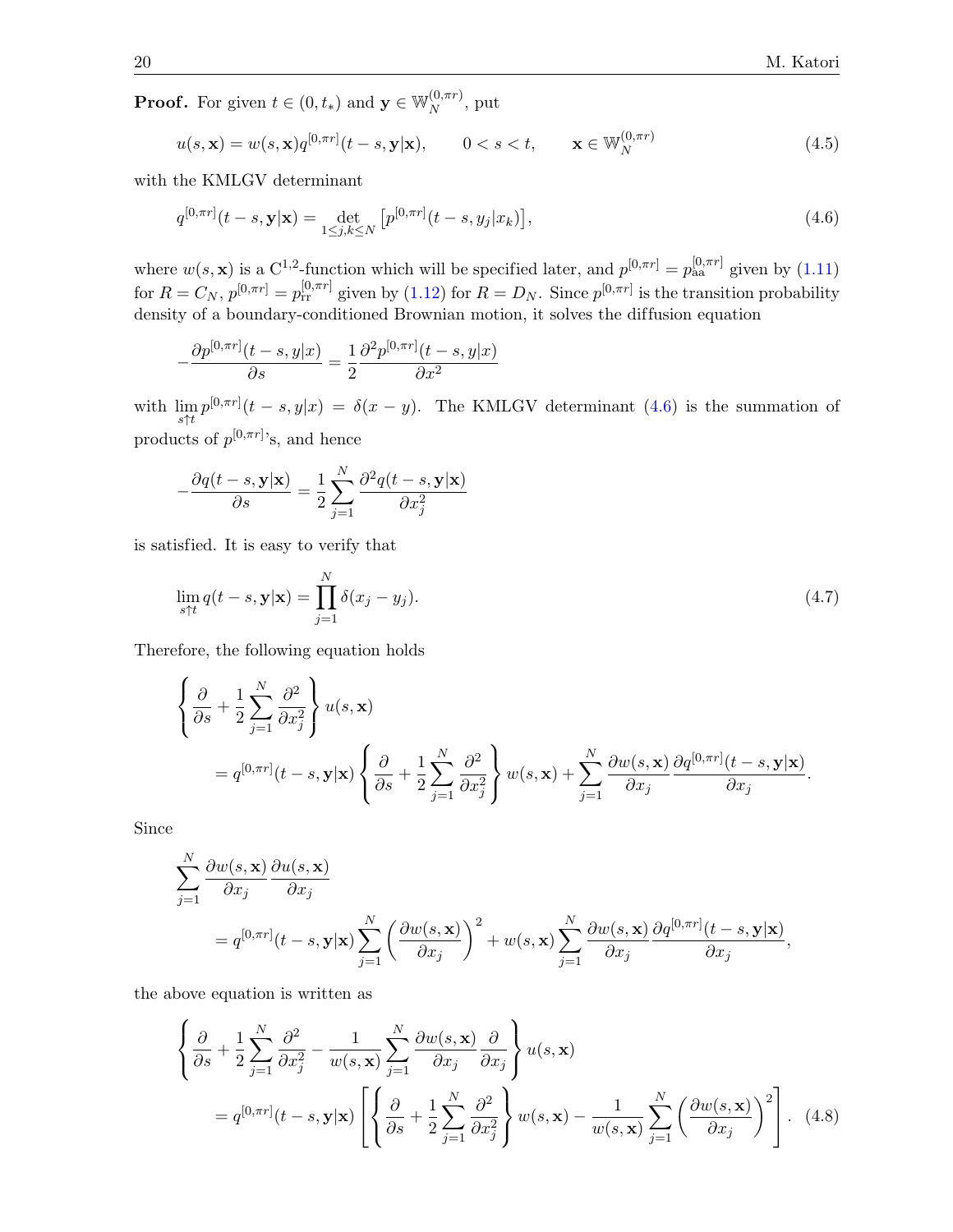Now we put

<span id="page-20-1"></span>
$$
w(s, \mathbf{x}) = w^R(s, \mathbf{x})
$$
\n
$$
\equiv \left\{ g^R(s) \prod_{\ell=1}^N \vartheta_1 \left( \frac{c_1^R x_\ell}{2\pi r}; \tau^R(s) \right) \prod_{1 \le j < k \le N} \vartheta_1 \left( \frac{x_k - x_j}{2\pi r}; \tau^R(s) \right) \vartheta_1 \left( \frac{x_k + x_j}{2\pi r}; \tau^R(s) \right) \right\}^{-1}
$$
\n
$$
(4.9)
$$

for  $R = B_N, C_N$ , and

<span id="page-20-2"></span>
$$
w(s, \mathbf{x}) = w^{D_N}(s, \mathbf{x})
$$
  
\n
$$
\equiv \left\{ g^{D_N}(s) \prod_{1 \le j < k \le N} \vartheta_1 \left( \frac{x_k - x_j}{2\pi r}; \tau^{D_N}(s) \right) \vartheta_1 \left( \frac{x_k + x_j}{2\pi r}; \tau^{D_N}(s) \right) \right\}^{-1}
$$
\n
$$
(4.10)
$$

for  $R = D_N$ , where  $g^R(s)$ ,  $R = B_N, C_N, D_N$ , are C<sup>1</sup>-functions of s, which will be determined later, and  $c_1^{B_N} = 1$ ,  $c_1^{C_N} = 2$ . We define  $\alpha^R = 1$  for  $R = B_N$  and  $C_N$ , and  $\alpha^R = 0$  for  $R = D_N$ . We put  $c_1^{D_N} = 1$  for convention. By [\(1.1\)](#page-1-1) with [\(A.7\)](#page-31-4), we see that

<span id="page-20-0"></span>
$$
-\frac{1}{w^{R}(s,\mathbf{x})}\frac{\partial w^{R}(s,\mathbf{x})}{\partial x_{j}} = \alpha^{R}c_{1}^{R}A_{\mathcal{N}^{R}}^{2\pi r}(t_{*}-s,c_{1}^{R}x_{j}) + \sum_{\substack{1 \leq k \leq N, \\ k \neq j}} \left(A_{\mathcal{N}^{R}}^{2\pi r}(t_{*}-s,x_{j}-x_{k}) + A_{\mathcal{N}^{R}}^{2\pi r}(t_{*}-s,x_{j}+x_{k})\right), \quad (4.11)
$$

 $j = 1, 2, \ldots, N$ , and if we multiply [\(4.11\)](#page-20-0) by  $\partial p^{R}(t, y | s, x) / \partial x_{j}$  and take summation over  $j =$  $1, 2, \ldots, N$  for  $R = B_N, C_N, D_N$ , they give the drift terms in  $(4.1)$ – $(4.3)$ . Therefore, if we can choose  $g^R(s)$  so that the equation

<span id="page-20-3"></span>
$$
\left\{\frac{\partial}{\partial s} + \frac{1}{2} \sum_{j=1}^{N} \frac{\partial^2}{\partial x_j^2} \right\} w^R(s, \mathbf{x}) - \frac{1}{w^R(s, \mathbf{x})} \sum_{j=1}^{N} \left(\frac{\partial w^R(s, \mathbf{x})}{\partial x_j}\right)^2 = 0
$$
\n(4.12)

holds, then the r.h.s. of  $(4.8)$  vanishes and we can conclude that  $u(s, \mathbf{x})$  given in the form  $(4.5)$ with  $(4.9)$  and  $(4.10)$  solve the Kolmogorov equations  $(4.1)$ – $(4.3)$ .

From  $(4.9)$  and  $(4.10)$  with  $(1.3)$ , we find that

$$
\frac{1}{w^{R}(s,\mathbf{x})}\frac{\partial w^{R}(s,\mathbf{x})}{\partial s} = -\frac{1}{g^{R}(s)}\frac{dg^{R}(s)}{ds} + \alpha^{R}\frac{i\mathcal{N}^{R}}{2\pi r^{2}}\sum_{j=1}^{N}\frac{\dot{\vartheta}_{1}(c_{1}^{R}x_{j}/2\pi r;\tau^{R}(s))}{\vartheta_{1}(c_{1}^{R}x_{j}/2\pi r;\tau^{R}(s))} + \frac{1}{2}\frac{i\mathcal{N}^{R}}{2\pi r^{2}}\sum_{1 \leq j,k \leq N, \atop j \neq k}\left\{\frac{\dot{\vartheta}_{1}((x_{j}-x_{k})/2\pi r;\tau^{R}(s))}{\vartheta_{1}((x_{j}-x_{k})/2\pi r;\tau^{R}(s))} + \frac{\dot{\vartheta}_{1}((x_{j}+x_{k})/2\pi r;\tau^{R}(s))}{\vartheta_{1}((x_{j}+x_{k})/2\pi r;\tau^{R}(s))}\right\},
$$

where  $\dot{\vartheta}_1(v;\tau) = \partial \vartheta_1(v;\tau)/\partial \tau$ . If we use the equation [\(A.2\)](#page-31-5), then the above is written as

$$
\frac{1}{w^{R}(s,\mathbf{x})}\frac{\partial w^{R}(s,\mathbf{x})}{\partial s} = -\frac{1}{g^{R}(s)}\frac{dg^{R}(s)}{ds} + \alpha^{R}\frac{\mathcal{N}^{R}}{8\pi^{2}r^{2}}\sum_{j=1}^{N}\frac{\vartheta_{1}''(c_{1}^{R}x_{j}/2\pi r;\tau^{R}(s))}{\vartheta_{1}(c_{1}^{R}x_{j}/2\pi r;\tau^{R}(s))} + \frac{1}{2}\frac{\mathcal{N}^{R}}{8\pi^{2}r^{2}}\sum_{1 \leq j,k \leq N, \atop j \neq k}\left\{\frac{\vartheta_{1}''((x_{j}-x_{k})/2\pi r;\tau^{R}(s))}{\vartheta_{1}((x_{j}-x_{k})/2\pi r;\tau^{R}(s))} + \frac{\vartheta_{1}''((x_{j}+x_{k})/2\pi r;\tau^{R}(s))}{\vartheta_{1}((x_{j}+x_{k})/2\pi r;\tau^{R}(s))}\right\},
$$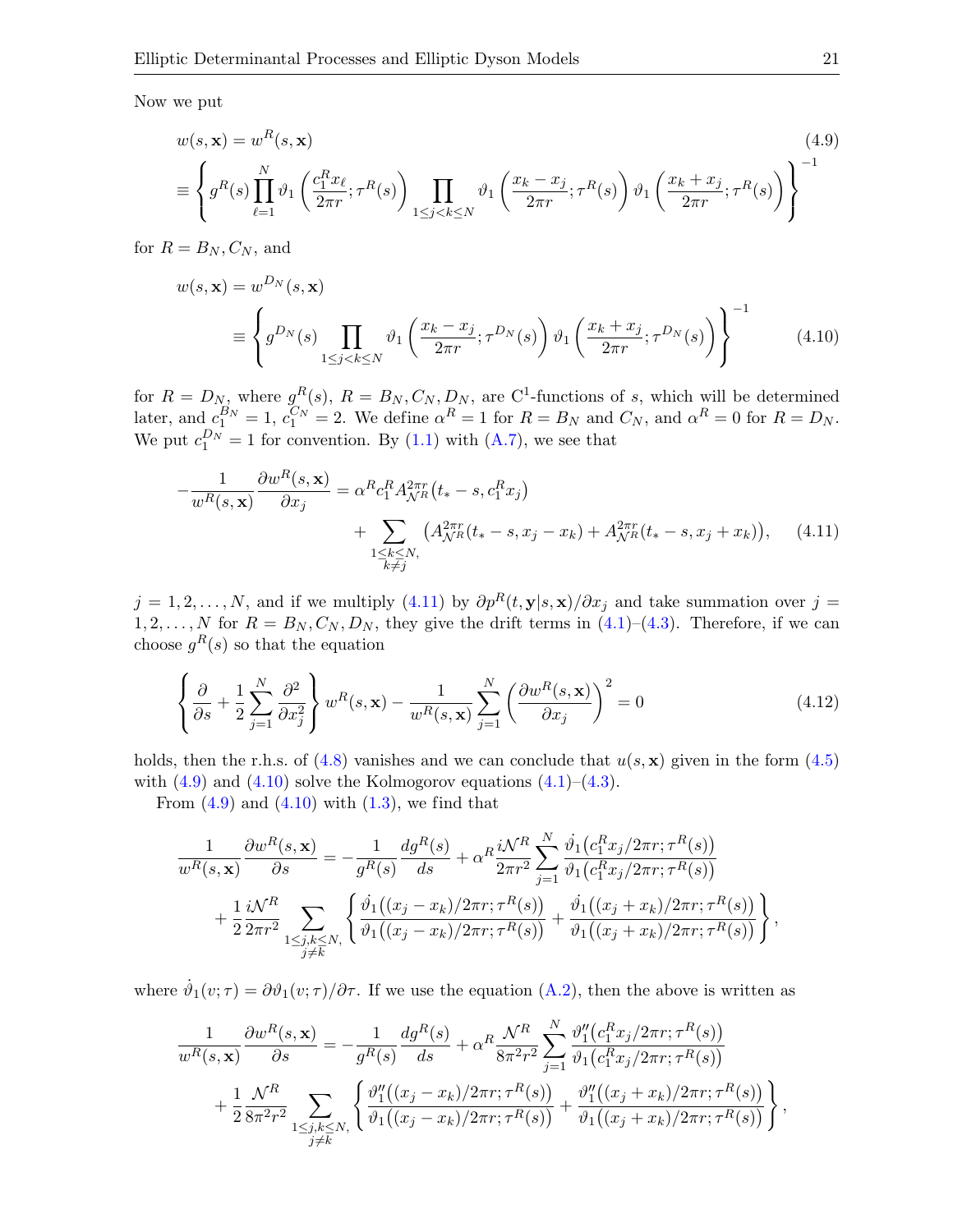where  $\vartheta_1''(v;\tau) = \partial^2 \vartheta_1(v;\tau) / \partial v^2$ . From [\(4.11\)](#page-20-0), we find that

$$
\frac{\partial^2 w^R(s, \mathbf{x})}{\partial x_j^2} = -w^R(s, \mathbf{x}) \frac{\partial}{\partial x_j} \left\{ \alpha^R c_1^R A_{\mathcal{N}^R}^{2\pi r} (t_* - s, c_1^R x_j) + \sum_{\substack{1 \le k \le N, \\ k \ne j}} \left( A_{\mathcal{N}^R}^{2\pi r} (t_* - s, x_j - x_k) + A_{\mathcal{N}^R}^{2\pi r} (t_* - s, x_j + x_k) \right) \right\} + \frac{1}{w^R(s, \mathbf{x})} \left( \frac{\partial w^R(s, \mathbf{x})}{\partial x_j} \right)^2,
$$

and hence

$$
\frac{1}{2} \sum_{j=1}^{N} \frac{\partial^2 w^R(s, \mathbf{x})}{\partial x_j^2} - \frac{1}{w^R(s, \mathbf{x})} \sum_{j=1}^{N} \left( \frac{\partial w^R(s, \mathbf{x})}{\partial x_j} \right)^2 = -\frac{1}{2} w^R(s, \mathbf{x}) S
$$

with

$$
S = \sum_{j=1}^{N} \left[ \frac{\partial}{\partial x_j} \left\{ \alpha^R c_1^R A_{\mathcal{N}^R}^{2\pi r} (t_* - s, c_1^R x_j) \right. \\ + \sum_{\substack{1 \le k \le N, \\ k \ne j}} \left( A_{\mathcal{N}^R}^{2\pi r} (t_* - s, x_j - x_k) + A_{\mathcal{N}^R}^{2\pi r} (t_* - s, x_j + x_k) \right) \right\} \\ + \left\{ \alpha^R c_1^R A_{\mathcal{N}^R}^{2\pi r} (t_* - s, c_1^R x_j) + \sum_{\substack{1 \le k \le N, \\ k \ne j}} \left( A_{\mathcal{N}^R}^{2\pi r} (t_* - s, x_j - x_k) + A_{\mathcal{N}^R}^{2\pi r} (t_* - s, x_j + x_k) \right) \right\}^2 \right].
$$

By definition [\(1.1\)](#page-1-1),

<span id="page-21-0"></span>
$$
\frac{\partial A_{\mathcal{N}^R}^{2\pi r}(t_*-s, c_1^R x)}{\partial x} = \frac{c_1^R}{(2\pi r)^2} \frac{\vartheta_1''(c_1^R x/2\pi r; \tau^R(s))}{\vartheta_1(c_1^R x/2\pi r; \tau^R(s))} - c_1^R \left(A_{\mathcal{N}^R}^{2\pi r}(t_*-s, c_1^R x)\right)^2. \tag{4.13}
$$

Hence

$$
S = \alpha^{R} \frac{\left(c_{1}^{R}\right)^{2}}{(2\pi r)^{2}} \sum_{j=1}^{N} \frac{\vartheta_{1}''\left(c_{1}^{R}x_{j}/2\pi r; \tau^{R}(s)\right)}{\vartheta_{1}\left(c_{1}^{R}x_{j}/2\pi r; \tau^{R}(s)\right)} + \frac{1}{(2\pi r)^{2}} \sum_{1 \leq j,k \leq N,} \left\{ \frac{\vartheta_{1}''\left((x_{j}-x_{k})/2\pi r; \tau^{R}(s)\right)}{\vartheta_{1}\left((x_{j}-x_{k})/2\pi r; \tau^{R}(s)\right)} + \frac{\vartheta_{1}''\left((x_{j}+x_{k})/2\pi r; \tau^{R}(s)\right)}{\vartheta_{1}\left((x_{j}+x_{k})/2\pi r; \tau^{R}(s)\right)} \right\} + 2\alpha^{R}c_{1}^{R} \sum_{\substack{1 \leq j,k \leq N, \\ j \neq k}} A_{\mathcal{N}^{R}}^{2\pi r}\left(t_{*}-s, c_{1}^{R}x_{j}\right) \left(A_{\mathcal{N}^{R}}^{2\pi r}\left(t_{*}-s, x_{j}-x_{k}\right)+ A_{\mathcal{N}^{R}}^{2\pi r}\left(t_{*}-s, x_{j}+x_{k}\right)\right) + \sum_{\substack{1 \leq j,k,\ell \leq N, \\ j \neq k \neq \ell \neq j}} \left(A_{\mathcal{N}^{R}}^{2\pi r}\left(t_{*}-s, x_{j}-x_{k}\right)+ A_{\mathcal{N}^{R}}^{2\pi r}\left(t_{*}-s, x_{j}+x_{k}\right)\right) \times \left(A_{\mathcal{N}^{R}}^{2\pi r}\left(t_{*}-s, x_{j}-x_{\ell}\right)+ A_{\mathcal{N}^{R}}^{2\pi r}\left(t_{*}-s, x_{j}+x_{\ell}\right)\right),
$$

where we have used the fact

$$
\sum_{\substack{1 \le j,k \le N, \\ j \ne k}} A_{\mathcal{N}^R}^{2\pi r}(t_*-s,x_j-x_k) A_{\mathcal{N}^R}^{2\pi r}(t_*-s,x_j+x_k) = 0
$$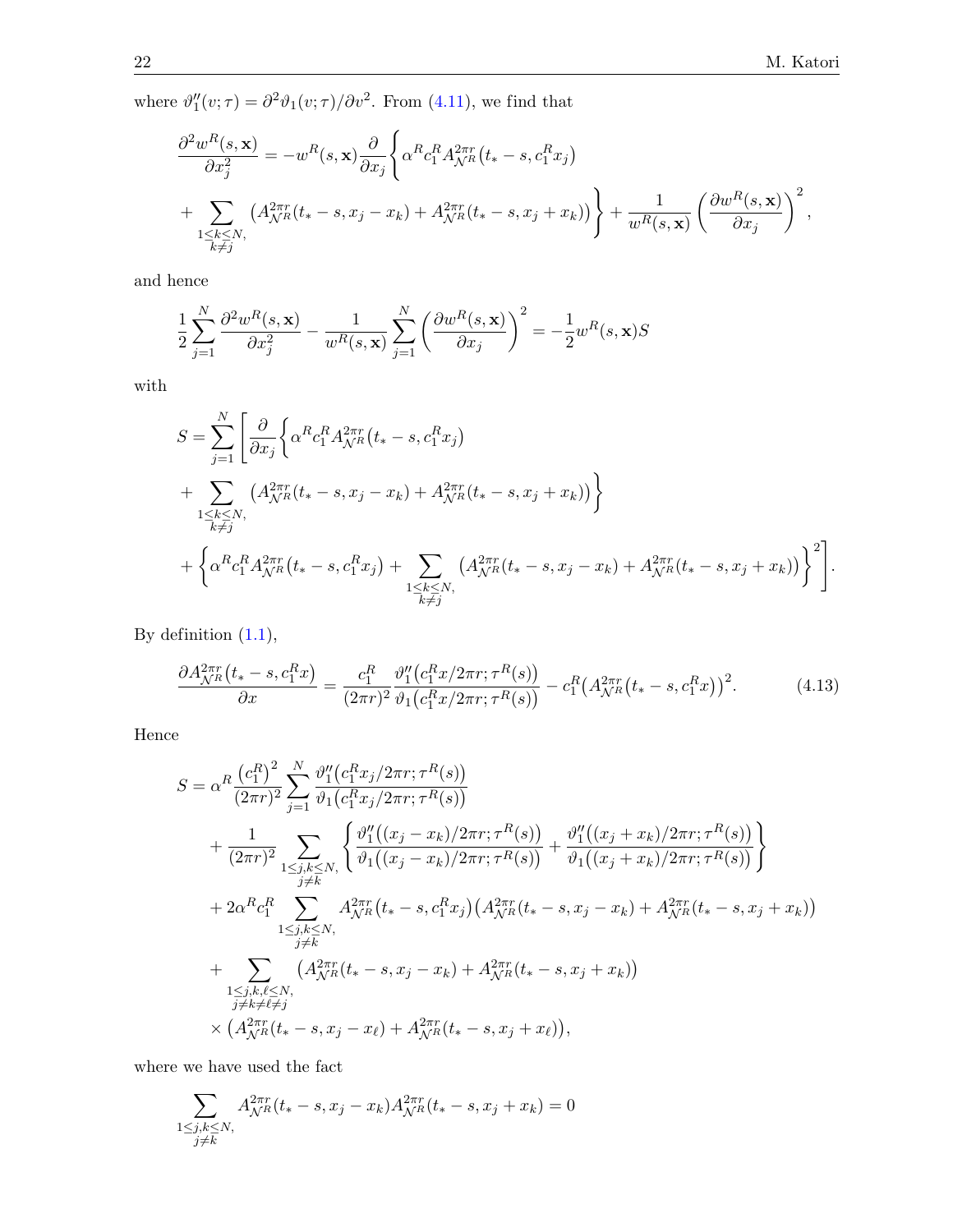concluded from  $(A.7)$ . Then  $(4.12)$  holds, if

$$
-\frac{1}{g^{R}(s)}\frac{dg^{R}(s)}{ds} + \alpha^{R}\frac{\mathcal{N}^{R} - (c_{1}^{R})^{2}}{8\pi^{2}r^{2}} \sum_{j=1}^{N} \frac{\vartheta_{1}''(c_{1}^{R}x_{j}/2\pi r; \tau^{R}(s))}{\vartheta_{1}(c_{1}^{R}x_{j}/2\pi r; \tau^{R}(s))} + \frac{\mathcal{N}^{R} - 2}{16\pi^{2}r^{2}} \sum_{1 \leq j,k \leq N,} \left\{ \frac{\vartheta_{1}''((x_{j} - x_{k})/2\pi r; \tau^{R}(s))}{\vartheta_{1}((x_{j} - x_{k})/2\pi r; \tau^{R}(s))} + \frac{\vartheta_{1}''((x_{j} + x_{k})/2\pi r; \tau^{R}(s))}{\vartheta_{1}((x_{j} + x_{k})/2\pi r; \tau^{R}(s))} \right\} - \alpha^{R}c_{1}^{R} \sum_{\substack{1 \leq j,k \leq N, \\ j \neq k}} A_{\mathcal{N}^{R}}^{2\pi r}(t_{*} - s, c_{1}^{R}x_{j}) (A_{\mathcal{N}^{R}}^{2\pi r}(t_{*} - s, x_{j} - x_{k}) + A_{\mathcal{N}^{R}}^{2\pi r}(t_{*} - s, x_{j} + x_{k})) - \frac{1}{2} \sum_{\substack{1 \leq j,k,\ell \leq N, \\ j \neq k \neq \ell \neq j}} \left( A_{\mathcal{N}^{R}}^{2\pi r}(t_{*} - s, x_{j} - x_{k}) + A_{\mathcal{N}^{R}}^{2\pi r}(t_{*} - s, x_{j} + x_{k}) \right) \times \left( A_{\mathcal{N}^{R}}^{2\pi r}(t_{*} - s, x_{j} - x_{\ell}) + A_{\mathcal{N}^{R}}^{2\pi r}(t_{*} - s, x_{j} + x_{\ell}) \right) = 0.
$$
 (4.14)

Now we use the following expressions for  $A_{\mathcal{N}^R}^{2\pi r}$  and its spatial derivative [\[16,](#page-34-5) [17\]](#page-34-6)

<span id="page-22-2"></span><span id="page-22-0"></span>
$$
A_{\mathcal{N}^{R}}^{2\pi r}(t_{*}-s,c_{1}^{R}x) = \zeta_{\mathcal{N}^{R}}(t_{*}-s,c_{1}^{R}x) - c_{1}^{R}\frac{\eta_{\mathcal{N}^{R}}^{1}(t_{*}-s)x}{\pi r},
$$
  
\n
$$
\frac{\partial A_{\mathcal{N}^{R}}^{2\pi r}(t_{*}-s,c_{1}^{R}x)}{\partial x} = -c_{1}^{R}\wp_{\mathcal{N}^{R}}(t_{*}-s,c_{1}^{R}x) - c_{1}^{R}\frac{\eta_{\mathcal{N}^{R}}^{1}(t_{*}-s)}{\pi r}.
$$
\n(4.15)

Here  $\eta^1_{\mathcal{N}^R}(t_*-s)$  is given by  $(\text{A}.10)$  and we put

<span id="page-22-3"></span>
$$
\zeta_{\mathcal{N}^R}(t_*-s,x) = \zeta(x|2\omega_1, 2\omega_3)\big|_{\omega_1 = \pi r, \omega_3 = i\mathcal{N}^R(t_*-s)/2r},
$$
  

$$
\varphi_{\mathcal{N}^R}(t_*-s,x) = \varphi(x|2\omega_1, 2\omega_3)\big|_{\omega_1 = \pi r, \omega_3 = i\mathcal{N}^R(t_*-s)/2r},
$$
\n(4.16)

where the Weierstrass  $\wp$  function and zeta function  $\zeta$  are defined by  $(A.14)$  in Appendix [A.5.](#page-33-9) Applying  $(4.15)$  to  $(4.13)$  gives

<span id="page-22-1"></span>
$$
\frac{1}{(2\pi r)^2} \frac{\vartheta_1''(c_1^R x/2\pi r; \tau^R(s))}{\vartheta_1(c_1^R x/2\pi r; \tau^R(s))} = \left(\zeta_{\mathcal{N}^R}(t_* - s, c_1^R x) - c_1^R \frac{\eta_{\mathcal{N}^R}^1(t_* - s)x}{\pi r}\right)^2
$$

$$
- \varphi_{\mathcal{N}^R}(t_* - s, c_1^R x) - \frac{\eta_{\mathcal{N}^R}^1(t_* - s)}{\pi r}.
$$
(4.17)

Using [\(4.15\)](#page-22-0) and [\(4.17\)](#page-22-1), the l.h.s. of [\(4.14\)](#page-22-2) can be written using  $\zeta_{\mathcal{N}^R}$ ,  $\wp_{\mathcal{N}^R}$  and  $\eta^1_{\mathcal{N}^R}$ . Moreover, from the functional equation  $(A.15)$  given in Appendix  $A.5$ , we can derive the following equalities

$$
\sum_{\substack{1 \le j,k,\ell \le N, \\ j \ne k \ne l \ne j}} (\zeta_{N}R(t_{*}-s,x_{j}-x_{k}) + \zeta_{N}R(t_{*}-s,x_{j}+x_{k}))
$$
\n
$$
\times (\zeta_{N}R(t_{*}-s,x_{j}-x_{\ell}) + \zeta_{N}R(t_{*}-s,x_{j}+x_{\ell}))
$$
\n
$$
= (N-2) \sum_{\substack{1 \le j,k \le N, \\ j \ne k}} (\zeta_{N}R(t_{*}-s,x_{j}-x_{k})^{2} + \zeta_{N}R(t_{*}-s,x_{j}+x_{k})^{2})
$$
\n
$$
- (N-2) \sum_{\substack{1 \le j,k \le N, \\ j \ne k}} (\wp_{N}R(t_{*}-s,x_{j}-x_{k}) + \wp_{N}R(t_{*}-s,x_{j}+x_{k})), \tag{4.18}
$$
\n
$$
\sum_{\substack{1 \le j,k \le N, \\ j \ne k}} \zeta_{N}R(t_{*}-s,x_{j})(\zeta_{N}R(t_{*}-s,x_{j}-x_{k}) + \zeta_{N}R(t_{*}-s,x_{j}+x_{k}))
$$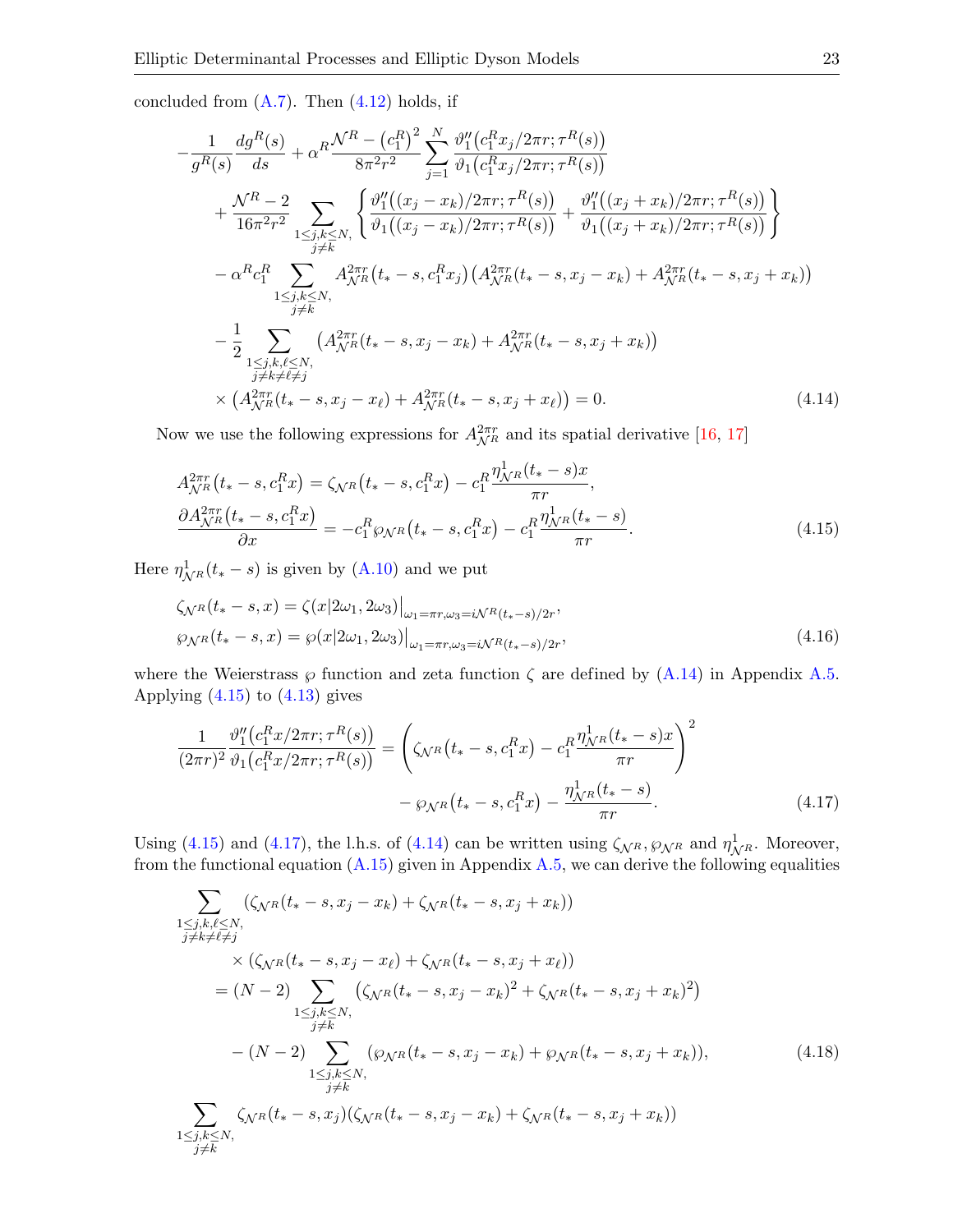$$
= \frac{1}{4} \sum_{\substack{1 \le j,k \le N, \\ j \ne k}} \left( \zeta_{\mathcal{N}^R} (t_* - s, x_j - x_k)^2 + \zeta_{\mathcal{N}^R} (t_* - s, x_j + x_k)^2 \right) - \frac{1}{4} \sum_{\substack{1 \le j,k \le N, \\ j \ne k}} \left( \wp_{\mathcal{N}^R} (t_* - s, x_j - x_k) + \wp_{\mathcal{N}^R} (t_* - s, x_j + x_k) \right) + (N-1) \sum_{j=1}^N \zeta_{\mathcal{N}^R} (t_* - s, x_j)^2 - (N-1) \sum_{j=1}^N \wp_{\mathcal{N}^R} (t_* - s, x_j), \tag{4.19}
$$

and

$$
\sum_{\substack{1 \le j,k \le N, \\ j \ne k}} \zeta_{N} R(t_{*} - s, 2x_{j}) (\zeta_{N} R(t_{*} - s, x_{j} - x_{k}) + \zeta_{N} R(t_{*} - s, x_{j} + x_{k}))
$$
\n
$$
= \frac{1}{2} \sum_{\substack{1 \le j,k \le N, \\ j \ne k}} (\zeta_{N} R(t_{*} - s, x_{j} - x_{k})^{2} + \zeta_{N} R(t_{*} - s, x_{j} + x_{k})^{2})
$$
\n
$$
- \frac{1}{2} \sum_{\substack{1 \le j,k \le N, \\ j \ne k}} (\wp_{N} R(t_{*} - s, x_{j} - x_{k}) + \wp_{N} R(t_{*} - s, x_{j} + x_{k}))
$$
\n
$$
+ \frac{N-1}{2} \sum_{j=1}^{N} \zeta_{N} R(t_{*} - s, 2x_{j})^{2} - \frac{N-1}{2} \sum_{j=1}^{N} \wp_{N} R(t_{*} - s, 2x_{j}). \tag{4.20}
$$

Since  $\eta_{\mathcal{N}^R}(t_* - s, -x) = -\eta_{\mathcal{N}^R}(t_* - s, x)$ , we have

$$
\sum_{\substack{1 \leq j,k,\ell \leq N, \\ j \neq k \neq \ell \neq j}} (\zeta_{\mathcal{N}^R}(t_*-s,x_j-x_k) + \zeta_{\mathcal{N}^R}(t_*-s,x_j+x_k)) \{(x_j-x_k) + (x_j+x_\ell)\}\
$$
  
=  $(N-2) \sum_{\substack{1 \leq j,k \leq N, \\ j \neq k}} \{\zeta_{\mathcal{N}^R}(t_*-s,x_j-x_k)(x_j-x_k) + \zeta_{\mathcal{N}^R}(t_*-s,x_j+x_k)(x_j+x_k)\}, (4.21)$ 

and

$$
\sum_{\substack{1 \le j,k,\ell \le N, \\ j \ne k \ne \ell \ne j}} \{ (x_j - x_k)(x_j - x_\ell) + (x_j + x_k)(x_j + x_\ell) \}
$$
\n
$$
= (N-2) \sum_{\substack{1 \le j,k \le N, \\ j \ne k}} \{ (x_j - x_k)^2 + (x_j + x_k)^2 \} = 4(N-1)(N-2) \sum_{j=1}^N x_j^2. \tag{4.22}
$$

Using the above formulas and the values of  $\mathcal{N}^R$  given by [\(1.4\)](#page-2-3), we can show that [\(4.14\)](#page-22-2) is reduced to the following simple equations

$$
\frac{d \log g^{B_N}(s)}{ds} = -N(N-1)(2N-1)\frac{\eta_{2N-1}^1(t_*-s)}{2\pi r},
$$
\n
$$
\frac{d \log g^{C_N}(s)}{ds} = -N(N^2-1)\frac{\eta_{2(N+1)}^1(t_*-s)}{\pi r},
$$
\n
$$
\frac{d \log g^{D_N}(s)}{ds} = -N(N-1)(N-2)\frac{\eta_{2(N-1)}^1(t_*-s)}{\pi r}.
$$
\n(4.23)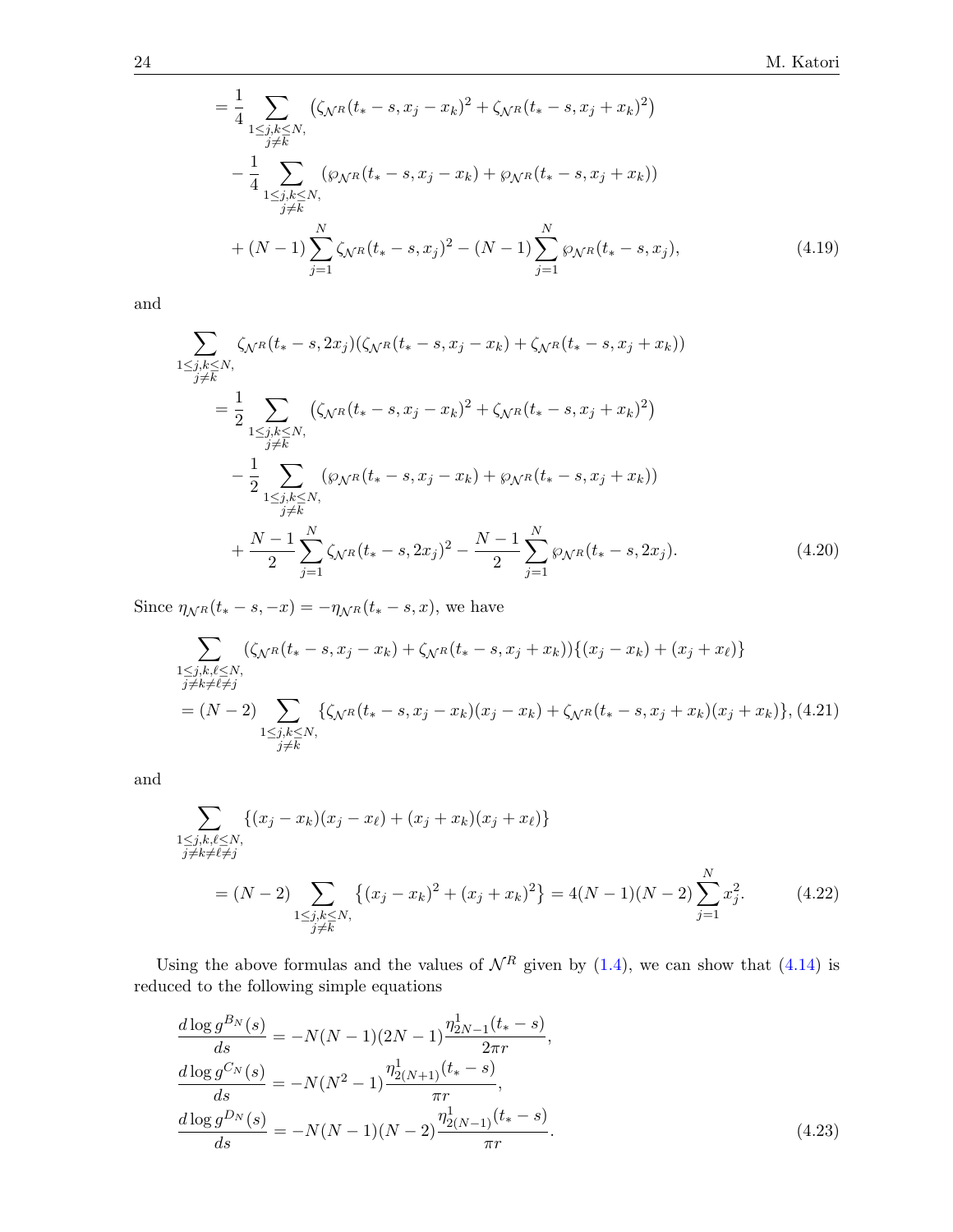They give the conditions for  $g^R(s)$  so that [\(4.12\)](#page-20-3) holds. Since [\(A.11\)](#page-32-2) gives for  $R = B_N, C_N, D_N$ 

$$
\frac{d \log \eta(\tau^{B_N}(s))}{ds} = (2N - 1) \frac{\eta_{2N-1}^1(t_* - s)}{2\pi r},
$$

$$
\frac{d \log \eta(\tau^{C_N}(s))}{ds} = (N + 1) \frac{\eta_{2(N+1)}^1(t_* - s)}{\pi r},
$$

$$
\frac{d \log \eta(\tau^{D_N}(s))}{ds} = (N - 1) \frac{\eta_{2(N-1)}^1(t_* - s)}{\pi r},
$$

we find that

$$
g^{B_N}(s) = c^{B_N} \eta(\tau^{B_N}(s))^{-N(N-1)},
$$
  
\n
$$
g^{C_N}(s) = c^{C_N} \eta(\tau^{C_N}(s))^{-N(N-1)},
$$
  
\n
$$
g^{D_N}(s) = c^{D_N} \eta(\tau^{D_N}(s))^{-N(N-2)},
$$

with constants  $c^R$ ,  $R = B_N$ ,  $C_N$ ,  $D_N$ . By [\(4.7\)](#page-19-3), the conditions [\(4.4\)](#page-18-4) determine the constants. In conclusion, under the condition [\(4.4\)](#page-18-4),

$$
p^{B_{N}}(t, \mathbf{y}|s, \mathbf{x}) = \left(\frac{\eta(\tau^{B_{N}}(t))}{\eta(\tau^{B_{N}}(s))}\right)^{-N(N-1)} \prod_{\ell=1}^{N} \frac{\vartheta_{1}(y_{\ell}/2\pi r; \tau^{B_{N}}(t))}{\vartheta_{1}(x_{\ell}/2\pi r; \tau^{B_{N}}(s))}
$$

$$
\times \prod_{1 \leq j < k \leq N} \frac{\vartheta_{1}((y_{k} - y_{j})/2\pi r; \tau^{B_{N}}(t))}{\vartheta_{1}((x_{k} - x_{j})/2\pi r; \tau^{B_{N}}(s))} \frac{\vartheta_{1}((y_{k} + y_{j})/2\pi r; \tau^{B_{N}}(t))}{\vartheta_{1}((x_{k} + x_{j})/2\pi r; \tau^{B_{N}}(s))} q_{ar}^{[0, \pi r]}(t - s, \mathbf{y}|\mathbf{x})
$$

solves  $(4.1)$ ,

$$
p^{C_N}(t, \mathbf{y}|s, \mathbf{x}) = \left(\frac{\eta(\tau^{C_N}(t))}{\eta(\tau^{C_N}(s))}\right)^{-N(N-1)} \prod_{\ell=1}^N \frac{\vartheta_1(y_\ell/\pi r; \tau^{C_N}(t))}{\vartheta_1(x_\ell/\pi r; \tau^{C_N}(s))}
$$
  
 
$$
\times \prod_{1 \leq j < k \leq N} \frac{\vartheta_1((y_k - y_j)/2\pi r; \tau^{C_N}(t))}{\vartheta_1((x_k - x_j)/2\pi r; \tau^{C_N}(s))} \frac{\vartheta_1((y_k + y_j)/2\pi r; \tau^{C_N}(t))}{\vartheta_1((x_k + x_j)/2\pi r; \tau^{C_N}(s))} q_{aa}^{[0, \pi r]}(t - s, \mathbf{y}|\mathbf{x})
$$

solves  $(4.2)$ , and

$$
p^{D_N}(t, \mathbf{y}|s, \mathbf{x}) = \left(\frac{\eta(\tau^{D_N}(t))}{\eta(\tau^{D_N}(s))}\right)^{-N(N-2)}
$$
  
 
$$
\times \prod_{1 \le j < k \le N} \frac{\vartheta_1((y_k - y_j)/2\pi r; \tau^{D_N}(t))}{\vartheta_1((x_k - x_j)/2\pi r; \tau^{D_N}(s))} \frac{\vartheta_1((y_k + y_j)/2\pi r; \tau^{D_N}(t))}{\vartheta_1((x_k + x_j)/2\pi r; \tau^{D_N}(s))} q_{rr}^{[0, \pi r]}(t - s, \mathbf{y}|\mathbf{x})
$$

solves  $(4.3)$ . The proof is thus completed.

Now we prove Theorem [1.2.](#page-4-1)

**Proof.** It is obvious that the backward Kolmogorov equations  $(4.1)-(4.3)$  $(4.1)-(4.3)$  $(4.1)-(4.3)$  correspond to the systems of SDEs  $(1.22)$ – $(1.24)$ , respectively [\[15,](#page-34-0) [33\]](#page-34-18). Due to the behavior  $(A.8)$  of  $A_{\mathcal{N}}^{2\pi r}$ , we can show that [\[15,](#page-34-0) [33\]](#page-34-18) particles in  $[0, \pi r]$  following [\(1.22\)](#page-5-0) do not arrive at 0, and those following [\(1.23\)](#page-5-2) do not arrive at 0 nor  $\pi r$  with probability one, and thus we do not need to impose any boundary condition at these endpoints of  $[0, \pi r]$  for these systems of SDEs. Hence the proof is completed.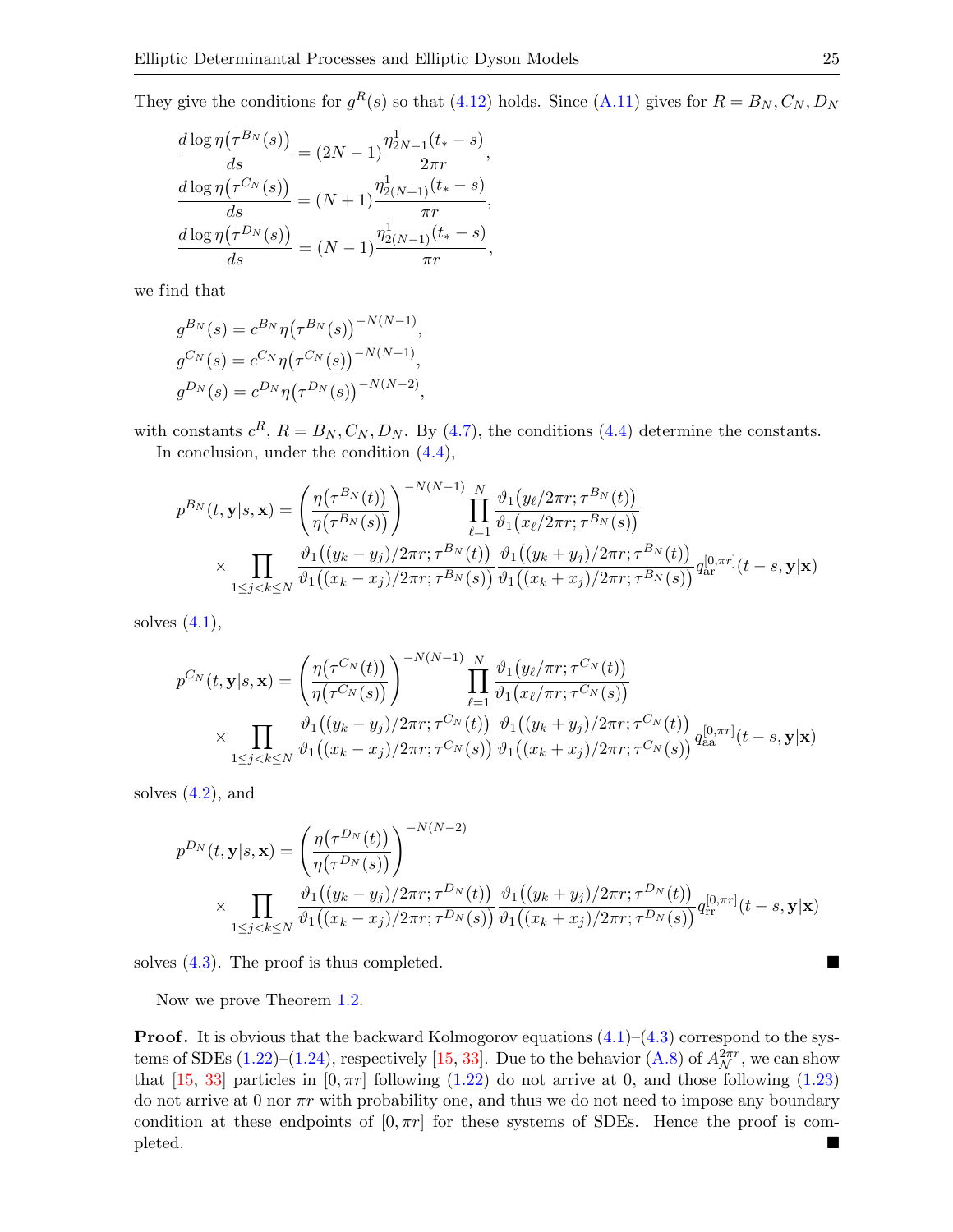## <span id="page-25-0"></span>5 Relaxation to equilibrium processes in trigonometric Dyson models of types C and D

As a corollary of Theorems [1.1](#page-4-0) and [1.2,](#page-4-1) we obtain the following trigonometric determinantal processes by taking the temporally homogeneous limit  $t_* \to \infty$ .

**Corollary 5.1.** Assume that  $\mathbf{u} \in \mathbb{W}^{(0,\pi r)}$ . Then the trigonometric Dyson models of types C and D given by  $(1.27)$  and  $(1.28)$ , respectively, are determinantal with the spatio-temporal correlation kernels

$$
\check{\mathbf{K}}^{C_{N}}(s,x;t,y) = \sum_{j=1}^{N} p_{aa}^{[0,\pi r]}(s,x|u_{j}) \check{M}_{\mathbf{u},u_{j}}^{C_{N}}(t,y) - \mathbf{1}(s>t) p_{aa}^{[0,\pi r]}(s-t,x|y),
$$
\n
$$
\check{\mathbf{K}}^{D_{N}}(s,x;t,y) = \sum_{j=1}^{N} p_{rr}^{[0,\pi r]}(s,x|u_{j}) \check{M}_{\mathbf{u},u_{j}}^{D_{N}}(t,y) - \mathbf{1}(s>t) p_{rr}^{[0,\pi r]}(s-t,x|y),
$$
\n(5.1)

 $(s, x), (t, y) \in [0, \infty) \times [0, \pi r]$ , where

$$
\check{M}^R_{\mathbf{u},u_j}(t,x) = \widetilde{\mathbf{E}} \big[ \check{\Phi}^R_{\mathbf{u},u_j} \big( x + i \widetilde{B}(t) \big) \big], \qquad R = C_N, D_N
$$

with

<span id="page-25-1"></span>
$$
\check{\Phi}_{\mathbf{u},u_j}^{C_N}(z) = \frac{\sin(z/r)}{\sin(u_j/r)} \prod_{\substack{1 \le \ell \le N, \\ \ell \ne j}} \frac{\sin((z - u_\ell)/2r)}{\sin((u_j - u_\ell)/2r)} \frac{\sin((z + u_\ell)/2r)}{\sin((u_j + u_\ell)/2r)},
$$
\n
$$
\check{\Phi}_{\mathbf{u},u_j}^{D_N}(z) = \prod_{\substack{1 \le \ell \le N, \\ \ell \ne j}} \frac{\sin((z - u_\ell)/2r)}{\sin((u_j - u_\ell)/2r)} \frac{\sin((z + u_\ell)/2r)}{\sin((u_j + u_\ell)/2r)}, \qquad j = 1, 2, ..., N. \tag{5.2}
$$

We find that in the limit  $t_* \to \infty$ , the equality [\(2.24\)](#page-14-3) with  $R = C_N$  and  $D_N$  gives

$$
\det_{1 \le j,k \le N} \left[ \tilde{f}_{j}^{C_{N}}(u_{k}) \right] = (-1)^{N(N-1)/2} 2^{N(N-1)} \prod_{\ell=1}^{N} \sin\left(\frac{u_{\ell}}{r}\right)
$$

$$
\times \prod_{1 \le j < k \le N} \sin\left(\frac{u_{k} - u_{j}}{2r}\right) \sin\left(\frac{u_{k} + u_{j}}{2r}\right),
$$

$$
\det_{1 \le j,k \le N} \left[ \tilde{f}_{j}^{D_{N}}(u_{k}) \right] = (-1)^{N(N-1)/2} 2^{(N-1)^{2}} \prod_{1 \le j < k \le N} \sin\left(\frac{u_{k} - u_{j}}{2r}\right) \sin\left(\frac{u_{k} + u_{j}}{2r}\right) \tag{5.3}
$$

with

$$
\check{f}_j^{C_N}(z) = \sin\left(\frac{jz}{r}\right), \qquad \check{f}_j^{D_N}(z) = \cos\left(\frac{(j-1)z}{r}\right), \qquad j \in \mathbb{Z}.
$$
\n(5.4)

By Lemma  $2.1$ , we see that  $(5.2)$  can be expanded as

$$
\check{\Phi}_{\mathbf{u},u_j}^R(z) = \sum_{k=1}^N \check{\phi}_{\mathbf{u},u_j}^R(k) \check{f}_k^R(z), \qquad R = C_N, D_N,
$$

and

<span id="page-25-2"></span>
$$
\sum_{\ell=1}^{N} \check{f}_{j}^{R}(u_{\ell}) \check{\phi}_{\mathbf{u},u_{\ell}}^{R}(k) = \delta_{jk}, \qquad j, k \in \{1, 2, \dots, N\}.
$$
\n(5.5)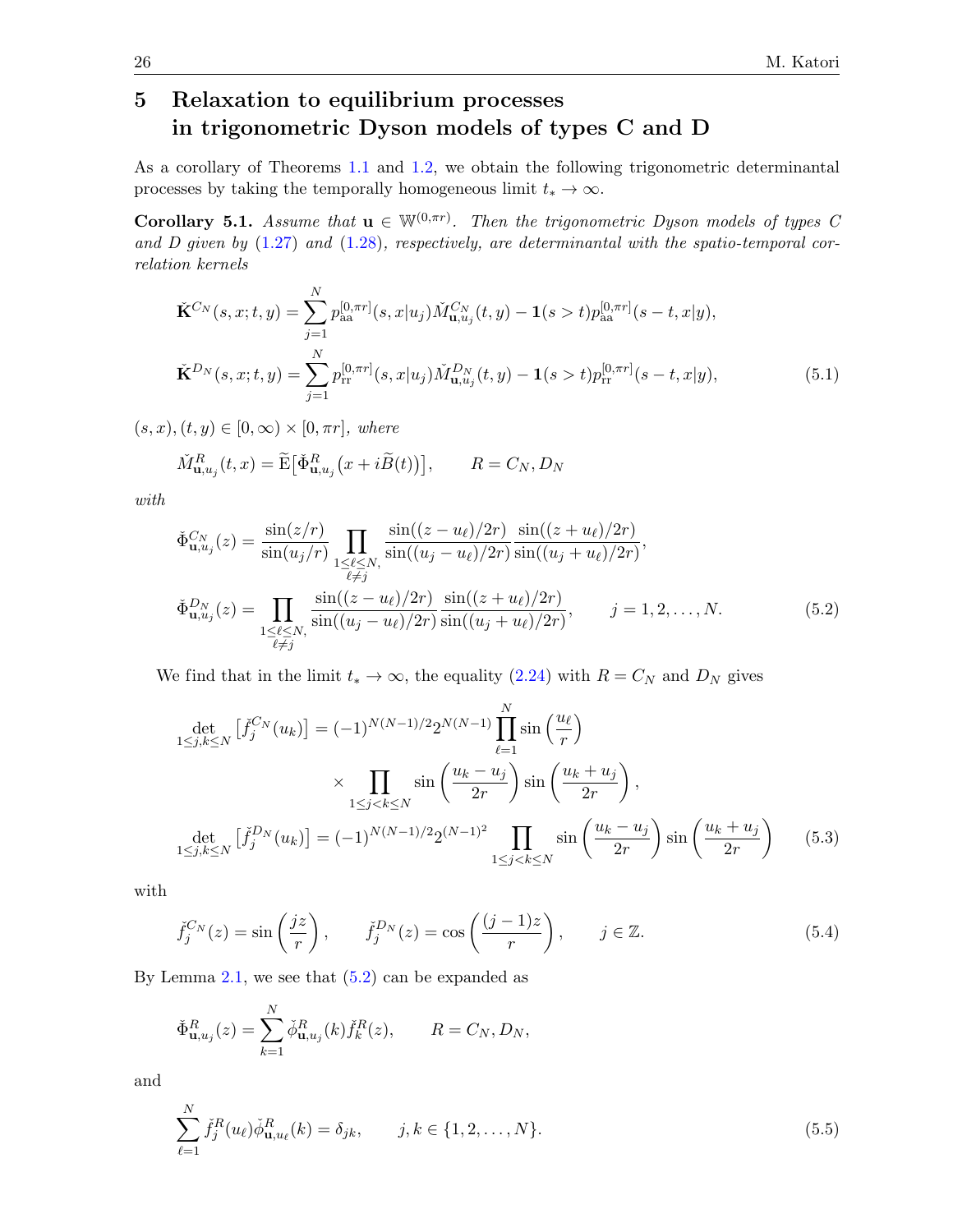We note that the transition probability densities  $(1.11)$  and  $(1.12)$  are written as  $(A.12)$ and [\(A.13\)](#page-32-4), respectively. Hence we have

<span id="page-26-0"></span>
$$
p_{aa}^{[0,\pi r]}(t,y|x) = \frac{1}{\pi r} \sum_{n \in \mathbb{Z}} e^{-n^2 t/2r^2} \check{f}_n^{C_N}(y) \check{f}_n^{C_N}(x) = \frac{2}{\pi r} \sum_{\ell=1}^{\infty} e^{-\ell^2 t/2r^2} \check{f}_\ell^{C_N}(y) \check{f}_\ell^{C_N}(x),
$$
  

$$
p_{rr}^{[0,\pi r]}(t,y|x) = \frac{1}{\pi r} \left( \check{f}_1^{D_N}(y) \check{f}_1^{D_N}(x) + 2 \sum_{\ell=2}^{\infty} e^{-(\ell-1)^2 t/2r^2} \check{f}_\ell^{D_N}(y) \check{f}_\ell^{D_N}(x) \right).
$$
 (5.6)

Now we show relaxation processes to equilibria, which are typical non-equilibrium phenomena.

**Proposition 5.2.** For any initial configuration  $\mathbf{u} \in \mathbb{W}^{(0,\pi r)}$ , the trigonometric Dyson models of types C and D exhibit relaxation to the equilibrium processes. The equilibrium processes are determinantal with the correlation kernels

<span id="page-26-1"></span>
$$
\tilde{\mathbf{K}}_{eq}^{C_N}(t-s, x, y) = \begin{cases}\n\frac{1}{\pi r} \sum_{n: |n| \le N} e^{n^2(t-s)/2r^2} \sin\left(\frac{nx}{r}\right) \sin\left(\frac{ny}{r}\right), & \text{if } t > s, \\
\frac{1}{2\pi r} \left[ \frac{\sin\{(2N+1)(y-x)/2r\}}{\sin\{(y-x)/2r\}} - \frac{\sin\{(2N+1)(y+x)/2r\}}{\sin\{(y+x)/2r\}} \right], & \text{if } t = s, \\
-\frac{1}{\pi r} \sum_{n: |n| \ge N+1} e^{n^2(t-s)/2r^2} \sin\left(\frac{nx}{r}\right) \sin\left(\frac{ny}{r}\right), & \text{if } t < s,\n\end{cases}
$$
\n(5.7)

and

<span id="page-26-2"></span>
$$
\tilde{\mathbf{K}}_{\text{eq}}^{D_{N}}(t-s,x,y) = \begin{cases}\n\frac{1}{\pi r} \sum_{n:\,|n| \leq N-1} e^{n^{2}(t-s)/2r^{2}} \cos\left(\frac{nx}{r}\right) \cos\left(\frac{ny}{r}\right), & \text{if } t > s, \\
\frac{1}{2\pi r} \left[ \frac{\sin\{(2N-1)(y-x)/2r\}}{\sin\{(y-x)/2r\}} + \frac{\sin\{(2N-1)(y+x)/2r\}}{\sin\{(y+x)/2r\}} \right], & \text{if } t = s, \\
-\frac{1}{\pi r} \sum_{n:\,|n| \geq N} e^{n^{2}(t-s)/2r^{2}} \cos\left(\frac{nx}{r}\right) \cos\left(\frac{ny}{r}\right), & \text{if } t < s,\n\end{cases}
$$
\n(5.8)

respectively.

**Proof.** Here we prove the convergence of correlation kernels. It implies the convergence of the generating functions of spatio-temporal correlation functions (i.e., the Laplace transformations of multi-time joint probability densities). Hence the convergence of process is concluded in the sense of finite-dimensional distributions [\[22\]](#page-34-15). Assume  $\mathbf{u} \in \mathbb{W}^{(0,\pi r)}$  and let

$$
\mathbf{g}_{\mathbf{u}}^{C_{N}}(s,x;t,y) = \sum_{j=1}^{N} p_{\text{aa}}^{[0,\pi r]}(s,x|u_{j}) \check{M}_{\mathbf{u},u_{j}}^{C_{N}}(t,y),
$$
  

$$
\mathbf{g}_{\mathbf{u}}^{D_{N}}(s,x;t,y) = \sum_{j=1}^{N} p_{\text{rr}}^{[0,\pi r]}(s,x|u_{j}) \check{M}_{\mathbf{u},u_{j}}^{D_{N}}(t,y), \qquad (s,x),(t,y) \in [0,\infty) \times [0,\pi r].
$$

It is easy to verify that

$$
\begin{aligned}\n\widetilde{\mathbf{E}}\big[\check{f}_k^{C_N}\big(x+i\widetilde{B}(t)\big)\big] &= e^{k^2t/2r^2}\check{f}_k^{C_N}(x), \\
\widetilde{\mathbf{E}}\big[\check{f}_k^{D_N}\big(x+i\widetilde{B}(t)\big)\big] &= e^{(k-1)^2t/2r^2}\check{f}_k^{D_N}(x), \qquad k \in \mathbb{Z},\n\end{aligned}
$$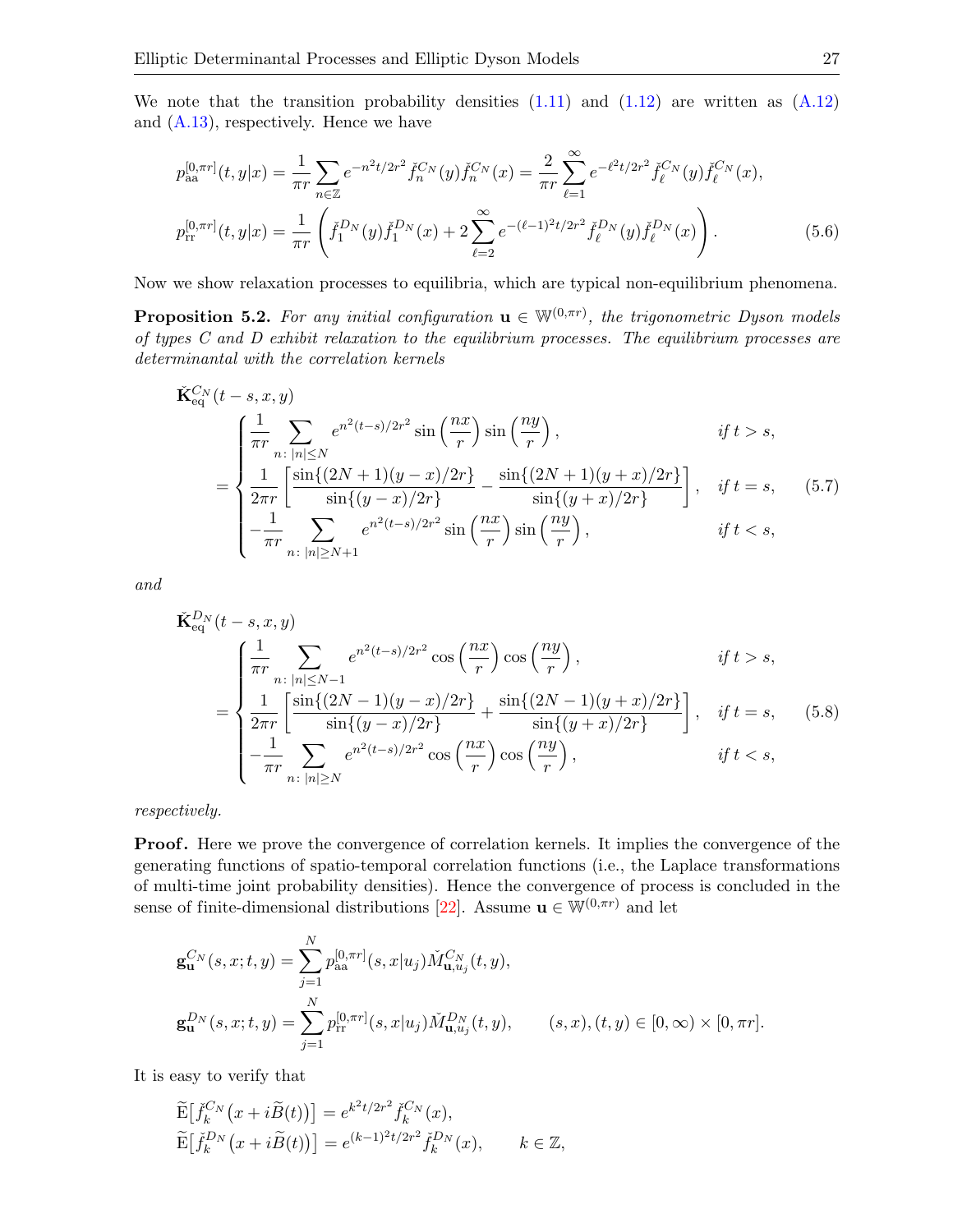and thus

$$
\tilde{M}_{\mathbf{u},u_j}^{C_N}(t,y) = \sum_{k=1}^N \check{\phi}_{\mathbf{u},u_j}^{C_N}(k) e^{k^2 t/2r^2} \check{f}_k^{C_N}(y),
$$
\n
$$
\tilde{M}_{\mathbf{u},u_j}^{D_N}(t,y) = \sum_{k=1}^N \check{\phi}_{\mathbf{u},u_j}^{D_N}(k) e^{(k-1)^2 t/2r^2} \check{f}_k^{D_N}(y), \qquad j \in \{1, 2, \dots, N\}.
$$

Then we have

$$
\mathbf{g}_{\mathbf{u}}^{R}(s,x;t,y) = \mathbf{g}_{\text{eq}}^{R}(t-s,x,y) + \mathbf{r}_{\mathbf{u}}^{R}(s,x;t,y), \qquad R = C_{N}, D_{N}
$$

with

$$
\mathbf{g}_{eq}^{C_N}(t-s,x,y) = \frac{2}{\pi r} \sum_{\ell=1}^{N} e^{\ell^2 (t-s)/2r^2} \tilde{f}_{\ell}^{C_N}(x) \tilde{f}_{\ell}^{C_N}(y)
$$
  
\n
$$
= \frac{1}{\pi r} \sum_{n \colon |n| \le N} e^{n^2 (t-s)/2r^2} \sin\left(\frac{nx}{r}\right) \sin\left(\frac{ny}{r}\right),
$$
  
\n
$$
\mathbf{r}_{\mathbf{u}}^{C_N}(s,x;t,y) = \frac{2}{\pi r} \sum_{k=1}^{N} e^{k^2 (t-s)/2r^2} \tilde{f}_{k}^{C_N}(y) \sum_{\ell=N+1}^{\infty} e^{-(\ell^2 - k^2)s/2r^2} \tilde{f}_{\ell}^{C_N}(x)
$$
  
\n
$$
\times \sum_{j=1}^{N} \tilde{f}_{\ell}^{C_N}(u_j) \tilde{\phi}_{\mathbf{u},u_j}^{C_N}(k), \tag{5.9}
$$

and

<span id="page-27-0"></span>
$$
\mathbf{g}_{eq}^{D_{N}}(t-s,x,y) = \frac{1}{\pi r} \left( \check{f}_{1}^{D_{N}}(x) \check{f}_{1}^{D_{N}}(y) + 2 \sum_{\ell=2}^{N} e^{(\ell-1)^{2}(t-s)/2r^{2}} \check{f}_{\ell}^{D_{N}}(x) \check{f}_{\ell}^{D_{N}}(y) \right)
$$
  
\n
$$
= \frac{1}{\pi r} \sum_{n:|n| \leq N-1} e^{n^{2}(t-s)/2r^{2}} \cos\left(\frac{nx}{r}\right) \cos\left(\frac{ny}{r}\right),
$$
  
\n
$$
\mathbf{r}_{\mathbf{u}}^{D_{N}}(s,x;t,y) = \frac{2}{\pi r} \sum_{k=1}^{N} e^{(k-1)^{2}(t-s)/2r^{2}} \check{f}_{k}^{D_{N}}(y)
$$
  
\n
$$
\times \sum_{\ell=N+1}^{\infty} e^{-\{(\ell-1)^{2} - (k-1)^{2}\}s/2r^{2}} \check{f}_{\ell}^{D_{N}}(x) \sum_{j=1}^{N} \check{f}_{\ell}^{D_{N}}(u_{j}) \check{\phi}_{\mathbf{u},u_{j}}^{D_{N}}(k), \qquad (5.10)
$$

where [\(5.5\)](#page-25-2) and [\(5.6\)](#page-26-0) were used. For any fixed  $s, t \in [0, \infty)$ , it is obvious that

<span id="page-27-1"></span>
$$
\lim_{T \to \infty} \mathbf{r}_\mathbf{u}^R(s+T, x; t+T, y) = 0, \qquad R = C_N, D_N,
$$

uniformly on any subset of  $(x, y) \in (0, \pi r)^2$ , since the summations of k are taken for  $1 \leq k \leq N$ , while those of  $\ell$  are taken for  $\ell \geq N + 1$  in [\(5.9\)](#page-27-0) and [\(5.10\)](#page-27-1). Hence

$$
\lim_{T \to \infty} \check{\mathbf{K}}_{\mathbf{u}}^{C_N}(s+T, x; t+T, y) = \mathbf{g}_{\text{eq}}^{C_N}(t-s, x, y) - \mathbf{1}(s > t) p_{\text{aa}}^{[0, \pi r]}(s-t, x|y),
$$
  

$$
\lim_{T \to \infty} \check{\mathbf{K}}_{\mathbf{u}}^{D_N}(s+T, x; t+T, y) = \mathbf{g}_{\text{eq}}^{D_N}(t-s, x, y) - \mathbf{1}(s > t) p_{\text{tr}}^{[0, \pi r]}(s-t, x|y),
$$

in the same sense. It is easy to confirm that the limit kernels are represented by  $(5.7)$  and  $(5.8)$ , if we use [\(5.6\)](#page-26-0). The limit kernels [\(5.7\)](#page-26-1) and [\(5.8\)](#page-26-2) depend on time difference  $t-s$ , which implies that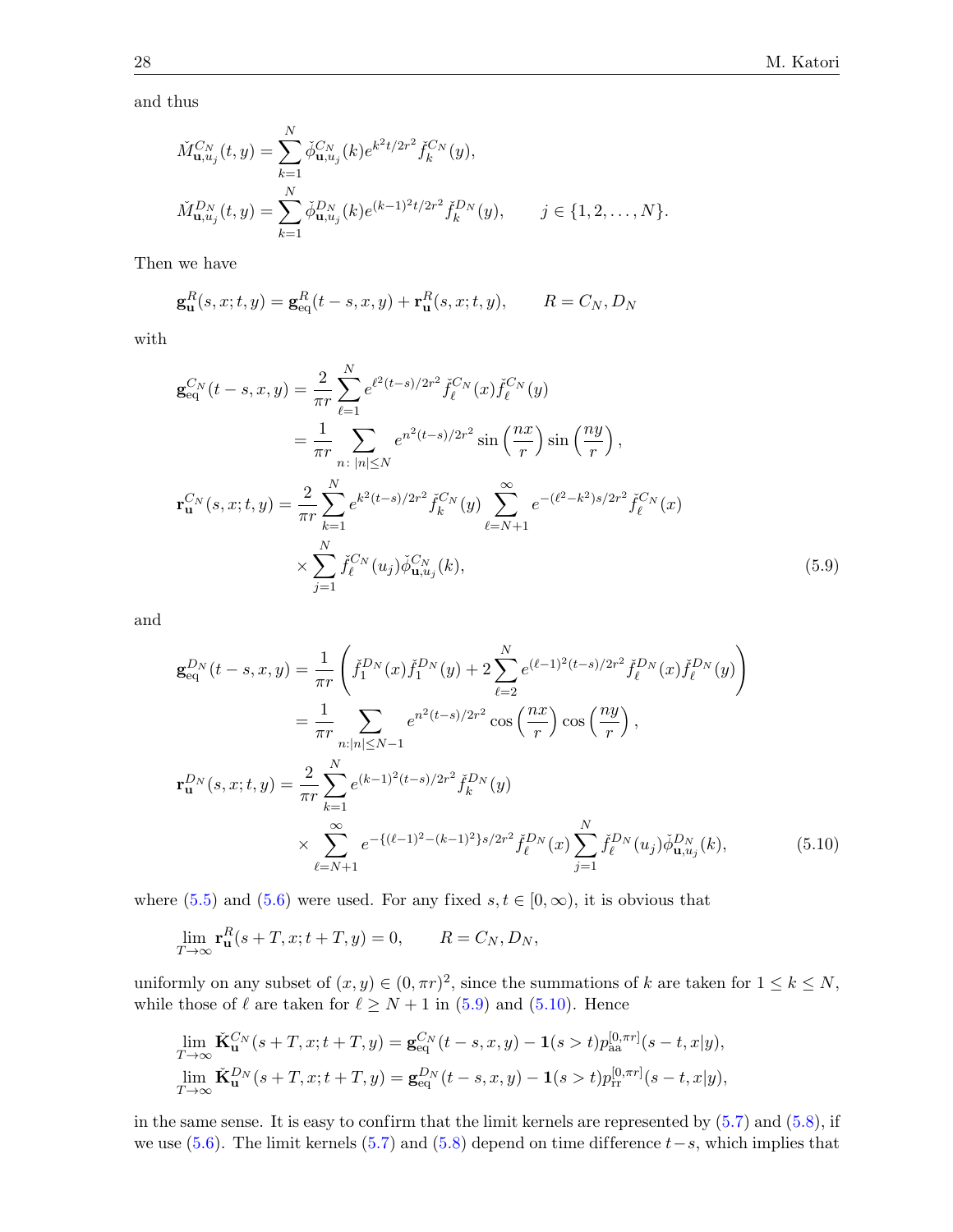the determinantal processes defined by them are temporally homogeneous. The determinantal processes with the spatio-temporal correlation kernels [\(5.7\)](#page-26-1) and [\(5.8\)](#page-26-2) are equilibrium processes, which are reversible with respect to the *determinantal point processes* with the spatial correlation kernels

$$
\tilde{K}_{eq}^{C_N}(x,y) = \frac{1}{2\pi r} \left[ \frac{\sin\{(2N+1)(y-x)/2r\}}{\sin\{(y-x)/2r\}} - \frac{\sin\{(2N+1)(y+x)/2r\}}{\sin\{(y+x)/2r\}} \right],
$$
\n
$$
\tilde{K}_{eq}^{D_N}(x,y) = \frac{1}{2\pi r} \left[ \frac{\sin\{(2N-1)(y-x)/2r\}}{\sin\{(y-x)/2r\}} + \frac{\sin\{(2N-1)(y+x)/2r\}}{\sin\{(y+x)/2r\}} \right],
$$
\n(5.11)

 $(x, y) \in [0, \pi r]^2$ , respectively. The convergence of processes is irreversible. Thus all statements of the present proposition have been proved.

We note that

$$
\tilde{\rho}_{\text{eq}}^{C_N}(x) = \lim_{y \to x} \check{K}_{\text{eq}}^{C_N}(x, y) = \frac{2}{\pi r} \sum_{n=1}^N \sin^2\left(\frac{nx}{r}\right),
$$
  

$$
\tilde{\rho}_{\text{eq}}^{D_N}(x) = \lim_{y \to x} \check{K}_{\text{eq}}^{D_N}(x, y) = \frac{1}{\pi r} \left\{ 1 + 2 \sum_{n=1}^{N-1} \cos^2\left(\frac{nx}{r}\right) \right\},
$$

and hence

$$
\int_0^{\pi r} \check{\rho}_{\text{eq}}^{C_N}(x) dx = \int_0^{\pi r} \check{\rho}_{\text{eq}}^{D_N}(x) dx = N,
$$

as required.

## <span id="page-28-0"></span>6 Concluding remarks and open problems

In the previous paper  $[16, 17]$  $[16, 17]$  $[16, 17]$  and in this paper (Theorem [1.1\)](#page-4-0), we have introduced seven families of interacting particle systems  $\Xi^R(t) = \sum_{n=1}^{N}$  $\sum_{j=1}^{N} \delta_{X_j^R(t)}, t \in [0, t_*)$  governed by the probability laws  $\mathbb{P}^R_{\mathbf{u}}$ associated with the irreducible reduced affine root systems denoted by  $R = A_{N-1}, B_N, B_N^{\vee}, C_N,$  $C_N^{\vee}$ ,  $BC_N$ ,  $D_N$ . When we proved that they are determinantal processes, we showed that without change of expectations of symmetric functions of  $\left\{X_j^R(\cdot)\right\}_{j=1}^N$ ,  $\mathbb{P}^R_{\mathbf{u}}$  can be replaced by the signed measures  $\widehat{\mathbb{P}}_{\mathbf{u}}^R$ . Define  $\widehat{\mathcal{F}}_t^R = \sigma(\widehat{\Xi}^R(s): 0 \le s \le t)$ ,  $t \in [0, t_*)$ . As the simplest corollary of this fact, we can conclude that at any time  $0 < t < t_*$ ,

$$
\widehat{\mathbb{E}}_{\mathbf{u}}^R\big[\mathbf{1}\big(\widehat{\Xi}^R(t)\in\widehat{\mathcal{F}}_t^R\big)\big]=1\qquad\text{for}\quad R=A_{N-1},B_N,B_N^\vee,C_N,C_N^\vee,BC_N,D_N.
$$

This is nothing but a rather trivial statement such that the processes  $(\widehat{\Xi}^R(t))_{t\in[0,t_*)}$  are wellnormalized, but it provides nontrivial multiple-integral equalities including parameters  $t \in [0, t_*)$ and  $\mathbf{u} = (u_1, \dots, u_N)$ . For example, for  $R = D_N$ , we will have

$$
\int_{[0,\pi r]^N} d\mathbf{x} \prod_{\ell=1}^N \frac{1}{2\pi r} \left\{ \vartheta_3 \left( \frac{x_\ell - u_\ell}{2\pi r}; \frac{it}{2\pi r^2} \right) + \vartheta_3 \left( \frac{x_\ell + u_\ell}{2\pi r}; \frac{it}{2\pi r^2} \right) \right\} \tag{6.1}
$$

$$
\times \prod_{1 \leq j < k \leq N} \frac{\vartheta_1((x_k - x_j)/2\pi r; \tau^{D_N}(t))}{\vartheta_1((u_k - u_j)/2\pi r; \tau^{D_N}(0))} \frac{\vartheta_1((x_k + x_j)/2\pi r; \tau^{D_N}(t))}{\vartheta_1((u_k + u_j)/2\pi r; \tau^{D_N}(0))} = \left(\frac{\eta(\tau^{D_N}(t))}{\eta(\tau^{D_N}(0))}\right)^{N(N-2)},
$$

where  $\eta(\tau)$  is the Dedekind modular function [\(1.10\)](#page-3-4) and  $\tau^{D_N}(t) = i(N-1)(t_*-t)/\pi r^2$ .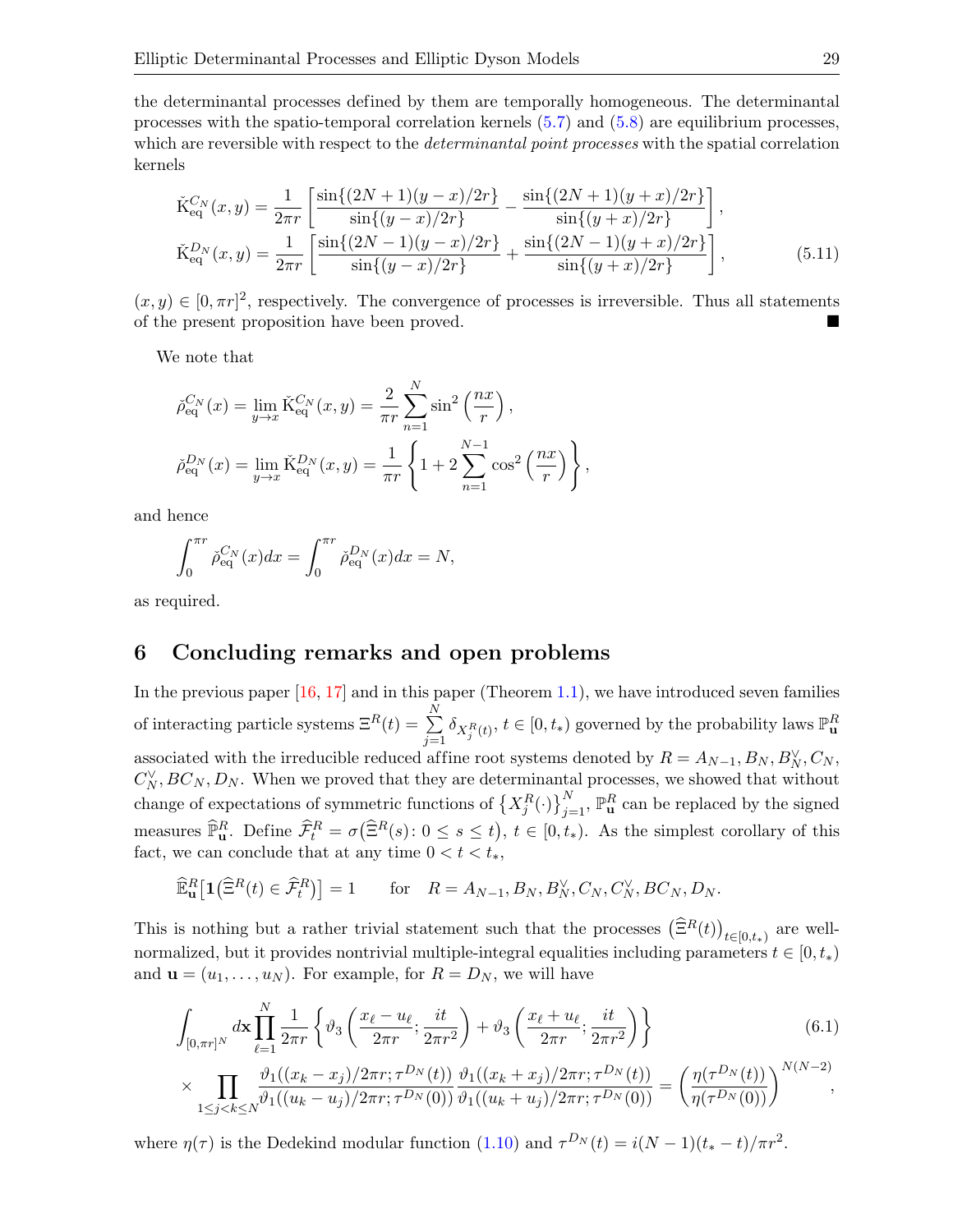In the previous papers  $[16, 17]$  $[16, 17]$  $[16, 17]$  and in Theorem [1.2](#page-4-1) we have identified the systems of SDEs which are solved by the four families of determinantal processes,  $((\Xi^{A_{N-1}}(t))_{t\in[0,t_*)}, \mathbb{P}^{A_{N-1}}_{\mathbf{u}})$ ,  $\mathbf{u} \in \mathbb{W}_N^{(0,2\pi r)}$  $\mathbb{E}_{N}^{(0,2\pi r)}$ , and  $((\Xi^{R}(t))_{t\in[0,t_*)},\mathbb{P}_{\mathbf{u}}^{R})$ ,  $\mathbf{u}\in\mathbb{W}_{N}^{(0,\pi r)}$  with  $R=B_N,C_N$  and  $D_N$ . The systems of SDEs for other cases  $R = B_N^{\vee}, C_N^{\vee}, BC_N$  are not yet clarified. The exceptional cases of reduced irreducible affine root systems and the non-reduced irreducible affine root systems [\[30\]](#page-34-23) will be studied from the view point of the present stochastic analysis.

The classical Dyson models of type A in R given by  $(1.29)$  and of types C and D in  $[0, \infty)$ given by  $(1.30)$  and  $(1.31)$  are realized as the eigenvalue processes of Hermitian-matrix-valued Brownian motions with specified symmetry [\[6,](#page-33-1) [18\]](#page-34-10). It will be an interesting problem to construct the matrix-valued Brownian motions such that the eigenvalue processes of them provide the elliptic Dyson models; [\(1.2\)](#page-1-0) with  $\beta = 2$  and [\(1.22\)](#page-5-0)–[\(1.24\)](#page-5-1).

As shown in Section [4,](#page-18-0) the factors represented by the Dedekind modular function [\(1.10\)](#page-3-4) in the determinantal martingale-functions  $(1.5)$ – $(1.7)$  are essential in the proof of Theorem [1.2.](#page-4-1) We have noted that  $\mathcal{N}^R$  given by [\(1.4\)](#page-2-3) is identified with the quantity g given for the reduced irreducible affine root systems in  $[30,$  Appendix 1. Interpretation of the formulas  $(1.8)$  from the view point of representation theory is desired.

As mentioned after Theorem [1.2](#page-4-1) in Section [1,](#page-0-1) if we take the temporally homogeneous limit  $t_* \to \infty$ , the elliptic Dyson models of types A, B, C, and D become the corresponding trigonometric Dyson models, and in the further limit  $r \to \infty$ , they are reduced to the Dyson models in  $\mathbb{R}$ , in  $[0, \infty)$  with an absorbing boundary condition at the origin, and in  $[0, \infty)$  with a reflecting boundary condition at the origin, respectively. In the limit  $r \to \infty$ ,  $p_{aa}^{[0,\pi r]}$  and  $p_{rr}^{[0,\pi r]}$  given by  $(1.11)$  and  $(1.12)$  become

$$
p_{aa}^{[0,\infty)}(t, y|x) = p_{BM}(t, y|x) - p_{BM}(t, y|-x),
$$
  

$$
p_{rr}^{[0,\infty)}(t, y|x) = p_{BM}(t, y|x) + p_{BM}(t, y|-x),
$$

and in the double limit  $t_* \to \infty$ ,  $r \to \infty$ ,  $\Phi_{\mathbf{u},u_j}^{C_N}(z)$  and  $\Phi_{\mathbf{u},u_j}^{D_N}(z)$  given by  $(1.19)-(1.21)$  $(1.19)-(1.21)$  $(1.19)-(1.21)$  become

$$
\Phi_{\mathbf{u},u_j}^{C_N}(z) \to \frac{z_j}{u_j} \Phi_{\mathbf{u},u_j}^{[0,\infty)}(z), \qquad \Phi_{\mathbf{u},u_j}^{D_N}(z) \to \Phi_{\mathbf{u},u_j}^{[0,\infty)}(z)
$$

with

$$
\Phi_{\mathbf{u},u_j}^{[0,\infty)}(z) = \prod_{\substack{1 \leq \ell \leq N, \\ \ell \neq j}} \frac{z^2 - u_\ell^2}{u_j^2 - u_\ell^2}.
$$

Then the spatio-temporal correlation kernels  $(1.17)$  are reduced to the following

$$
\mathbf{K}_{\mathbf{u}}^{C_{N}}(s,x;t,y) = \sum_{j=1}^{N} p_{\text{aa}}^{[0,\infty)}(s,x|u_{j}) \widetilde{\mathbf{E}} \left[ \frac{y+i\widetilde{B}(t)}{u_{j}} \Phi_{\mathbf{u},u_{j}}^{[0,\infty)}(y+i\widetilde{B}(t)) \right] - \mathbf{1}(s>t) p_{\text{aa}}^{[0,\infty)}(s-t,x|y),
$$
\n
$$
\mathbf{K}_{\mathbf{u}}^{D_{N}}(s,x;t,y) = \sum_{j=1}^{N} p_{\text{rr}}^{[0,\infty)}(s,x|u_{j}) \widetilde{\mathbf{E}} \left[ \Phi_{\mathbf{u},u_{j}}^{[0,\infty)}(y+i\widetilde{B}(t)) \right] - \mathbf{1}(s>t) p_{\text{rr}}^{[0,\infty)}(s-t,x|y),
$$

 $(s, x), (t, y) \in [0, \infty) \times [0, \infty)$ . Consider the D-dimensional Bessel processes BES<sup>(D)</sup> in  $[0, \infty)$ , whose transition probability densities  $p^{BES^{(D)}}$  are expressed using the modified Bessel function  $I_{\nu}(z)$  with  $\nu = (D-2)/2$  [\[15,](#page-34-0) [33\]](#page-34-18). In particular, we find that

$$
p^{\text{BES}^{(3)}}(t,y|x) = \frac{y}{x} p_{\text{aa}}^{[0,\infty)}(t,y|x), \qquad p^{\text{BES}^{(1)}}(t,y|x) = p_{\text{rr}}^{[0,\infty)}(t,y|x),
$$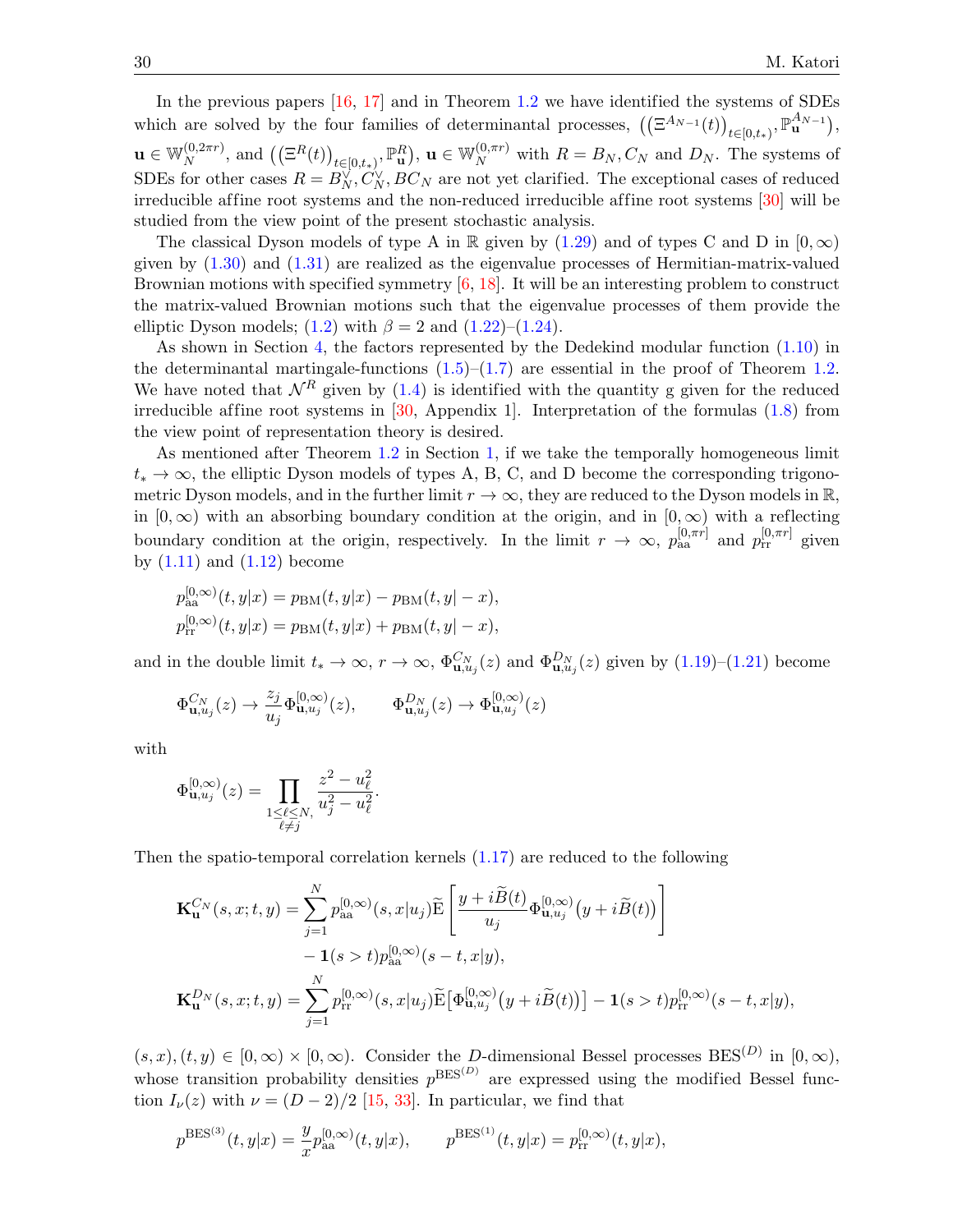$x, y \in (0, \infty), t \geq 0$ . If we put

$$
\mathbf{K}_{\mathbf{u}}^{\text{BES}^{(3)}}(s,x;t,y) = \sum_{j=1}^{N} p^{\text{BES}^{(3)}}(s,x|u_j) \widetilde{\mathbf{E}} \left[ \frac{y + i \widetilde{B}(t)}{y} \Phi_{\mathbf{u},u_j}^{[0,\infty)}(y + i \widetilde{B}(t)) \right] - \mathbf{1}(s > t) p^{\text{BES}^{(3)}}(s - t, x|y), \tag{6.2}
$$

<span id="page-30-2"></span><span id="page-30-1"></span>
$$
\mathbf{K}_{\mathbf{u}}^{\text{BES}^{(1)}}(s,x;t,y) = \sum_{j=1}^{N} p^{\text{BES}^{(1)}}(s,x|u_j) \widetilde{\mathbf{E}} \big[\Phi_{\mathbf{u},u_j}^{[0,\infty)}(y+i\widetilde{B}(t))\big] \n- \mathbf{1}(s>t) p^{\text{BES}^{(1)}}(s-t,x|y),
$$
\n(6.3)

the following equalities are established

<span id="page-30-3"></span>
$$
\mathbf{K}_{\mathbf{u}}^{C_N}(s,x;t,y) = \frac{y}{x} \mathbf{K}_{\mathbf{u}}^{\text{BES}^{(3)}}(s,x;t,y), \qquad \mathbf{K}_{\mathbf{u}}^{D_N}(s,x;t,y) = \mathbf{K}_{\mathbf{u}}^{\text{BES}^{(1)}}(s,x;t,y), \tag{6.4}
$$

 $(s, x), (t, y) \in [0, \infty) \times [0, \infty)$ . The functions  $(6.2)$  and  $(6.3)$  are the spatio-temporal correlation kernels of the N-particle systems of  $BES^{(3)}$  and  $BES^{(1)}$  with noncolliding condition (see [\[14,](#page-34-2) Section 7. It is easy to verify that the spatio-temporal Fredholm determinant  $(2.17)$  is invariant under the transformation of kernel

$$
\widehat{\mathbb{K}}_{\mathbf{u}}(s,x;t,y) \to \frac{a(t,y)}{a(s,x)} \widehat{\mathbb{K}}_{\mathbf{u}}(s,x;t,y)
$$

with an arbitrary continuous function  $a$ . Then  $(6.4)$  implies that the elliptic Dyson models of types C and D given by Theorem [1.2](#page-4-1) are deduced to the noncolliding  $BES^{(3)}$  and  $BES^{(1)}$  in the double limit  $t_* \to \infty$ ,  $r \to \infty$ , respectively. In other words, the present elliptic Dyson models of types C and D can be regarded as the elliptic extensions of the noncolliding  $BES^{(3)}$  and  $BES^{(1)}$ , respectively. Trigonometric and elliptic extensions of noncolliding BES<sup>(D)</sup> with general  $D \ge 1$ [\[14,](#page-34-2) [23\]](#page-34-12) will be studied. Moreover, infinite-particle limits of the elliptic determinantal processes should be studied [\[16,](#page-34-5) [17,](#page-34-6) [22\]](#page-34-15).

Connection between the present elliptic determinantal processes and probabilistic discrete models with elliptic weights [\[1,](#page-33-11) [3,](#page-33-12) [35,](#page-34-24) [36,](#page-34-25) [37\]](#page-34-26) will be also an interesting future problem.

## <span id="page-30-0"></span>A The Jacobi theta functions and related functions

### A.1 Notations and formulas of the Jacobi theta functions

Let

$$
z = e^{v\pi i}, \qquad q = e^{\tau \pi i},
$$

where  $v, \tau \in \mathbb{C}$  and  $\Im \tau > 0$ . The Jacobi theta functions are defined as follows [\[32,](#page-34-9) [43\]](#page-35-5)

$$
\vartheta_0(v;\tau) = -ie^{\pi i (v+\tau/4)} \vartheta_1 \left( v + \frac{\tau}{2}; \tau \right) = \sum_{n \in \mathbb{Z}} (-1)^n q^{n^2} z^{2n} = 1 + 2 \sum_{n=1}^{\infty} (-1)^n e^{\tau \pi i n^2} \cos(2n\pi v),
$$
  

$$
\vartheta_1(v;\tau) = i \sum_{n \in \mathbb{Z}} (-1)^n q^{(n-1/2)^2} z^{2n-1} = 2 \sum_{n=1}^{\infty} (-1)^{n-1} e^{\tau \pi i (n-1/2)^2} \sin\{(2n-1)\pi v\},
$$
  

$$
\vartheta_2(v;\tau) = \vartheta_1 \left( v + \frac{1}{2}; \tau \right) = \sum_{n \in \mathbb{Z}} q^{(n-1/2)^2} z^{2n-1} = 2 \sum_{n=1}^{\infty} e^{\tau \pi i (n-1/2)^2} \cos\{(2n-1)\pi v\},
$$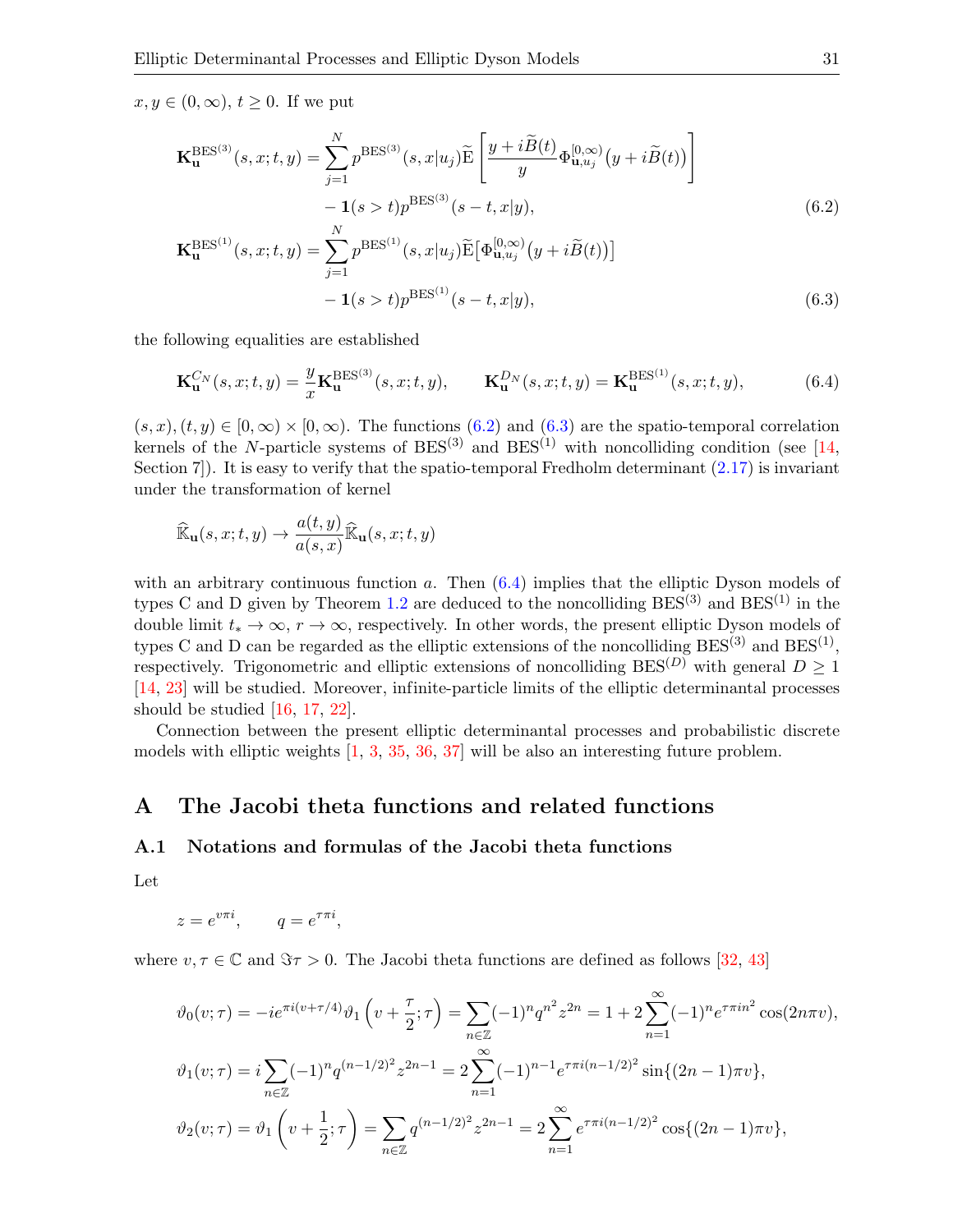<span id="page-31-2"></span>
$$
\vartheta_3(v;\tau) = e^{\pi i (v+\tau/4)} \vartheta_1 \left( v + \frac{1+\tau}{2}; \tau \right) = \sum_{n \in \mathbb{Z}} q^{n^2} z^{2n} = 1 + 2 \sum_{n=1}^{\infty} e^{\tau \pi i n^2} \cos(2n\pi v). \tag{A.1}
$$

(Note that the present functions  $\vartheta_{\mu}(v;\tau)$ ,  $\mu = 1, 2, 3$  are denoted by  $\vartheta_{\mu}(\pi v, q)$ , and  $\vartheta_{0}(v;\tau)$  by  $\vartheta_4(\pi v, q)$  in [\[43\]](#page-35-5).) For  $\Im \tau > 0$ ,  $\vartheta_\mu(v; \tau)$ ,  $\mu = 0, 1, 2, 3$  are holomorphic for  $|v| < \infty$  and satisfy the partial differential equation

<span id="page-31-5"></span>
$$
\frac{\partial \vartheta_{\mu}(v;\tau)}{\partial \tau} = \frac{1}{4\pi i} \frac{\partial^2 \vartheta_{\mu}(v;\tau)}{\partial v^2}.
$$
\n(A.2)

They have the quasi-periodicity; for instance,  $\vartheta_1$  satisfies

$$
\vartheta_1(v+1;\tau) = -\vartheta_1(v;\tau), \qquad \vartheta_1(v+\tau;\tau) = -e^{-\pi i(2v+\tau)}\vartheta_1(v;\tau).
$$

By the definition  $(A.1)$ , when  $\Im \tau > 0$ ,

<span id="page-31-3"></span>
$$
\vartheta_1(0; \tau) = \vartheta_1(1; \tau) = 0, \qquad \vartheta_1(x; \tau) > 0, \qquad x \in (0, 1),
$$
  

$$
\vartheta_0(x; \tau) > 0, \qquad x \in \mathbb{R}.
$$
 (A.3)

We see the asymptotics

<span id="page-31-1"></span>
$$
\vartheta_0(v;\tau) \sim 1, \qquad \vartheta_1(v;\tau) \sim 2e^{\tau \pi i/4} \sin(\pi v), \qquad \vartheta_2(v;\tau) \sim 2e^{\tau \pi i/4} \cos(\pi v),
$$
  

$$
\vartheta_3(v;\tau) \sim 1 \qquad \text{in} \quad \Im \tau \to +\infty \qquad (\text{i.e., } q = e^{\tau \pi i} \to 0).
$$
 (A.4)

The following functional equalities are known as Jacobi's imaginary transformations [\[32,](#page-34-9) [43\]](#page-35-5)

<span id="page-31-7"></span>
$$
\vartheta_0(v;\tau) = e^{\pi i/4} \tau^{-1/2} e^{-\pi i v^2/\tau} \vartheta_2 \left(\frac{v}{\tau}; -\frac{1}{\tau}\right),
$$
  
\n
$$
\vartheta_1(v;\tau) = e^{3\pi i/4} \tau^{-1/2} e^{-\pi i v^2/\tau} \vartheta_1 \left(\frac{v}{\tau}; -\frac{1}{\tau}\right),
$$
  
\n
$$
\vartheta_3(v;\tau) = e^{\pi i/4} \tau^{-1/2} e^{-\pi i v^2/\tau} \vartheta_3 \left(\frac{v}{\tau}; -\frac{1}{\tau}\right).
$$
\n(A.5)

## <span id="page-31-0"></span>A.2 Basic properties of  $A_{\mathcal{N}}^{2\pi r}(t_{*}-t,x)$

For  $0 < t_* < \infty$ ,  $0 < r < \infty$ ,  $0 < \mathcal{N} < \infty$ , the function  $A_{\mathcal{N}}^{2\pi r}(t_* - t, x)$  is defined by [\(1.1\)](#page-1-1), which is written as

$$
A_{\mathcal{N}}^{2\pi r}(t_{*}-t,x) = \frac{1}{2\pi r} \frac{\vartheta_{1}'(x/2\pi r; i\mathcal{N}(t_{*}-t)/2\pi r^{2})}{\vartheta_{1}(x/2\pi r; i\mathcal{N}(t_{*}-t)/2\pi r^{2})}, \qquad t \in [0, t_{*}),
$$
\n(A.6)

where  $\vartheta_1'(v;\tau) = \partial \vartheta_1(v;\tau) / \partial v$ . As a function of  $x \in \mathbb{R}$ ,  $A_{\mathcal{N}}^{2\pi r}(t_* - t, x)$  is odd,

<span id="page-31-4"></span>
$$
A_{\mathcal{N}}^{2\pi r}(t_{*}-t,-x) = -A_{\mathcal{N}}^{2\pi r}(t_{*}-t,x),
$$
\n(A.7)

and periodic with period  $2\pi r$ 

$$
A_{\mathcal{N}}^{2\pi r}(t_* - t, x + 2m\pi r) = A_{\mathcal{N}}^{2\pi r}(t_* - t, x), \qquad m \in \mathbb{Z}.
$$

It has only simple poles at  $x = 2m\pi r$ ,  $m \in \mathbb{Z}$ , and simple zeroes at  $x = (2m + 1)\pi r$ ,  $m \in \mathbb{Z}$ . Independently of the values of  $t \in [0, t_*)$  and  $0 < \mathcal{N} < \infty$ ,  $A_{\mathcal{N}}^{2\pi r}(t_* - t, x)$  behaves as

<span id="page-31-6"></span>
$$
A_N^{2\pi r}(t_* - t, x) \sim \begin{cases} \frac{1}{x}, & \text{as } x \downarrow 0, \\ -\frac{1}{2\pi r - x}, & \text{as } x \uparrow 2\pi r. \end{cases}
$$
(A.8)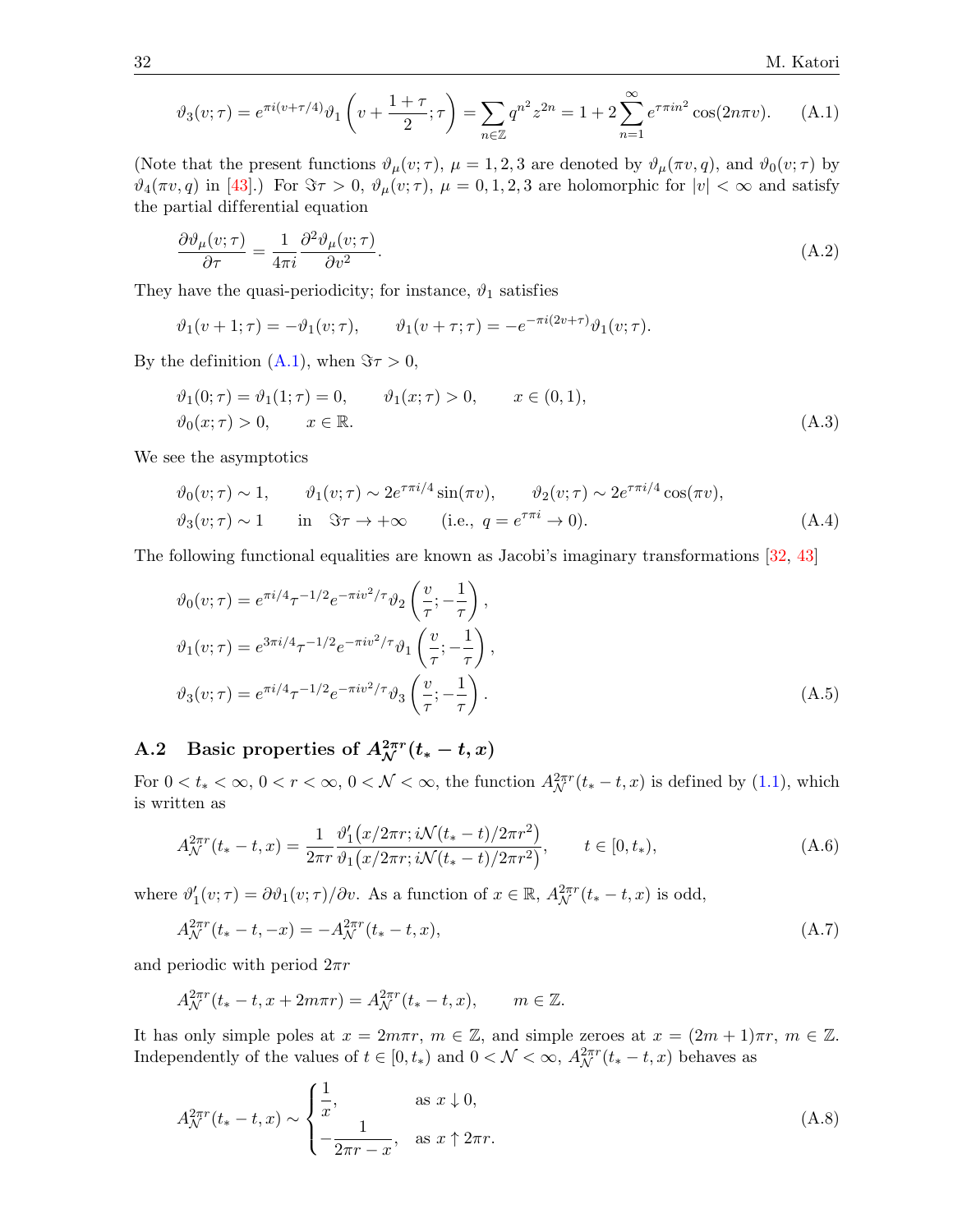Using Jacobi's imaginary transformation  $(A.5)$ , we can show by  $(A.4)$  that

<span id="page-32-0"></span>
$$
A_{\mathcal{N}}^{2\pi r}(t_{*}-t,x) \sim \begin{cases} -\frac{x-\pi r}{\mathcal{N}(t_{*}-t)}, & \text{if } x > 0, \\ -\frac{x+\pi r}{\mathcal{N}(t_{*}-t)}, & \text{if } x < 0, \end{cases} \qquad \text{as } t \uparrow t_{*}.
$$
 (A.9)

### A.3 Dedekind modular function

The Dedekind modular function  $\eta(\tau)$  is defined by [\(1.10\)](#page-3-4), that is,

$$
\eta(\tau) = e^{\tau \pi i/12} \prod_{n=1}^{\infty} (1 - e^{2n\tau \pi i}),
$$
  $\Im \tau > 0.$ 

For  $t \in [0, t_*)$ ,  $0 < \mathcal{N} < \infty$ , define

<span id="page-32-1"></span>
$$
\eta_{\mathcal{N}}^1(t_* - t) = \frac{\pi^2}{\omega_1} \left( \frac{1}{12} - 2 \sum_{n=1}^{\infty} \frac{nq^{2n}}{1 - q^{2n}} \right) \Big|_{\omega_1 = \pi r, q = e^{-\mathcal{N}(t_* - t)/2r^2}}.
$$
\n(A.10)

Then the following equality is established [\[16,](#page-34-5) [17\]](#page-34-6)

<span id="page-32-2"></span>
$$
\frac{d \log \eta(\tau^R(t))}{dt} = \mathcal{N}^R \frac{\eta_{\mathcal{N}^R}^1(t_* - t)}{2\pi r}.
$$
\n(A.11)

### A.4 Transition probability densities of Brownian motions in an interval

Using the definitions of the Jacobi theta functions  $(A.1)$  and Jacobi's imaginary transformations [\(A.5\)](#page-31-7), we can obtain the following expressions for the transition probability densities  $p_{aa}^{[0,\pi r]}(t, y|x)$  and  $p_{rr}^{[0,\pi r]}(t, y|x)$  defined by  $(1.11)$  and  $(1.12)$ 

$$
p_{aa}^{[0,\pi r]}(t,y|x) = p_{BM}(t,y|x)\vartheta_3\left(\frac{i(y-x)r}{t};\frac{2\pi ir^2}{t}\right) - p_{BM}(t,y|x) - x\vartheta_3\left(\frac{i(y+x)r}{t};\frac{2\pi ir^2}{t}\right)
$$

$$
= \frac{1}{2\pi r}\left\{\vartheta_3\left(\frac{y-x}{2\pi r};\frac{it}{2\pi r^2}\right) - \vartheta_3\left(\frac{y+x}{2\pi r};\frac{it}{2\pi r^2}\right)\right\}
$$

$$
= \frac{1}{\pi r}\sum_{n\in\mathbb{Z}}e^{-n^2t/2r^2}\sin\left(\frac{ny}{r}\right)\sin\left(\frac{nx}{r}\right),\tag{A.12}
$$

and

<span id="page-32-4"></span><span id="page-32-3"></span>
$$
p_{rr}^{[0,\pi r]}(t,y|x) = p_{BM}(t,y|x)\vartheta_3\left(\frac{i(y-x)r}{t};\frac{2\pi ir^2}{t}\right) + p_{BM}(t,y|x) + p_{BM}(t,y|x) + \vartheta_3\left(\frac{i(y+x)r}{t};\frac{2\pi ir^2}{t}\right)
$$

$$
= \frac{1}{2\pi r}\left\{\vartheta_3\left(\frac{y-x}{2\pi r};\frac{it}{2\pi r^2}\right) + \vartheta_3\left(\frac{y+x}{2\pi r};\frac{it}{2\pi r^2}\right)\right\}
$$

$$
= \frac{1}{\pi r}\sum_{n\in\mathbb{Z}}e^{-n^2t/2r^2}\cos\left(\frac{ny}{r}\right)\cos\left(\frac{nx}{r}\right),\tag{A.13}
$$

for  $x, y \in [0, \pi r]$ ,  $t \ge 0$ . It should be noted that  $\int_0^{\pi r} p_{rr}^{[0, \pi r]}(t, y | u) dy \equiv 1, \forall t \ge 0, u \in [0, \pi r]$ , while

$$
p_u^{\text{survival}}(t) \equiv \int_0^{\pi r} p_{aa}^{[0,\pi r]}(t,y|u) dy \simeq \frac{4}{\pi} e^{-t/2r^2} \sin\left(\frac{u}{r}\right) \to 0 \quad \text{as } t \to \infty, \qquad u \in (0,\pi r).
$$

When both boundaries at 0 and  $\pi r$  are absorbing,  $p_u^{\text{survival}}(t)$  gives the probability for a Brownian motion to survive up to time t in the interval  $(0, \pi r)$ , when it starts from  $u \in (0, \pi r)$ . In other words, with probability  $1-p_u^{\text{survival}}(t)$ , the Brownian motion was absorbed before time t and has been fixed at one of the boundaries.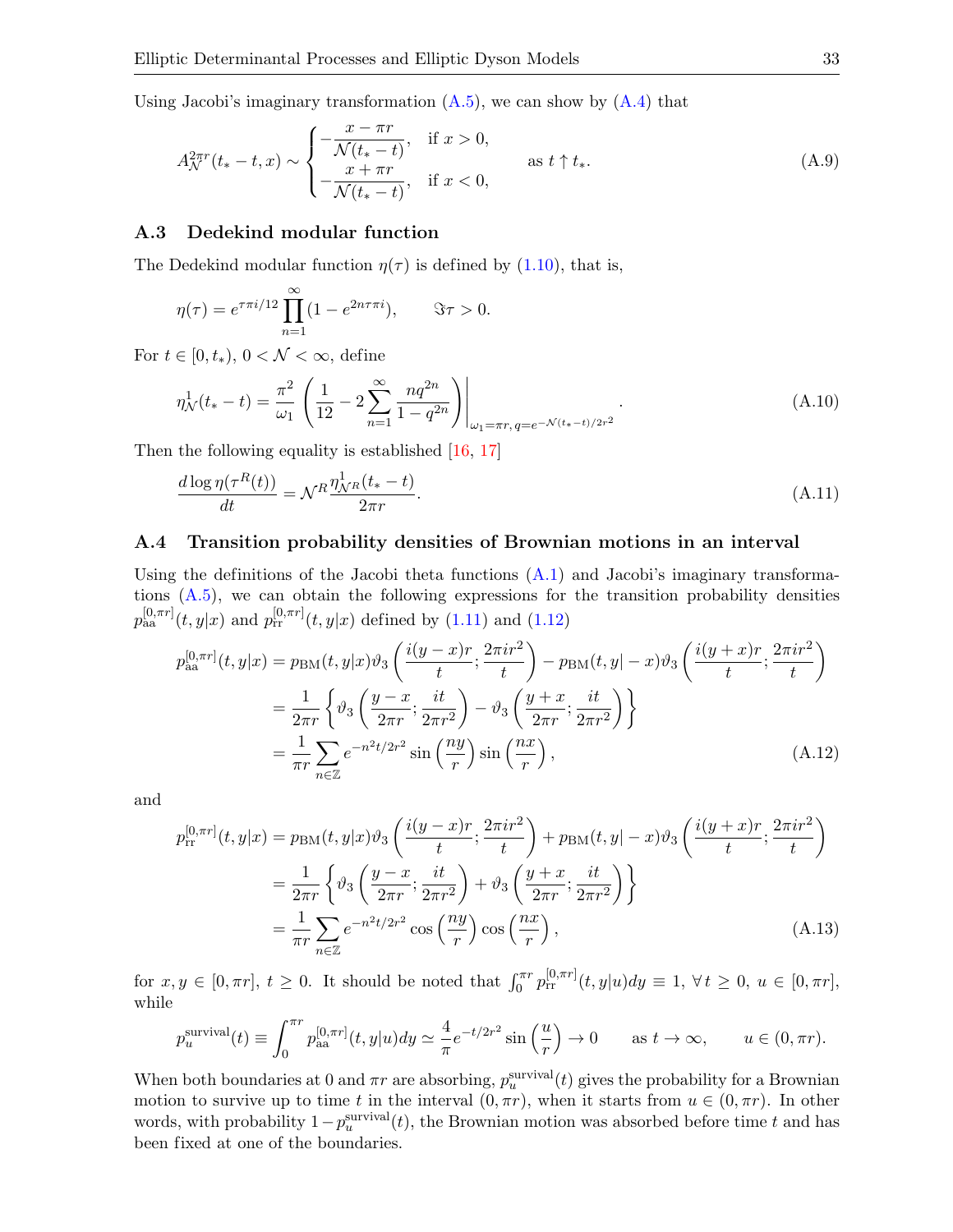### <span id="page-33-9"></span>A.5 Weierstrass  $\wp$  function and zeta function  $\zeta$

The Weierstrass  $\wp$  function and zeta function  $\zeta$  are defined by

<span id="page-33-8"></span>
$$
\wp(z|2\omega_1, 2\omega_3) = \frac{1}{z^2} + \sum_{(m,n)\in\mathbb{Z}^2\backslash\{(0,0)\}} \left[ \frac{1}{(z-\Omega_{m,n})^2} - \frac{1}{\Omega_{m,n}^2} \right],
$$
  

$$
\zeta(z|2\omega_1, 2\omega_3) = \frac{1}{z} + \sum_{(m,n)\in\mathbb{Z}^2\backslash\{(0,0)\}} \left[ \frac{1}{z-\Omega_{m,n}} + \frac{1}{\Omega_{m,n}} + \frac{z}{\Omega_{m,n}^2} \right],
$$
 (A.14)

where  $\omega_1$  and  $\omega_3$  are fundamental periods with  $\tau = \omega_3/\omega_1$  and  $\Omega_{m,n} = 2m\omega_1 + 2n\omega_3$ . Put [\(4.16\)](#page-22-3), then the following functional equation holds (see [\[43,](#page-35-5) Section 20.41] and [\[16,](#page-34-5) Lemma 2.1])

<span id="page-33-10"></span>
$$
(\zeta_{\mathcal{N}^R}(t_*-s, z+u) - \zeta_{\mathcal{N}^R}(t_*-s, z) - \zeta_{\mathcal{N}^R}(t_*-s, u))^2
$$
  
=  $\wp_{\mathcal{N}^R}(t_*-s, z+u) + \wp_{\mathcal{N}^R}(t_*-s, z) + \wp_{\mathcal{N}^R}(t_*-s, u).$  (A.15)

### Acknowledgements

The author would like to thank the anonymous referees whose comments considerably improved the presentation of the paper. A part of the present work was done during the participation of the author in the ESI workshop on "Elliptic Hypergeometric Functions in Combinatorics, Integrable Systems and Physics" (March 20–24, 2017). The present author expresses his gratitude for the hospitality of Erwin Schrödinger International Institute for Mathematics and Physics (ESI) of the University of Vienna and for well-organization of the workshop by Christian Krattenthaler, Masatoshi Noumi, Simon Ruijsenaars, Michael J. Schlosser, Vyacheslav P. Spiridonov, and S. Ole Warnaar. He also thanks Soichi Okada, Masatoshi Noumi, Simon Ruijsenaars, and Michael J. Schlosser for useful discussion. This work was supported in part by the Grant-in-Aid for Scientific Research (C) (No. 26400405), (B) (No. 26287019), and (S) (No. 16H06338) of Japan Society for the Promotion of Science.

## References

- <span id="page-33-11"></span>[1] Betea D., Elliptically distributed lozenge tilings of a hexagon, [arXiv:1110.4176.](https://arxiv.org/abs/1110.4176)
- <span id="page-33-5"></span>[2] Borodin A., Ferrari P.L., Prähofer M., Sasamoto T., Warren J., Maximum of Dyson Brownian motion and non-colliding systems with a boundary, *[Electron. Commun. Probab.](https://doi.org/10.1214/ECP.v14-1503)* 14 (2009), 486–494, [arXiv:0905.3989.](https://arxiv.org/abs/0905.3989)
- <span id="page-33-12"></span>[3] Borodin A., Gorin V., Rains E.M., q-distributions on boxed plane partitions, [Selecta Math. \(N.S.\)](https://doi.org/10.1007/s00029-010-0034-y) **16** (2010), 731–789, [arXiv:0905.0679.](https://arxiv.org/abs/0905.0679)
- <span id="page-33-0"></span>[4] Borodin A., Rains E.M., Eynard–Mehta theorem, Schur process, and their Pfaffian analogs, [J. Stat. Phys.](https://doi.org/10.1007/s10955-005-7583-z) 121 (2005), 291–317, [math-ph/0409059.](https://arxiv.org/abs/math-ph/0409059)
- <span id="page-33-2"></span>[5] Borodin A.N., Salminen P., Handbook of Brownian motion – facts and formulae, 2nd ed., [Probability and](https://doi.org/10.1007/978-3-0348-8163-0) *[its Applications](https://doi.org/10.1007/978-3-0348-8163-0)*, Birkhäuser Verlag, Basel, 2002.
- <span id="page-33-1"></span>[6] Dyson F.J., A Brownian-motion model for the eigenvalues of a random matrix, [J. Math. Phys.](https://doi.org/10.1063/1.1703862) 3 (1962), 1191–1198.
- <span id="page-33-4"></span>[7] Felder G., Varchenko A., Three formulae for eigenfunctions of integrable Schrödinger operators, [Compositio](https://doi.org/10.1023/A:1000138423050) [Math.](https://doi.org/10.1023/A:1000138423050) 107 (1997), 143–175, [hep-th/9511120.](https://arxiv.org/abs/hep-th/9511120)
- <span id="page-33-3"></span>[8] Forrester P.J., Log-gases and random matrices, [London Mathematical Society Monographs Series](https://doi.org/10.1515/9781400835416), Vol. 34, Princeton University Press, Princeton, NJ, 2010.
- <span id="page-33-7"></span>[9] Gessel I., Viennot G., Binomial determinants, paths, and hook length formulae, [Adv. Math.](https://doi.org/10.1016/0001-8708(85)90121-5) 58 (1985), 300–321.
- <span id="page-33-6"></span>[10] Ito M., Noumi M., A generalization of the Sears–Slater transformation and elliptic Lagrange interpolation of type  $BC_n$ , [Adv. Math.](https://doi.org/10.1016/j.aim.2016.05.016) 299 (2016), 361–380, [arXiv:1506.07267.](https://arxiv.org/abs/1506.07267)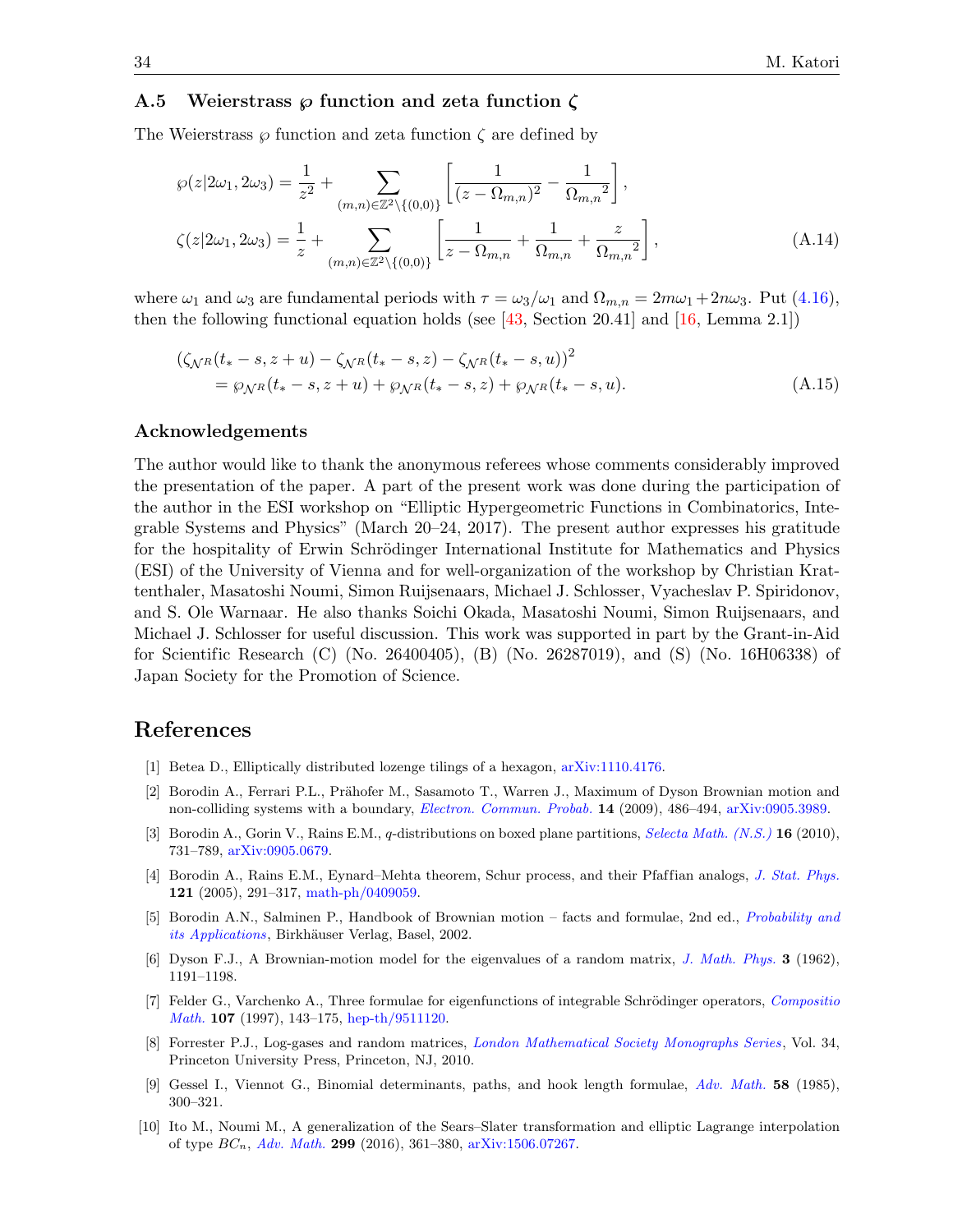- <span id="page-34-19"></span>[11] Ito M., Noumi M., Derivation of a  $BC_n$  elliptic summation formula via the fundamental invariants, [Constr.](https://doi.org/10.1007/s00365-016-9340-8) [Approx.](https://doi.org/10.1007/s00365-016-9340-8) 45 (2017), 33–46, [arXiv:1504.07108.](https://arxiv.org/abs/1504.07108)
- <span id="page-34-20"></span>[12] Ito M., Noumi M., Evaluation of the  $BC_n$  elliptic Selberg integral via the fundamental invariants, [Proc.](https://doi.org/10.1090/proc/13234) [Amer. Math. Soc.](https://doi.org/10.1090/proc/13234) 145 (2017), 689–703, [arXiv:1504.07317.](https://arxiv.org/abs/1504.07317)
- <span id="page-34-21"></span>[13] Karlin S., McGregor J., Coincidence probabilities, [Pacific J. Math.](https://doi.org/10.2140/pjm.1959.9.1141) 9 (1959), 1141–1164.
- <span id="page-34-2"></span>[14] Katori M., Determinantal martingales and noncolliding diffusion processes, *[Stochastic Process. Appl.](https://doi.org/10.1016/j.spa.2014.06.002)* 124 (2014), 3724–3768, [arXiv:1305.4412.](https://arxiv.org/abs/1305.4412)
- <span id="page-34-0"></span>[15] Katori M., Bessel processes, Schramm–Loewner evolution, and the Dyson model, [Springer Briefs in Mathe](https://doi.org/10.1007/978-981-10-0275-5)[matical Physic](https://doi.org/10.1007/978-981-10-0275-5), Vol. 11, Springer, Singapore, 2015.
- <span id="page-34-5"></span>[16] Katori M., Elliptic determinantal process of type A, [Probab. Theory Related Fields](https://doi.org/10.1007/s00440-014-0581-9) 162 (2015), 637–677, [arXiv:1311.4146.](https://arxiv.org/abs/1311.4146)
- <span id="page-34-6"></span>[17] Katori M., Elliptic Bessel processes and elliptic Dyson models realized as temporally inhomogeneous processes, [J. Math. Phys.](https://doi.org/10.1063/1.4964253) 57 (2016), 103302, 32 pages, [arXiv:1605.02931.](https://arxiv.org/abs/1605.02931)
- <span id="page-34-10"></span>[18] Katori M., Tanemura H., Symmetry of matrix-valued stochastic processes and noncolliding diffusion particle systems, [J. Math. Phys.](https://doi.org/10.1063/1.1765215) 45 (2004), 3058–3085, [math-ph/0402061.](https://arxiv.org/abs/math-ph/0402061)
- <span id="page-34-11"></span>[19] Katori M., Tanemura H., Infinite systems of noncolliding generalized meanders and Riemann–Liouville differintegrals, [Probab. Theory Related Fields](https://doi.org/10.1007/s00440-006-0015-4) 138 (2007), 113–156, [math.PR/0506187.](https://arxiv.org/abs/math.PR/0506187)
- <span id="page-34-1"></span>[20] Katori M., Tanemura H., Noncolliding Brownian motion and determinantal processes, [J. Stat. Phys.](https://doi.org/10.1007/s10955-007-9421-y) 129 (2007), 1233–1277, [arXiv:0705.2460.](https://arxiv.org/abs/0705.2460)
- <span id="page-34-16"></span>[21] Katori M., Tanemura H., Zeros of Airy function and relaxation process, [J. Stat. Phys.](https://doi.org/10.1007/s10955-009-9829-7) 136 (2009), 1177–1204, [arXiv:0906.3666.](https://arxiv.org/abs/0906.3666)
- <span id="page-34-15"></span>[22] Katori M., Tanemura H., Non-equilibrium dynamics of Dyson's model with an infinite number of particles, [Comm. Math. Phys.](https://doi.org/10.1007/s00220-009-0912-3) 293 (2010), 469–497, [arXiv:0812.4108.](https://arxiv.org/abs/0812.4108)
- <span id="page-34-12"></span>[23] Katori M., Tanemura H., Noncolliding squared Bessel processes, [J. Stat. Phys.](https://doi.org/10.1007/s10955-011-0117-y) 142 (2011), 592–615, [arXiv:1008.0144.](https://arxiv.org/abs/1008.0144)
- <span id="page-34-13"></span>[24] König W., O'Connell N., Eigenvalues of the Laguerre process as non-colliding squared Bessel processes, [Electron. Comm. Probab.](https://doi.org/10.1214/ECP.v6-1040) 6 (2001), 107–114.
- <span id="page-34-7"></span>[25] Koprucki T., Wagner H.J., New exact ground states for one-dimensional quantum many-body systems, [J. Stat. Phys.](https://doi.org/10.1023/A:1018683727464) 100 (2000), 779–790.
- <span id="page-34-4"></span>[26] Krattenthaler C., Advanced determinant calculus: a complement, [Linear Algebra Appl.](https://doi.org/10.1016/j.laa.2005.06.042) 411 (2005), 68–166, [math.CO/0503507.](https://arxiv.org/abs/math.CO/0503507)
- <span id="page-34-17"></span>[27] Levin B.Ya., Lectures on entire functions, Translations of Mathematical Monographs, Vol. 150, Amer. Math. Soc., Providence, RI, 1996.
- <span id="page-34-14"></span>[28] Liechty K., Wang D., Nonintersecting Brownian bridges between reflecting or absorbing walls, [Adv. Math.](https://doi.org/10.1016/j.aim.2016.10.024) 309 (2017), 155–208, [arXiv:1608.08712.](https://arxiv.org/abs/1608.08712)
- <span id="page-34-22"></span>[29] Lindström B., On the vector representations of induced matroids, *[Bull. London Math. Soc.](https://doi.org/10.1112/blms/5.1.85)* 5 (1973), 85–90.
- <span id="page-34-23"></span>[30] Macdonald I.G., Affine root systems and Dedekind's  $\eta$ -function, *[Invent. Math.](https://doi.org/10.1007/BF01418931)* 15 (1972), 91–143.
- <span id="page-34-8"></span>[31] Olshanetsky M.A., Perelomov A.M., Quantum integrable systems related to Lie algebras, [Phys. Rep.](https://doi.org/10.1016/0370-1573(83)90018-2) 94 (1983), 313–404.
- <span id="page-34-9"></span>[32] Olver F.W.J., Lozier D.W., Boisvert R.F., Clark C.W. (Editors), NIST handbook of mathematical functions, U.S. Department of Commerce, National Institute of Standards and Technology, Washington, DC, Cambridge University Press, Cambridge, 2010, available at <http://dlmf.nist.gov>.
- <span id="page-34-18"></span>[33] Revuz D., Yor M., Continuous martingales and Brownian motion, [Grundlehren der Mathematischen Wis](https://doi.org/10.1007/978-3-662-06400-9)[senschaften](https://doi.org/10.1007/978-3-662-06400-9), Vol. 293, 3rd ed., Springer-Verlag, Berlin, 1999.
- <span id="page-34-3"></span>[34] Rosengren H., Schlosser M., Elliptic determinant evaluations and the Macdonald identities for affine root systems, [Compos. Math.](https://doi.org/10.1112/S0010437X0600203X) 142 (2006), 937–961, [math.CA/0505213.](https://arxiv.org/abs/math.CA/0505213)
- <span id="page-34-24"></span>[35] Schlosser M., A noncommutative weight-dependent generalization of the binomial theorem, [arXiv:1106.2112.](https://arxiv.org/abs/1106.2112)
- <span id="page-34-25"></span>[36] Schlosser M., Elliptic enumeration of nonintersecting lattice paths, [J. Combin. Theory Ser. A](https://doi.org/10.1016/j.jcta.2006.07.002) 114 (2007), 505–521, [math.CO/0602260.](https://arxiv.org/abs/math.CO/0602260)
- <span id="page-34-26"></span>[37] Schlosser M., Yoo M., Weight-dependent commutation relations and combinatorial identities, [arXiv:1610.08680.](https://arxiv.org/abs/1610.08680)